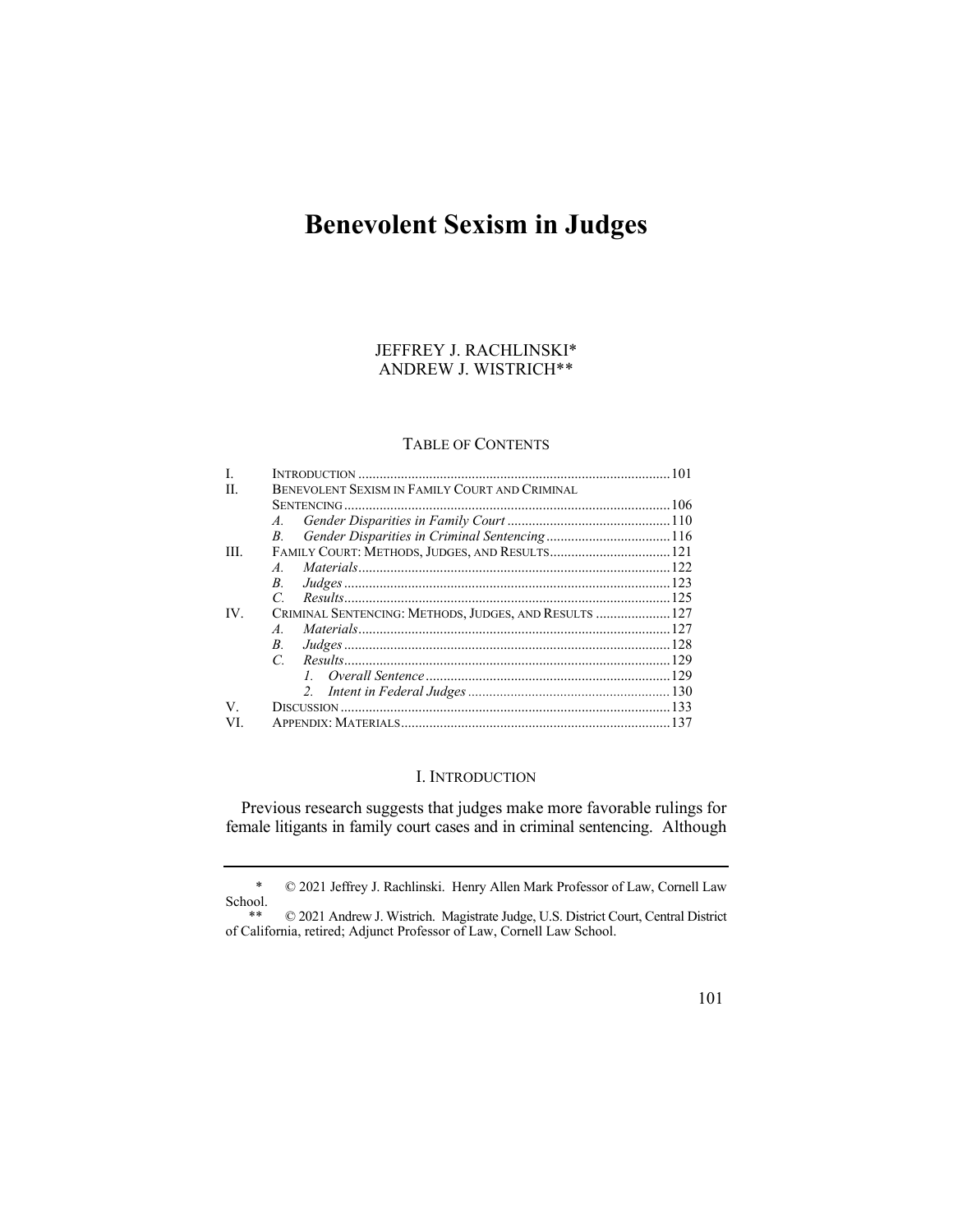an otherwise identical father. In a criminal case, we found that judges such trends might arise from real differences between men and women, they might also arise from stereotypes that cause judges to favor mothers over fathers and to show leniency towards female defendants. We tested for benevolent sexism among 714 sitting trial judges with two experiments in which we presented judges with hypothetical cases in which we only varied the gender of the litigants. In a family court case, we found judges were more apt to grant a request to allow relocation by a mother than by sentenced a female defendant to less prison time than an otherwise identical male defendant. The results demonstrate that judges engage in benevolent sexism towards female litigants in common legal settings.

The pedestal upon which women have been placed has all too often, upon closer inspection, been revealed as a cage.

#### -Ruth Bader Ginsburg<sup>1</sup>

the Equal Rights Amendment ("ERA"), $3$  as recently passed by the Virginia treatment by public officials as well, $\overline{7}$  especially judges. Judges promise to "Equality of rights under the law shall not be denied or abridged by the United States or by any State on account of sex."<sup>2</sup> So states Section I of Legislature.<sup>4</sup> Whether or not the ERA becomes part of the United States Constitution,<sup>5</sup> statutes that explicitly discriminate against women, banning female participation in everything from jury service to bar membership, are largely a relic of the past.<sup>6</sup> Law now demands egalitarian

 1. KATIE L. GIBSON, RUTH BADER GINSBURG'S LEGACY OF DISSENT: FEMINIST RHETORIC AND THE LAW 43 (2018).

<sup>2.</sup> Proposed Amendment to the United States Constitution, H.R.J. Res. 208, 92d Cong. (1972).

<sup>3.</sup> *Id.*

 <sup>4.</sup> *See* Laura Vozzella, *Virginia Senate passes federal Equal Rights Amendment*, WASH. POST (Jan. 15, 2019, 12:13 PM), [https://www.washingtonpost.com/local/virginia-politics/](https://www.washingtonpost.com/local/virginia-politics) virginia-senate-passes-federal-equal-rights-amendment/2019/01/15/9836d4fe-18f5-11e9- 88fef9f77a3bcb6c\_story.html [\[https://perma.cc/P7VH-9D76\]](https://perma.cc/P7VH-9D76).

<sup>5.</sup> *See* Allison L. Held, Sheryl L. Herndon & Danielle M. Stager, *The Equal Rights Amendment: Why the ERA Remains Legally Viable and Properly Before the States*, 3 WM. & MARY J. WOMEN & L. 113, 117 (1997) (arguing that the "ERA is properly before the states for ratification."); Michael C. Dorf, *The Equal Rights Amendment and Article V*, VERDICT (Jan. 20, 2020), <https://verdict.justia.com/2020/01/22/the-equal-rights-amendment>and-article-v [<https://perma.cc/3S5R-PGKH>] ("[W]hether the ERA takes its place as the 28th Amendment remains uncertain.").

 6. *See* DEBORAH L RHODE, SPEAKING OF SEX: THE DENIAL OF GENDER INEQUALITY 1–2 (1997) (asserting that although women have de jure equality in most areas, they lack de facto equality).

<sup>7.</sup> *See* Civil Rights Act of 1964 § 7, 42 U.S.C. §§ 2000e(b), 2000e-2(a)–(e); 2000e-3(b).

<sup>102</sup>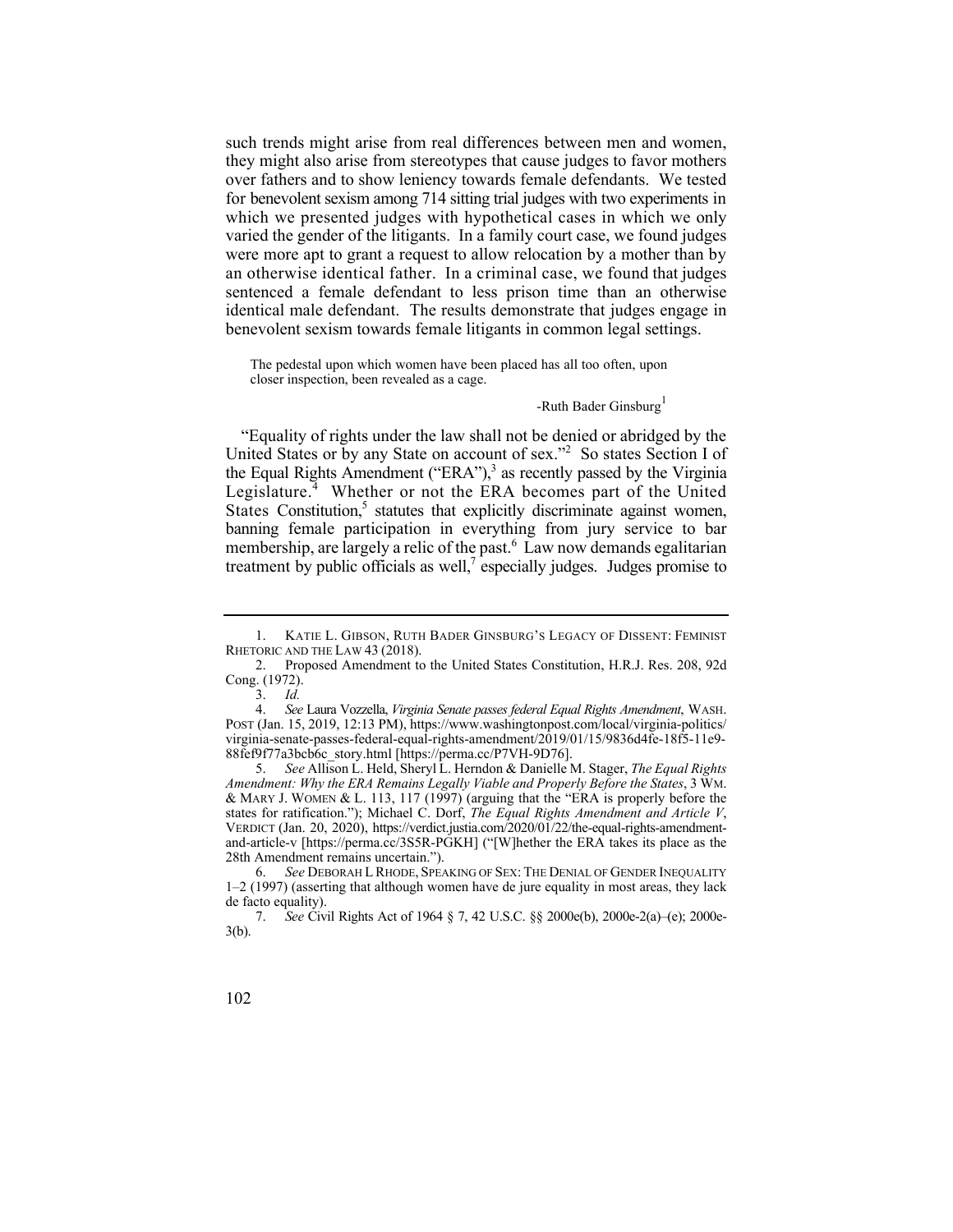be impartial in their decisions, $\delta$  and model codes of judicial conduct prohibit consideration of gender as a basis for decision making.<sup>9</sup> One of the fundamental axioms of our justice system is formal equality; justice must be rendered "without respect to persons."<sup>10</sup>

A legal requirement of equality, of course, will not invariably produce equal treatment. Title VII of the Federal Civil Rights Act requires equality in the private workplace, but women continue to earn less than men and have fewer opportunities in many [workplaces.](https://workplaces.11)<sup>11</sup> Likewise, judges face similar, perhaps even more prominent, prohibitions against racial discrimination, and yet disparities between the outcomes of African-American and white litigants persist.<sup>12</sup> Legal rules might be unwittingly complicit in gender discrimination. Even if facially neutral, rules privileging

10. 28 U.S.C. § 453.

 11. *See* U.S. BUREAU OF LABOR STATISTICS, REPORT. NO. 1045, HIGHLIGHTS OF or so. In 2018, women earned 85% of what men earned . . . . Based on this estimate it would take an extra 39 days of work for women to earn what men did in 2018."). *See and Explanations*, 55 J. ECON. LITERATURE 789 (2017) (providing a thorough review of WOMEN'S EARNINGS IN 2012 1 (2013) (reporting that**,** nationwide in 2012, women earned an average of \$691 per week, or 80.9% of the average amount earned by men, which was \$854 per week); Nikki Graf, Anna Brown & Eileen Patten, *The Narrowing, but Persistent, Gender Gap in Pay*, PEW RSCH. CTR. (Mar. 22, 2019),<https://www.pewresearch.org/fact>tank/2019/03/22/gender-pay-gap-facts/ [\[https://perma.cc/53ZF-BAQ9](https://perma.cc/53ZF-BAQ9)] ("The gender pay gap has narrowed since 1980, but it has remained relatively stable over the past 15 years *generally* Francine D. Blau & Lawrence M. Kahn, *The Gender Wage Gap: Extent, Trends,*  the causes of the gender pay gap).

12. *See* Jeffrey J. Rachlinski & Andrew J. Wistrich, *Judging the Judiciary by the Numbers: Empirical Research on Judges*, 13 ANN. REV. L & SOC. SCI. 203, 221 (2017) ("African-American defendants consistently receive harsher sentences than white defendants." (citing Ojmarrh Mitchell, *A Meta-Analysis of Race and Sentencing Research: Explaining the Inconsistencies*, 21 J. QUANTITATIVE CRIMINOLOGY 439 (2005)).

<sup>8. 28</sup> U.S.C. § 453 ("I will faithfully and impartially discharge and perform all the duties incumbent upon me . . . .").

<sup>9.</sup> *See, e.g*., MODEL CODE OF JUDICIAL CONDUCT r. 2.3(B) (AM. BAR ASS'N 2020) ("A judge shall not, in the performance of judicial duties, by words or conduct manifest bias or prejudice, or engage in harassment, including but not limited to bias, prejudice, or harassment based upon race, sex, gender, religion, national origin, ethnicity, disability, age, sexual orientation, marital status, socioeconomic status, or political affiliation . . . ."). Note that throughout we use the term "gender" unless a statute uses the term "sex." Our experimental materials do not actually distinguish between the two, as we discuss *infra* at note 125, but the biases we document are best thought of as arising from a judge's reactions to litigants who identify as male as compared to those who identify as female. We nevertheless sometimes use the term "sexism" rather than "genderism," because the latter does not seem to be a widely accepted term. Our research does not address bias against other categories of gender or bias against LGBTQ individuals.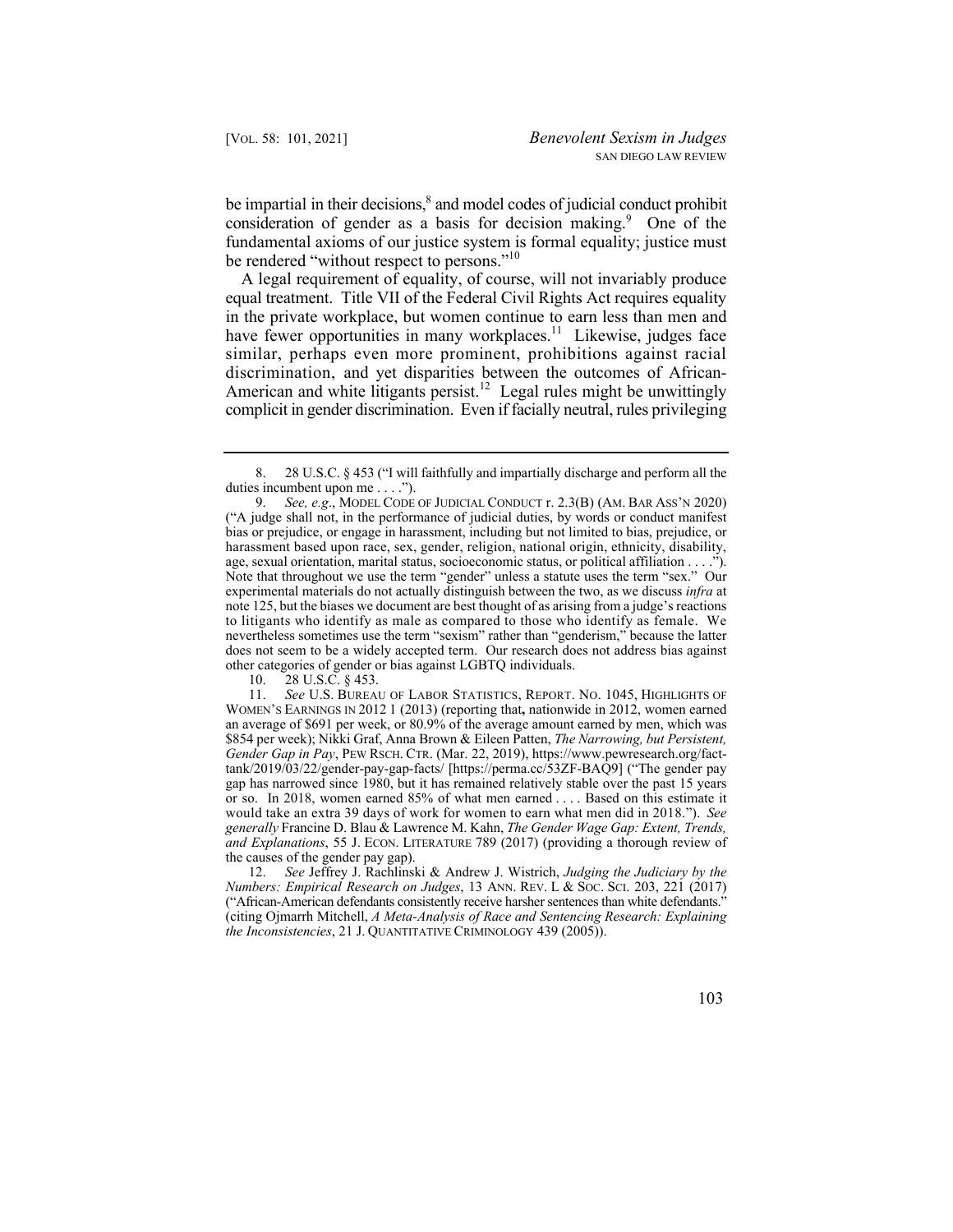particular types of damages claims over others may disadvantage those whose claims tend disproportionately to fall within disfavored categories, such as statutory caps on noneconomic damages.<sup>13</sup> More commonly, perhaps, stereotypes and implicit biases can influence judgment.<sup>14</sup>

sometimes appears to benefit women—at least superficially.<sup>16</sup> For example, Gender discrimination, however, can manifest itself differently than racial discrimination. Racial discrimination, particularly involving African Americans, is almost invariably negative.<sup>15</sup> Gender discrimination, however, male offenders receive longer prison sentences than female offenders,<sup>17</sup> and mothers are more apt than fathers to receive custody of children after [divorce.](https://divorce.18)<sup>18</sup>

14. *See* Anthony G. Greenwald & Linda Hamilton Krieger, *Implicit Biases: Scientific Foundations*, 94 CAL. L. REV. 945, 947 (2006) ("[T]he science of implicit cognition suggests that actors do not always have conscious, intentional control over the processes of social perception, impression formation, and judgment that motivate their actions.").

*See id.* at 956 ("[A]ny non-African-American subgroup of the United States population will reveal high proportions of persons showing statistically noticeable implicit race bias in favor of EA relative to AA.").

16. Policies that benefit some women in the short run may be harmful to most women in the long run. *See* Joan C. Williams, *Deconstructing Gender*, 87 MICH. L. REV. 797, 830 (1989) (arguing that policies that facilitate women's differentiation from men in economic life have "encouraged women to 'choose' their own repression").

 J. GENDER, RACE & JUST. 85, 85 (2010) ("Decades of research confirm that women receive 17. *See* Stephanie Bontrager, Kelle Barrick & Elizabeth Stupi, *Gender and Sentencing: A Meta-Analysis of Contemporary Research*, 16 J. GENDER, RACE & JUST. 349, 366 (2013) (concluding that "[o]verall, 65% of the estimates indicate that women have better sentencing outcomes than men," but adding that there may be a trend toward a reduction in that disparity); Margareth Etienne, *Sentencing Women: Reassessing the Claims of Disparity*, 14 J. GENDER, RACE & JUST. 73, 73 (2010) ("The evidence is clear that courts punish women less often than men for the same offenses, and even when they do punish women, they punish them less severely than their male counterparts."); Amy Farrell, Geoff Ward & Danielle Rousseau, *Intersections of Gender and Race in Federal Sentencing: Examining Court Contexts and the Effects of Representative Court Authorities*, 14 less-severe sanctions than men across all phases of the criminal justice system."); Cassia Spohn, *The Effects of the Offender's Race, Ethnicity, and Sex on Federal Sentencing Outcomes in the Guidelines Era*, 76 LAW & CONTEMP. PROBS., 75, 96 (2013) ("Compared to female offenders, male offenders had higher odds of pretrial detention and lower odds of receiving substantial assistance departures. Males also received longer sentences than females.").<br> $18.$  ]

 18. Robert Hughes, Jr., *Are Custody Decisions Biased in Favor of Mothers?*, HUFFINGTON POST: BLOG (June 8, 2011, 11:57 AM),<https://www.huffpost.com/entry/are>-

<sup>13.</sup> *See* Rebecca Korzec, *Maryland Tort Damages: A Form of Sex-Based Discrimination*, 37 U. BALT. L. F. 97, 98–103 (2007) ("Contemporary tort law elevates some types of injuries, giving them more protection and awarding greater damages. Claims and injuries associated with women often receive less legal protection in the societal hierarchy which tort doctrine reflects. For example, tort doctrine places a higher value on physical injury and property loss than emotional harm."). Because women earn less, they recover less for lost wages than otherwise similarly situated men. *See* Thomas Koenig & Michael Rustad, *His and Her Tort Reform: Gender Injustices in Disguise*, 70 WASH. L. REV. 1, 80 (1995).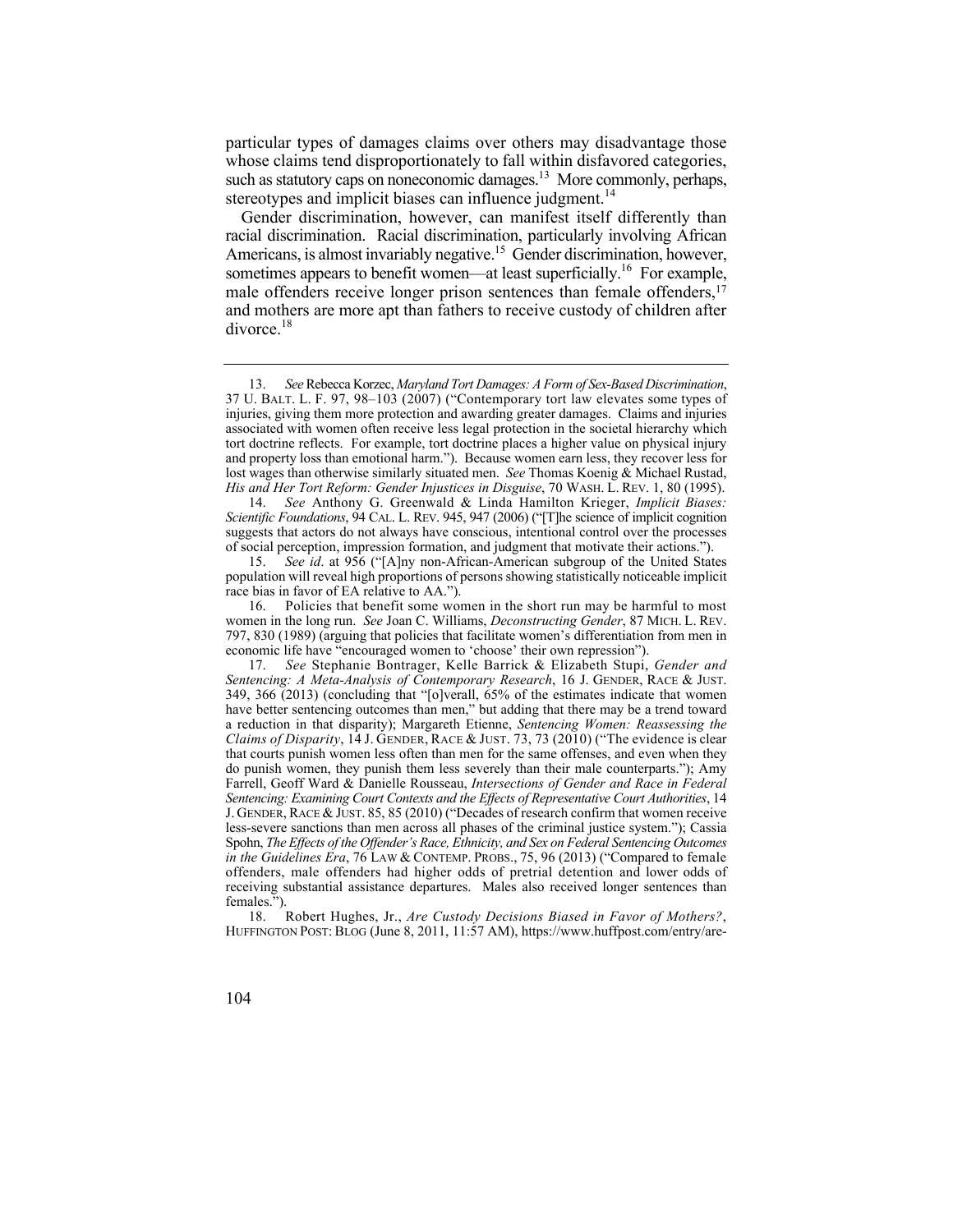as well as explicit stereotyping that has harmful implications for women.<sup>19</sup> and promoting women in the workplace.<sup>21</sup> "Benevolent sexism" and "hostile Benevolent sexism, like any invidious bias, arises from implicit attitudes The effects of gender stereotyping depend on the context. Stereotypical traits attributed to women create advantages for women in some circumstances, but disadvantages in [others.](https://others.20)<sup>20</sup> The belief that women make better parents of young children, for example, might benefit female litigants in family court, but people who harbor this attitude are also apt to believe that the proper role of women in society is as mothers and might thus have difficulty hiring sexism" are two sides of the same coin.<sup>22</sup> Regardless of whether it helps or hurts women, gender has an impact. In many contexts, justice may be blind, but it is not gender neutral.<sup>23</sup>

 that any difference between the two scenarios necessarily arose solely Do judges still engage in benevolent sexism? To attempt to answer that question, we used experimental methods to test for benevolent sexism in two areas of law: family law and criminal sentencing. Specifically, the 714 trial judges in our study reviewed either a hypothetical family court case or a criminal sentencing case. Each judge reviewed a version of the facts in which we identified the moving party (family law) or the defendant (sentencing) as either male or female. We held all other facts constant so from the gender of the parties. Unlike archival studies of actual decisions, by comparing the reactions of the judges in the two versions of our scenarios,

custody-decisions-bia\_b\_870709 [\[https://perma.cc/S98H-ACLX](https://perma.cc/S98H-ACLX)] ("Across a wide range of jurisdictions the estimates are that mothers receive primary custody 68–88% of the time, fathers receive primary custody 8–14%, and equal residential custody is awarded in only 2–6% of the cases.").

<sup>19.</sup> *See* Melissa L. Breger, *Making the Invisible Visible: Exploring Implicit Bias, Judicial Diversity, and the Bench Trial*, 53 U. RICH. L. REV. 1039, 1043–45 (2019).

<sup>20.</sup> *See* Carlos Berdejó, *Gender Disparities in Plea Bargaining*, 94 IND. L.J. 1247, 1248–49 (2019) ("There is also extensive work examining gender disparities that adversely impact women in many other areas including the sciences, sports, healthcare, and even in the purchase of a new car.").

<sup>21.</sup> *See* Jerry Kang et al., *Implicit Bias in the Courtroom*, 59 UCLA L. REV. 1124, 1153–59 (2012) (reviewing how implicit biases and cultural commitments might affect employment decisions).

<sup>22.</sup> *See* Peter Glick & Susan T. Fiske, *An Ambivalent Alliance: Hostile and Benevolent Sexism as Complementary Justifications for Gender Inequality*, 56 AM. PSYCHOL. 109, 109 (2001) [hereinafter Glick & Fiske, *Ambivalent Alliance*]; Peter Glick & Susan T. Fiske, *Ambivalent Sexism Revisited*, 35 PSYCHOL. WOMEN Q. 530, 532 (2011).

 23. *See generally* Naomi Ellemers, *Gender Stereotypes*, 69 ANN. REV. PSYCH. 275 (2018) (providing a thorough review of the gender stereotype literature).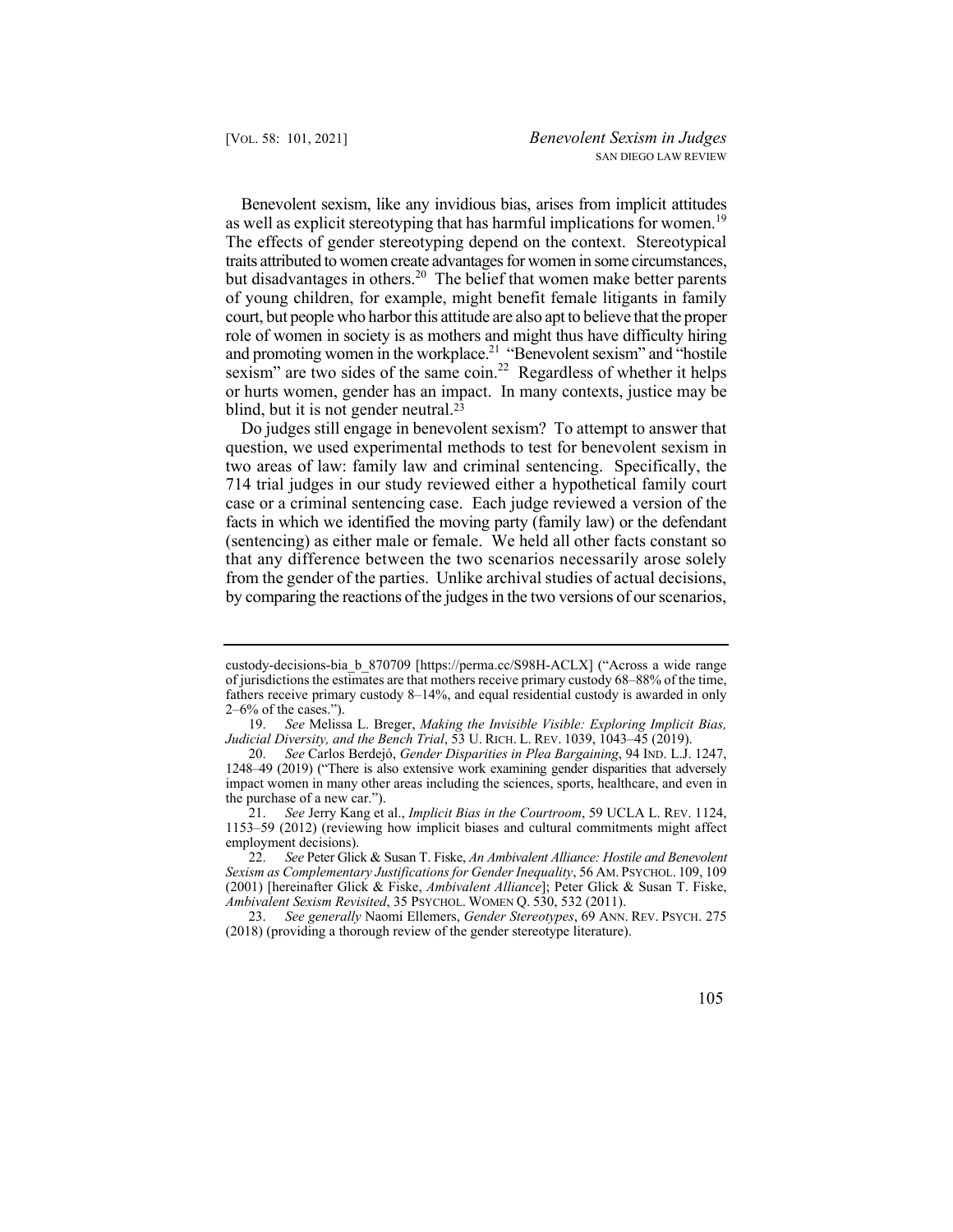we can unambiguously determine whether gender of the litigants influenced their judgments.

Although in some—maybe many—areas of law women might fare worse than men, $^{24}$  child custody and sentencing decisions seem like areas in which benevolent sexism might hold sway over judges. Judges might believe, whether implicitly or explicitly, that women make better parents than men and decide family law matters accordingly. Likewise, they might see men as more threatening than women and might sentence accordingly. Furthermore, both areas of law afford judges discretion, allowing judges ample opportunity to express implicit or explicit stereotypes.<sup>25</sup>

 Likewise, judges sentenced a male defendant more harshly than an otherwise We found that gender mattered to the judges. Judges were more inclined to grant a request to disrupt an existing familial arrangement from a mother than from a father, even though the circumstances were identical. identical female defendant. We conclude that benevolent sexism influences contemporary judges.

 our study of benevolent sexism in a family court setting and in a sentencing We report these results in three parts in this paper. Part II reviews existing evidence for benevolent sexism among judges. Parts III and IV and present setting, respectively. Part V contains a discussion of our results and conclusions.

# II. BENEVOLENT SEXISM IN FAMILY COURT AND CRIMINAL SENTENCING

Men and women likely have different experiences in the courtroom that arise from gender-role stereotypes in [society.](https://society.26)<sup>26</sup> Given the wage disparity between genders, it is not surprising, for example, that civil juries award injured male plaintiffs more than female plaintiffs.<sup>27</sup> Likewise, given the

<sup>27.</sup> *See* Erik Girvan & Heather J. Marek, *Psychological and Structural Bias in Civil Jury Awards*, 8 J. AGGRESSION, CONFLICT & PEACE RSCH. 247, 253 (2016) (finding that juries awarded female plaintiffs merely 59% of what they awarded male plaintiffs). Several mock-jury studies replicate this result in an experimental setting. *See* Jane Goodman, Edith



 24. *See* Donald C. Nugent, *Judicial Bias*, 42 CLEV. ST. L. REV. 1, 35 (1994); Elizabeth M. Schneider, *The Dangers of Summary Judgment: Gender and Federal Civil Litigation*, 59 RUTGERS L. REV. 705, 710 (2007).

<sup>25.</sup> *See* Marsha Garrison, *How Do Judges Decide Divorce Cases? An Empirical Analysis of Discretionary Decision Making*, 74 N.C. L. REV. 401, 403–04 (1996) ("Judicial discretion has also been enhanced by the rarity of jury trials in divorce cases; in almost all divorce actions the judge both determines the facts and interprets the law.").

<sup>26.</sup> *See, e.g.*, Erik J. Girvan, Grace Deason & Eugene Borgida, *The Generalizability of Gender Bias: Testing the Effects of Contextual, Explicit, and Implicit Sexism on Labor Arbitration Decisions*, 39 L. & HUM. BEHAV. 525, 529 (2015) (undergraduates were more likely to deny a wrongful termination grievance in a stereotypically masculine workplace if the grievant was female).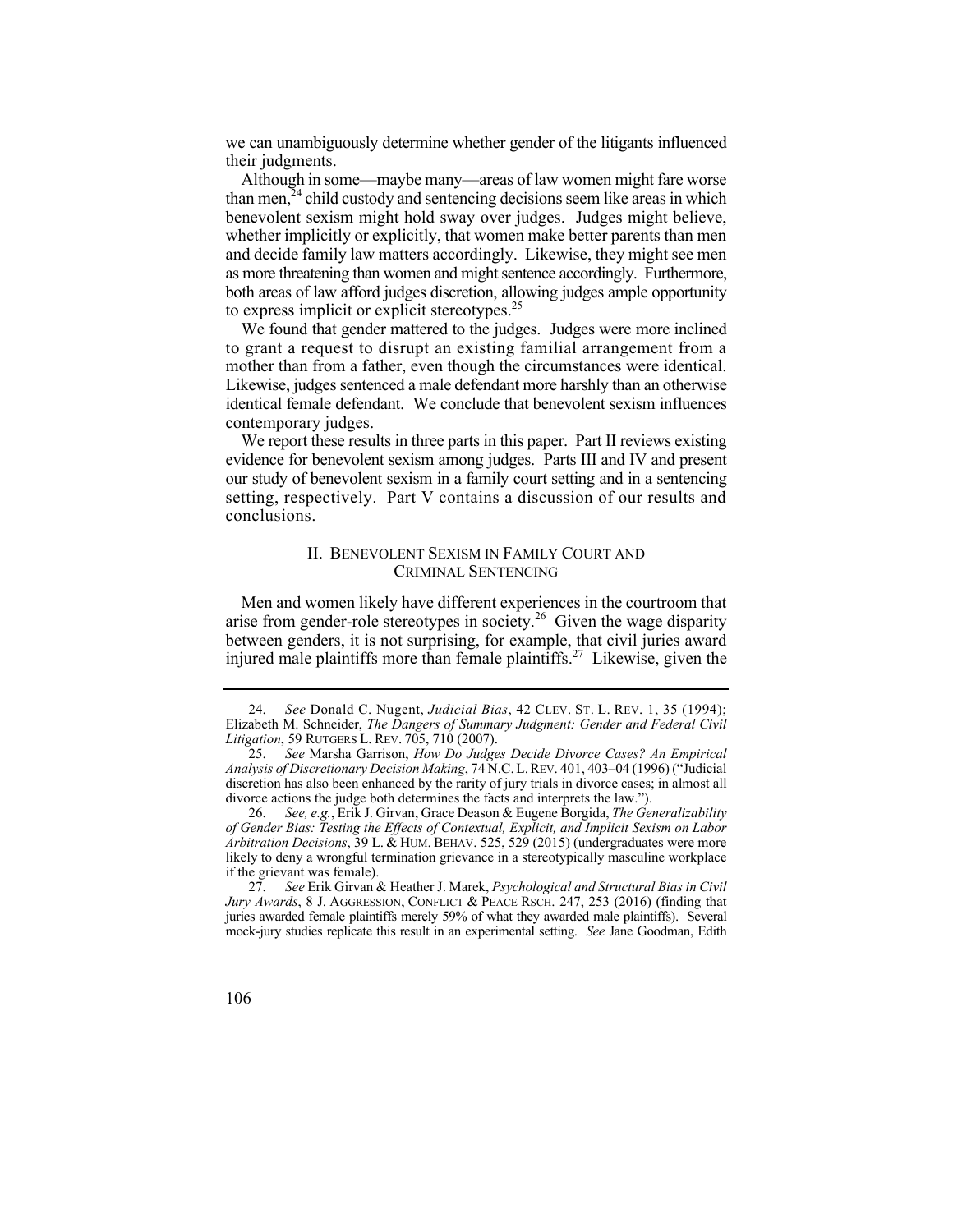value society places on female appearance, cases involving facial disfigurement produce higher awards for female plaintiffs.<sup>28</sup> Some research suggests that asylum judges favor women, possibly owing to a benevolent sexism that triggers a greater desire to protect [women.](https://women.29)<sup>29</sup> The pattern of attorneyfee awards also favors women, perhaps for similar [reasons.](https://reasons.30)<sup>30</sup> The same attitude, however, might explain why judges are more apt to invalidate a will executed by a woman for undue influence than a will executed by a man.<sup>31</sup> Even lawyers and judges experience sexism, benevolent and otherwise, in the [courtroom.](https://courtroom.32)<sup>32</sup>

Greene & Elizabeth F. Loftus, *Runaway Verdicts or Reasoned Determinations: Meek Juror Strategies in Awarding Damages*, 29 JURIMETRICS J. 285, 296 (1989).

 *of Jurors with Legal Professionals*, 78 IOWA L. REV. 883, 894–95 (1993) (both prospective jurors and arbitrators awarded more for a disfiguring scar when the plaintiff was female in a simulated medical malpractice case). 28. Jeannette F. Swent, *Gender Bias at the Heart of Justice: An Empirical Study of State Task Forces*, 6 S. CAL. REV. L & WOMEN'S STUD. 1, 39 (1996) (finding that "juries often award women higher damages than men for facial scarring, while they award men more money than women for loss of wages or physical strength."); Neil Vidmar & Jeffrey J. Rice, *Assessments of Noneconomic Damage Awards in Medical Negligence: A Comparison*

29. *See* Alejandro Ecker, Laurenz Ennser-Jedenastik & Martin Haselmayer, *Gender Bias in Asylum Adjudications: Evidence for Leniency toward Token Women*, 82 SEX ROLES 117, 117 (2019) (finding that Austrian judges confronting a caseload consisting predominately of male asylum applicants were strongly biased in favor of female applicants, but judges confronting a gender-balanced caseload were not).

30. *See* Talia Fisher et al., *He Paid, She Paid: Exploiting Israeli Courts' Rulings on Litigation Costs to Explore Gender Biases*, 13 J. EMPIRICAL LEGAL STUD. 536, 536 (2016) (finding that unsuccessful male plaintiffs were more likely than unsuccessful female plaintiffs to be ordered to pay the winners' attorneys' fees, that unsuccessful female plaintiffs were ordered to pay less than unsuccessful male plaintiffs, and that prevailing female defendants received larger attorneys' fees awards than similarly situated male defendants).

31. Veena K. Murthy, *Undue Influence and Gender Stereotypes: Legal Doctrine or Indoctrination?*, 4 CARDOZO WOMEN'S L.J. 105, 112–13 (1997) (finding that in a hypothetical case 61.8% of appellate judges determined that a will executed by a woman should be invalidated for undue influence as compared to 30.3% of judges reviewing the same will executed by a man). *But see* Patricia R. Recupero et al., *Gender Bias and Judicial Decisions of Undue Influence in Testamentary Challenges*, 43 J. AM. ACAD. PSYCHIATRY & L. 60, 65 (2015) (presenting a study of 117 probate judges from nine states, finding that "judges' opinions about the presence of undue influence did not differ . . . even when the genders of the testator and beneficiary were reversed").

32. *See* Tonya Jacobi & Dylan Schweers, *Justice Interrupted: The Effect of Gender, Ideology and Seniority at Supreme Court Oral Arguments*, 103 VA. L. REV. 1379, 1381– 85, 1404, 1458, 1467, 1470, 1474, 1478, 1493 (2017) (male U.S. Supreme Court justices interrupt female justices about three times as often as they interrupt male justices); Jessica Salerno, *Closing with Emotion: The Differential Impact of Male versus Female Attorneys Expressing Anger in Court*, 42 LAW & HUM. BEHAV. 385, 385–88, 397–400 (2018) (male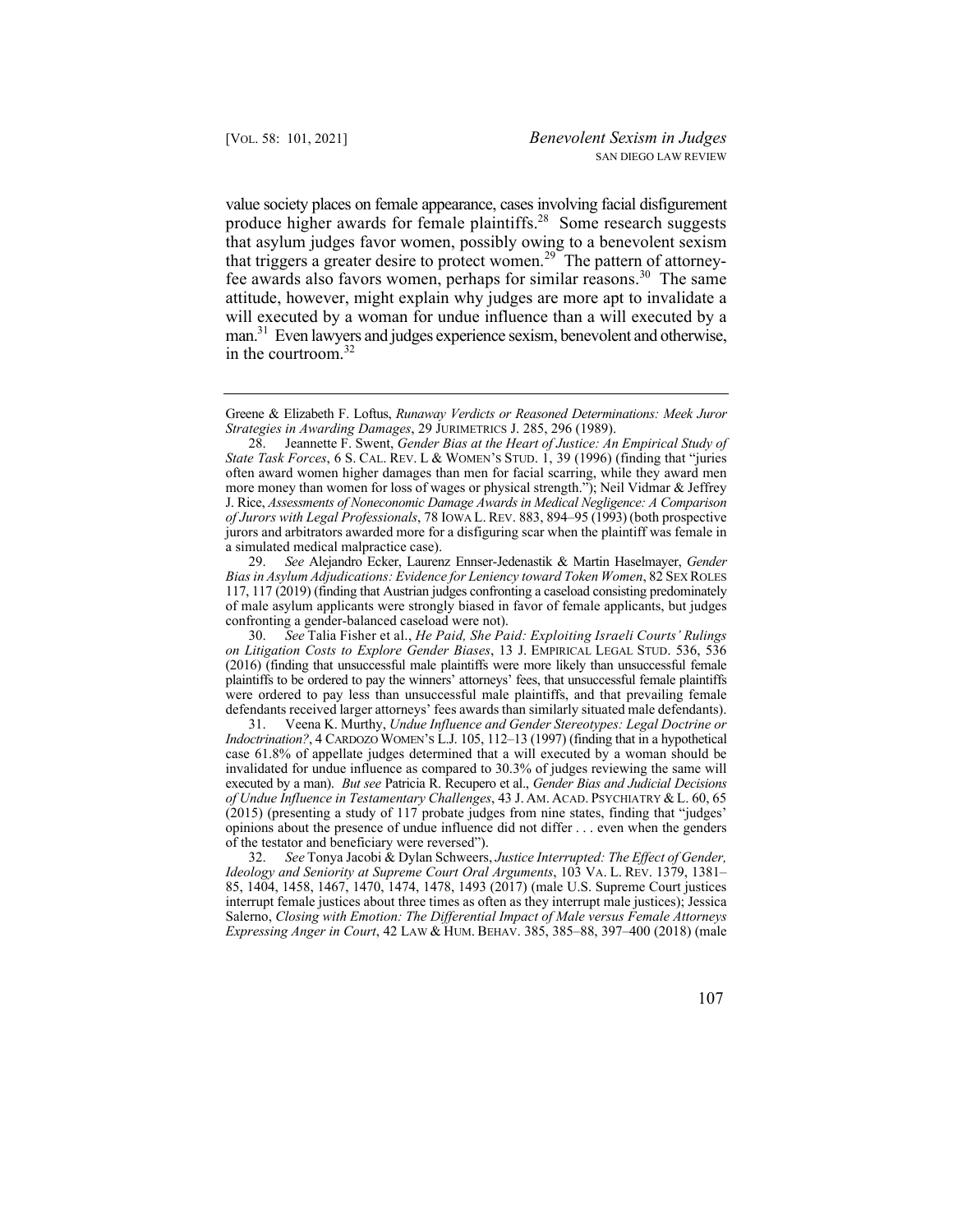Disparate outcomes suggest sexism in the courtroom, but some disparities might be rational.<sup>33</sup> Disparities in damage awards for lost wages, for example, likely reflect the wage disparity between men and women, however unfair the underlying disparity might be. In an effort to test for clear evidence of benevolent sexism, we focus our attention on two areas of law: family law and criminal sentencing. Both areas seem like prime targets for the influence of benevolent sexism. Most adults both male and female—more strongly associate men with career-oriented concepts and women with domestic concepts. $34$  Men are more apt to commit violent acts than women.<sup>35</sup> These associations, or implicit biases, can lead to judgments that instantiate long-standing stereotypes that will benefit [women.36](https://women.36) 

Implicit biases and associations tend to promote harmful stereotypes. $37$ source of significant racial disparities in the criminal justice [system.](https://system.38)<sup>38</sup> Implicit associations between African Americans and violence might be a Implicit beliefs about women also might impede female progress in the

 crime-in-the-u.s/2018/crime-in-the-u.s.-2018/tables/table-33 [<https://perma.cc/9MDH-4A2Y>]. 35. *See 2018 Crime in the United States Table 33*, FBI: UCR, [https://ucr.fbi.gov/](https://ucr.fbi.gov) Men accounted for roughly 80% of persons arrested for violent crime. *Id.* 

 36. *See* John T. Jost et al., *The Existence of Implicit Bias Is Beyond Reasonable Doubt: A Refutation of Ideological and Methodological Objections and Executive Summary of Ten Studies that No Manager Should Ignore*, 29 RES. IN ORG. BEHAV. 36, 45–48 (2009) (reviewing ten studies that show a correlation between measures of implicit bias and behavior).

and female observers found angry male attorneys to be commanding, powerful, competent, and hirable, but found angry female attorneys to be shrill, hysterical, grating, and ineffective).

<sup>33.</sup> *See, e.g.*, Koenig & Rustad, *supra* note 13, at 9–10; *see also* Vidmar & Rice, *supra* note 28, at 894–95.

<sup>34.</sup> *See* Brian A. Nosek, Mahzarin R. Banaji & Anthony G. Greenwald, *Harvesting Implicit Group Attitudes and Beliefs from a Demonstration Website*, 6 GROUP DYNAMICS 101, 109 (2002) (reporting "robust associations between male-career and female-family" among a large sample of adults); *see also* Nicole Rogus-Pulia et al., *How Gender Stereotypes May Limit Female Faculty Advancement in Communication and Speech Disorders*, 27 AM. J. SPEECH-LANGUAGE PATHOLOGY 1598, 1600 (2018) ("Implicit gender bias is present in all individuals, regardless of gender, due to exposure to stereotypes through common socialization experiences."); Argharam Salles, et al., *Estimating Implicit and Explicit Gender Bias Among Health Care Professionals and Surgeons*, 2 JAMA NETWORK OPEN (2019) (reporting data indicating that health-care professionals hold implicit and explicit biases associating men with careers and women with family, while surgeons hold implicit biases associating men with surgery and women with family medicine).

<sup>37.</sup> *See* Kang et al., *supra* note 21, at 1126 ("Using experimental methods in laboratory and field studies, researchers have provided convincing evidence that implicit biases exist, are pervasive, are large in magnitude, and have real-world effects.").

<sup>38.</sup> *See id.* at 1150–51 ("In each of the stages of the criminal trial process discussed, the empirical research gives us reason to think that implicit biases—attitudes and beliefs that we are not directly aware of and may not endorse—could influence how defendants are treated and judged.").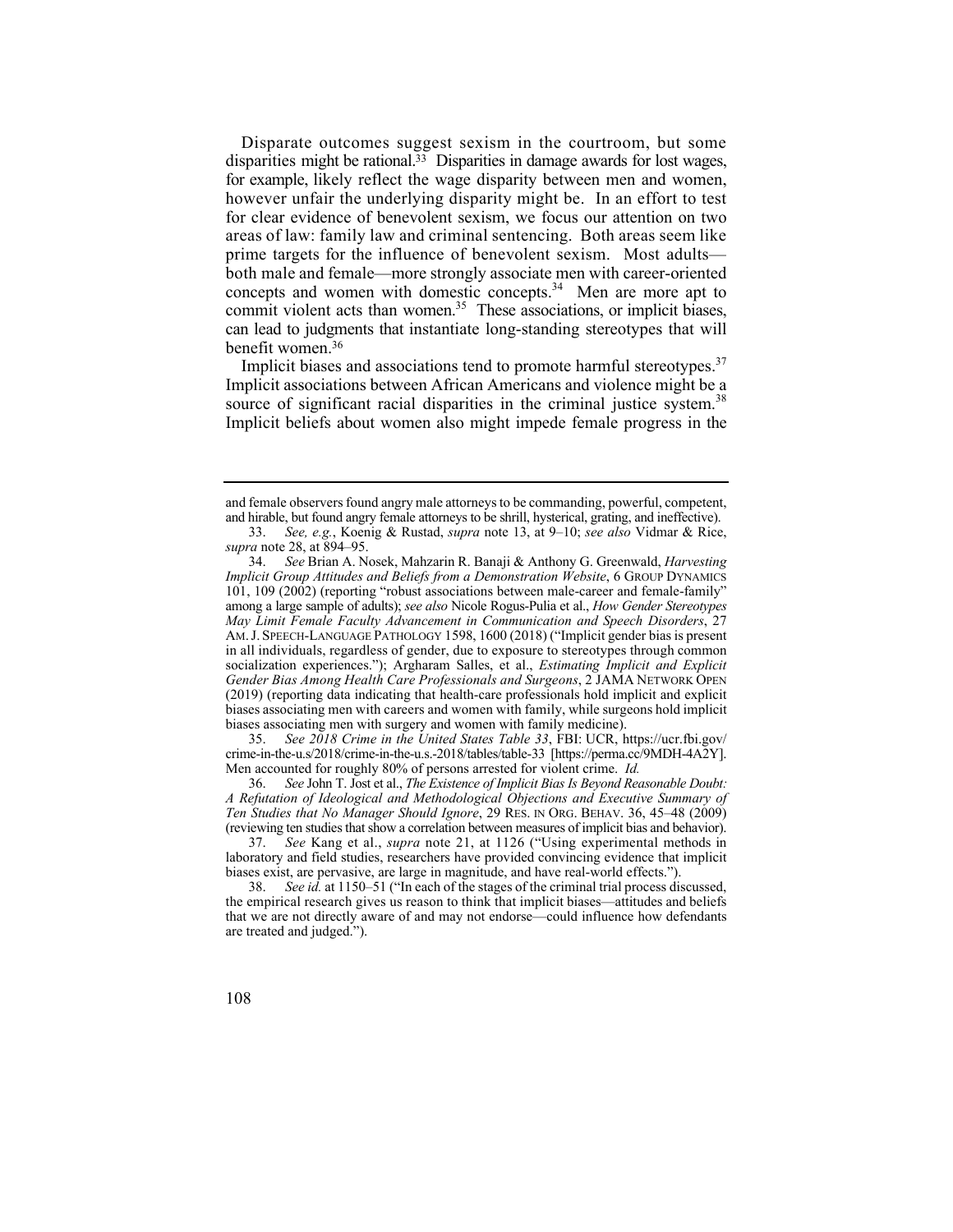workplace.<sup>39</sup> Implicit biases about Asian Americans reinforce stereotypes about Asians as withdrawn or shy, making it hard to see Asians in more assertive roles, such as litigators. $40$  The same implicit biases that make it hard to see a woman as a top executive or politician, however, also facilitate seeing her as a successful parent.<sup>41</sup> Although that bias could benefit women in family court settings, it could also impair women's success in other contexts. Likewise, explicit and implicit associations between men and violence might influence sentencing [decisions.](https://decisions.42)<sup>42</sup>

below in family court decisions<sup>45</sup> and in criminal sentencing<sup>46</sup> strongly Professionals might not display the same biases. Many of the studies cited above suggesting disparate treatment involve jury decisions, rather than judicial [decisions.](https://decisions.43)<sup>43</sup> At least one study comparing professional arbitrators and lay adults showed the effects of gender-role stereotyping in a legal setting that professional arbitrators did not display.<sup>44</sup> That said, research we discuss suggests that judges treat male and female litigants differently as well. Furthermore, our previous research shows that implicit biases influence judges.<sup>47</sup>

41. *See* Nichole M. Bauer, *A Feminine Advantage? Delineating the Effects of Feminine Trait and Feminine Issue Messages on Evaluations of Female Candidates*, 16 POL. & GENDER 660, 661–64 (2020) (finding that emphasizing feminine traits activates stereotypes about women that suggest that women political candidates are less qualified for leadership roles); *see also* Anne M. Koenig et al., *Are Leader Stereotypes Masculine? A Meta-Analysis of Three Research Paradigms*, 137 PSYCHOL. BULL. 616, 616–18 (2011); Deborah A. Prentice & Erica Carranza, *What Women and Men Should Be, Shouldn't Be, Are Allowed to Be, and Don't Have to Be*, 26 PSYCHOL. WOMEN Q. 269, 269 (2002).

42. *See* Bauer, *supra* note 41, at 662 ("Feminine stereotypes characterize women as caring, compassionate, and sensitive and as more likely to engage in supportive communal activities. Masculine stereotypes characterize men as aggressive, tough, and strong and as more likely to engage in assertive or agentic behaviors.").

- 44. Girvan, Deason & Borgida, *supra* note 26, at 9.
- 45. *See infra* notes 48–88 and accompanying text.
- 46. *See infra* notes 89–122 and accompanying text.

47. *See* Jeffrey J. Rachlinski, Sheri Johnson, Andrew J. Wistrich & Chris Guthrie, *Does Unconscious Racial Bias Affect Trial Judges?*, 84 NOTRE DAME L. REV. 1195, 1195

<sup>39.</sup> *See generally* Linda Hamilton Krieger & Susan T. Fiske, *Behavioral Realism in Employment Discrimination Law: Implicit Bias and Disparate Treatment*, 94 CALIF. L. REV. 997 (2006) (describing how implicit biases about women can influence hiring and promotion decisions).

<sup>40.</sup> *See* Jerry Kang et al., *Are Ideal Litigators White? Measuring the Myth of Colorblindness*, 7 J. EMPIRICAL LEGAL STUD. 886, 891–92 (2010) ("[I]mplicit stereotypes predicted preferential evaluation of the White litigator (in group favoritism).").

<sup>43.</sup> *See, e.g.*, Kang et al., *supra* note 21, at 1152–53, 1168, 1179–84.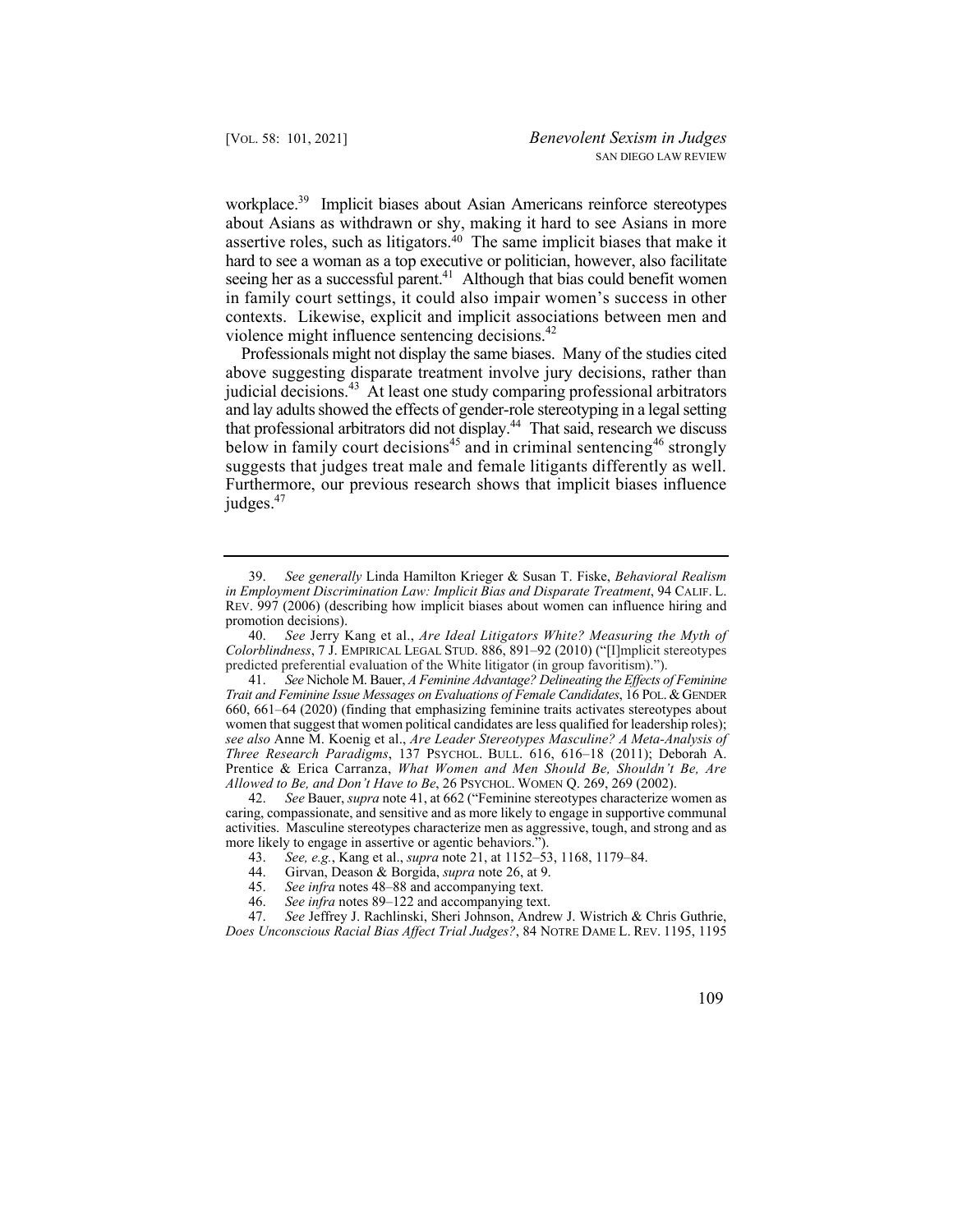## *A. Gender Disparities in Family Court*

that children are better off living with stay-at-home [mothers.](https://mothers.50)<sup>50</sup> Such the direction of allowing the mother to retain custody of the children.<sup>51</sup> Preconceived notions of gender and gender-role stereotypes likely influence judges' choices about parental [custody.48](https://custody.48) That said, gender bias might harm either men or [women.](https://women.49)<sup> $49$ </sup> On one hand, judges may assume traditional views of women as nurturing mothers might push judges in Judges also may assume that fathers are less capable caretakers unless they demonstrate otherwise.<sup>52</sup> These paternalistic stereotypes, which characterize women as maternal, passive, and dependent on men for protection, serve as a basis for such "benevolent sexism" that might favor female litigants in many settings in family court.<sup>53</sup> Women who move to take better jobs

<sup>(2009) (&</sup>quot;We find that judges harbor the same kinds of implicit biases as others [and] that these biases can influence their judgment.").

 v. Ireland *and Connecticut's Custodial Parent Relocation Law*, 32 CONN. L. REV. 307, 307 48. *See, e.g.*, Nicholas Bala, *A Report from Canada's 'Gender War Zone': Reforming the Child-Related Provisions of the Divorce Act*, 16 CANADIAN J. FAM. L. 163, 177 (1999) (noting that the preference for mothers in custody determinations has led fathers' right's advocates to believe that it is result of judicial anti-father bias); Paul Millar & Sheldon Goldenberg, *Explaining Child Custody Determinations in Canada*, CANADIAN J.L. & SOC'Y, Fall 1998, at 209, 221, 224 (1998) ("[W]hile legislation, and the legal standard for custody assignment, has changed [to a gender neutral standard], the empirical fact of gender preference has not."); Lynn Hecht Schafran, *Overwhelming Evidence: Reports on Gender Bias in the Courts*, TRIAL, Feb. 1990, at 28, 28 (1990) (describing the efforts of gender bias task forces in various states, all of which found pervasive gender bias in family law matters); Kathryn E. Abare, Note, *Protecting the New Family:* Ireland (1999) (describing the custodial mother as a typical gender stereotype).

 49. *See, e.g.*, VT. SUP. CT. & VT. BAR ASS'N, GENDER AND JUSTICE: REPORT OF THE VERMONT TASK FORCE ON GENDER BIAS IN THE LEGAL SYSTEM 100 (1991). *But see* Lynn Hecht Schafran*, Gender Bias in Family Courts: Why Prejudice Permeates the Process*, 17 FAM. ADVOC. 22, 26 (1994) (explaining that although men are stereotyped in custody disputes, they are significantly more successful in receiving primary or joint physical custody than commonly believed).

<sup>50.</sup> *See* Kathleen E. Mahoney, *The Myth of Judicial Neutrality: The Role of Judicial Education in the Fair Administration of Justice*, 32 WILLAMETTE L. REV. 785, 798 (1996); Nugent, *supra* note 24, at 40; *see* Elizabeth R. Cole et al., *Vive La Difference? Genetic Explanations for Perceived Gender Differences in Nurturance*, 57 SEX ROLES 211, 212 (2007) ("Many people believe that women are 'naturally' nurturing and caregiving, particularly in comparison to men. This difference is often explained in terms of women's biological capacity to bear and nurse children.").<br>51. See RICHARD A. WARSHAK, THE CUST

 51. *See* RICHARD A. WARSHAK, THE CUSTODY REVOLUTION: THE FATHER FACTOR AND THE MOTHERHOOD MYSTIQUE 30 (1992) (arguing that stereotypes have had a profound influence on custody decisions); Nugent, *supra* note 24, at 40 ("Custody is an area where the biases and stereotypes concerning both sexes influence decision-making.").

<sup>52.</sup> *See* Nugent, *supra* note 24, at 40 ("Fathers tend to be perceived as less capable caretakers and must prove their ability to parent, whereas mothers are presumed to be capable.").

<sup>53.</sup> *See* Glick & Fiske, *Ambivalent Alliance*, *supra* note 22, at 115.

<sup>110</sup>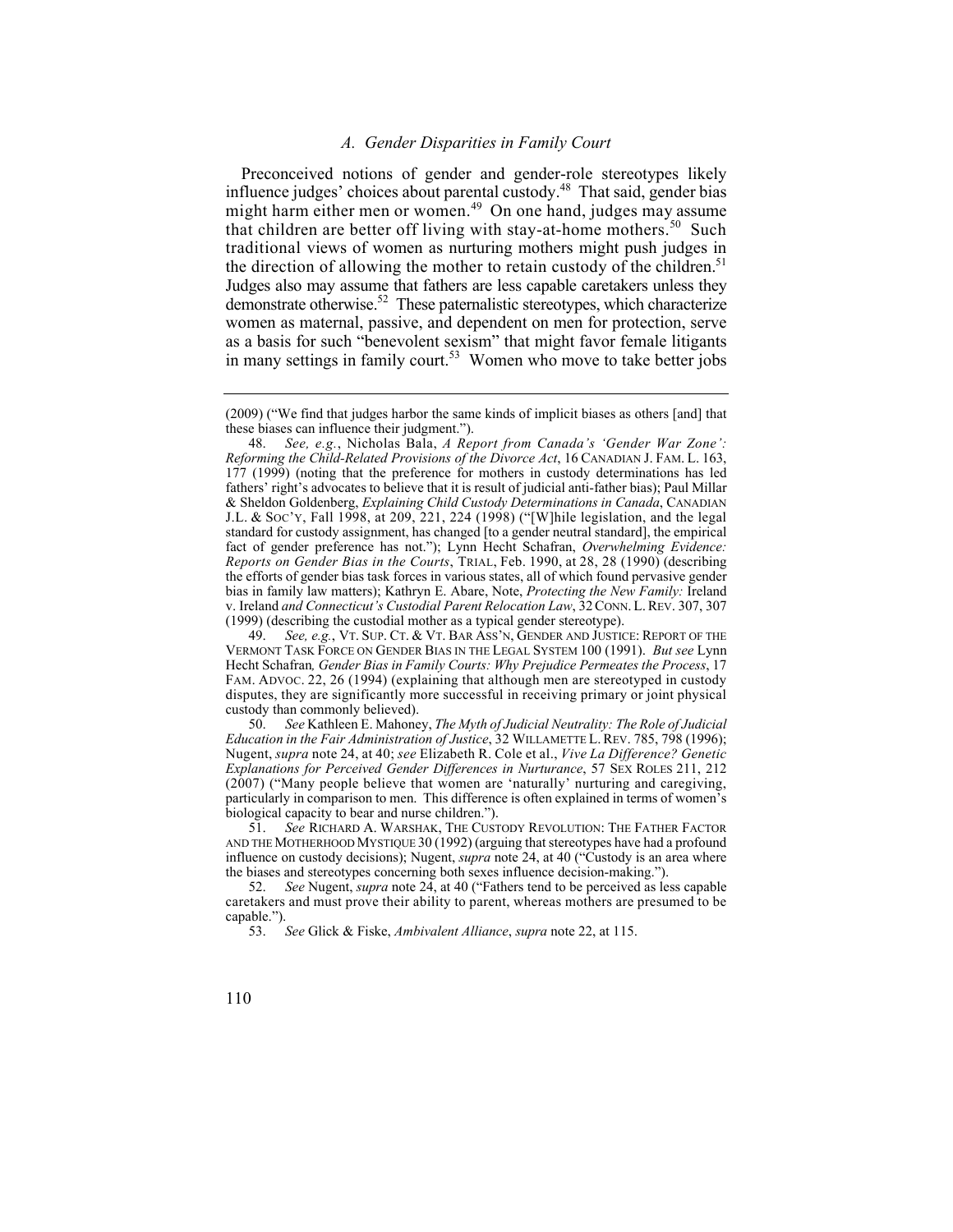or leave marriages to pursue new relationships are acting against these traditional female stereotypes, however, which might provoke unconscious judicial retaliation in child custody and relocation disputes.<sup>54</sup> Both hostile and benevolent sexism thus seem plausible in the realm of family law.

evidence of sexism that both benefits and harms female litigants.<sup>55</sup> Several that is harmful to the [marriage.](https://marriage.57)<sup>57</sup> Custody decisions favor women, [however.](https://however.58)<sup>58</sup> Historically, this difference was ensconced in the law in the Previous research on disparate outcomes in family court cases provide studies show that lay adults who are asked to allocate martial assets typically award less than half of the assets to wives—notwithstanding legal requirements of an equitable apportionment.<sup>56</sup> Judges might also, whether consciously or not, further penalize women who deviate from traditional stereotypes or are otherwise seen as engaging in behavior

55. *See* Karen Czapanskiy & Tricia O'Neill**,** *Report of the Special Judicial Committee on Gender Bias in the Courts – May 1989*, 20 U. BALT. L. REV. 4, 47–48 (1990).

<sup>54.</sup> *See* Millar & Goldenberg, *supra* note 48, at 224 ("Fathers who wish to parent their children post-divorce today face a situation similar to women entering the workforce only a few decades ago."); Nugent, *supra* note 24, at 40 ("[N]umerous cases document situations in which women with live-in boyfriends have lost custody, while men with livein girlfriends retain custody."); Susan Beth Jacobs, Comment, *The Hidden Gender Bias Behind "The Best Interest of the Child" Standard in Custody Decisions*, 13 GA. ST. U. L. REV. 845, 876, 892–93 (1997) (finding from a study analyzing 378 nationwide custody cases between mothers and fathers from 1990 through 1994 that there is gender bias against mothers when judges consider parents' remarriage and extramarital and post-marital sexual relationships).

<sup>56.</sup> *See* Jennifer Bennett Shinall, *Settling in the Shadow of Sex: Gender Bias in Marital Asset Division*, 40 CARDOZO L. REV. 1857, 1892–1900 (2019) (reporting an experimental study in which research subjects awarded the male spouse a greater share of the marital assets than the female spouse); Joni Hersch & Jennifer Bennett Shinall, *When Equitable Is Not Equal: Experimental Evidence on the Division of Marital Assets in Divorce*, 18 REV. ECON. HOUSEHOLD 655, 658, 666 (2020) (reporting results of an experimental study showing that subjects consistently awarded the female spouse less than 50% of the divorcing couple's assets).

<sup>57.</sup> *See* Shinall, *supra* note 56, at 1896–97 (reporting experimental results in which research subjects disfavored female deviations from traditional roles more than male deviations); *see also* ULRIKE SCHULTZ & GISELA SHAW, GENDER AND JUDGING 35 (2013) (finding evidence in family courts that female judges tend to be less generous than their male colleagues in cases involving women requesting alimony). A likely explanation for this phenomenon is that female judges who are financially and professionally independent are less sympathetic to women who rely financially on their husbands.

 58. *See* Richard A. Warshak, *Gender Bias in Child Custody Decisions*, 34 FAM. & CONCILIATION CTS. REV. 396, 397, 406 (1996); Jo-Ellen Paradise, Note, *The Disparity Between Men and Women in Custody Disputes: Is Joint Custody the Answer to Everyone's Problems?*, 72 ST. JOHN'S L. REV. 517, 517 (1998) ("A traditional cultural and legal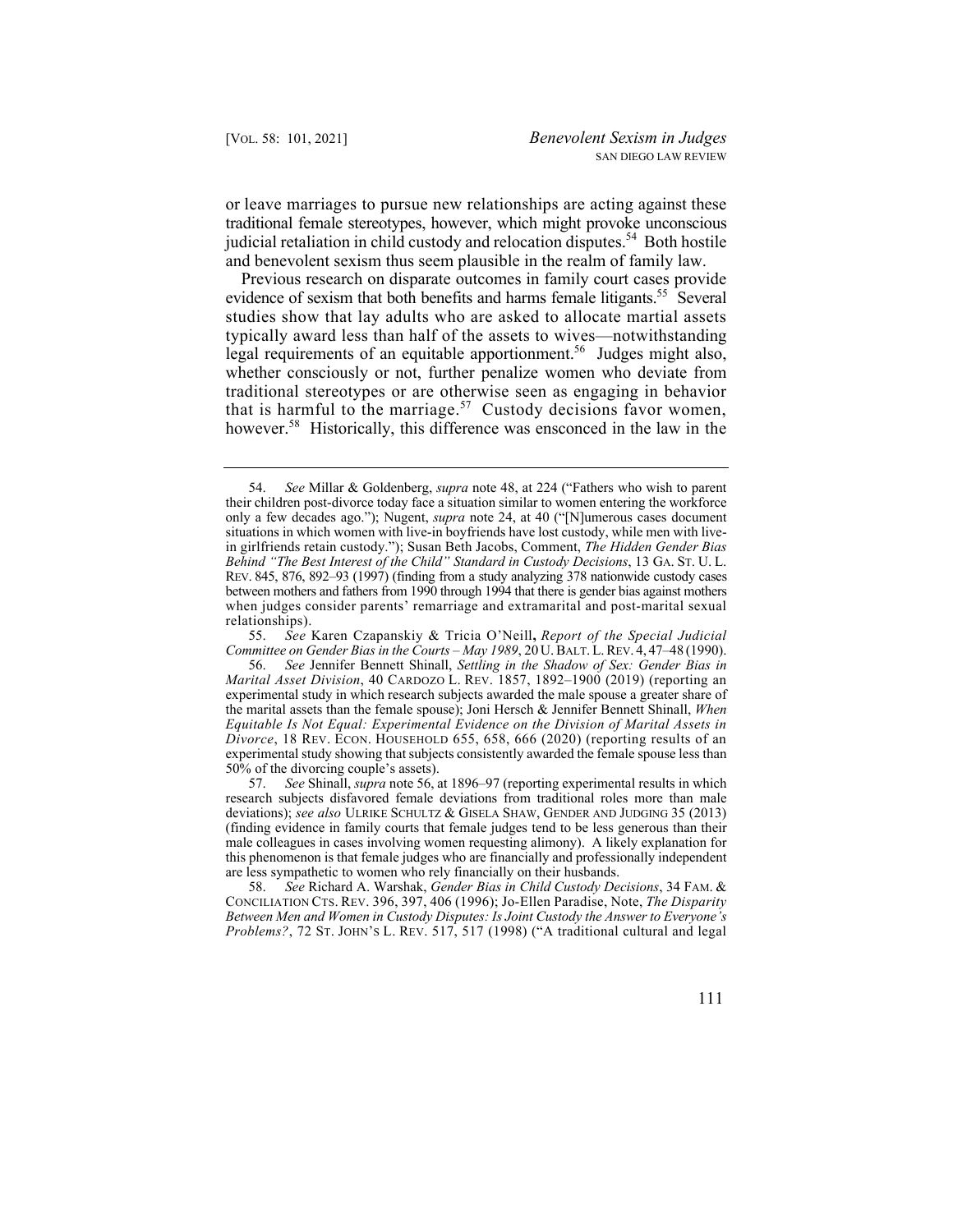form of the "tender years presumption," which presupposes that a mother is the better parent for a young child.<sup>59</sup> Even without this doctrine, in the United States, when the court awards sole custody of a child to one parent, it is typically to the mother. $60$ 

factors are identical. $62$  This result dovetails with the strong trend favoring The fact that far more women than men obtain custody of children after divorce is not, by itself, evidence of sexism. Mothers might be more apt to seek custody than fathers. Women might also, on average, be better positioned to assume the responsibilities entailed by custody. Experimental studies using hypothetical cases in which researchers vary only the gender of the parties are better able to determine whether sexism causes female success in such [cases.](https://cases.61) $61$  Researchers have conducted two such studies; both showed that judges favor female claims to custody, even when other awards of custody to mothers in actual cases. That said, judges in the experimental studies might merely be relying on a simple heuristic that mothers usually get custody, rather than a stereotype that mothers are simply always better parents.

family law.<sup>63</sup> Deciding whether a custodial parent can move a child some To tease out benevolent sexism more clearly, we chose a slightly different area of family law—child relocation decisions. Child relocation cases present some of the most challenging, controversial, and frequently litigated issues in

 AND THEIR CHILD SUPPORT: 2013 4 (2016), [https://www.census.gov/content/dam/Census/](https://www.census.gov/content/dam/Census) 60. *See* TIMOTHY GRALL, U.S. CENSUS BUREAU, CUSTODIAL MOTHERS AND FATHERS library/publications/2016/demo/P60-255.pdf [\[https://perma.cc/SWH9-46H5\]](https://perma.cc/SWH9-46H5).

61. *See, e.g.*, Andrea L. Miller, *Expertise Fails to Attenuate Gendered Biases in Judicial Decision-Making*, 10 SOC. PSYCHOL. & PERSONALITY SCI. 227, 232 (2018).

62. *See* Miller, *supra* note 61; Millar & Goldenberg, *supra* note 48, at 224. Also, one experiment demonstrating that people favor mothers in custody decisions used law students as an analogue to judges. *See* Luiza Lopes Franco Costa el al., *Gender Stereotypes Underly Child Custody Decisions*, 49 EUR. J. SOC. PSYCH. 548, 556 (2019).

63. *See* Tropea v. Tropea, 665 N.E.2d 145, 148 (N.Y. 1996) (explaining that relocation cases present the "knottiest and most disturbing problems" in family law); Gary A. Debele, *A Children's Rights Approach to Relocation: A Meaningful Best Interests Standard*, 15 J. AM. ACAD. MATRIM. L. 75, 75 (1998) (describing the controversy over the proper standard to apply in child relocation cases as "pervasive and vexatious"); Lucy S. McGough, *Starting Over: The Heuristics of Family Relocation Decision Making*, 77 ST. JOHN'S L. REV. 291, 293 (2003) (describing relocation cases as a "burning issue" in Europe, Canada, Australia, and the United States); D. A. Rollie Thompson, *Movin' On: Parental Relocation in Canada*, 42 FAM. CT. REV. 398, 398 (2004) (explaining that in

presumption currently standing is that, upon marital dissolution, children should remain in their mother's custody.").

<sup>59.</sup> *See* ELEANOR E. MACCOBY & ROBERT H. MNOOKIN, DIVIDING THE CHILD: SOCIAL AND LEGAL DILEMMAS OF CUSTODY 7 (1992) ("[T]hroughout most of the present century the mother was presumed to be the preferred custodian of the children."); Phyllis T. Bookspan, *From a Tender Years Presumption to a Primary Parent Presumption: Has Anything Really Changed? . . . Should It?*, 8 BYU J. PUB. L. 75, 78 (1993).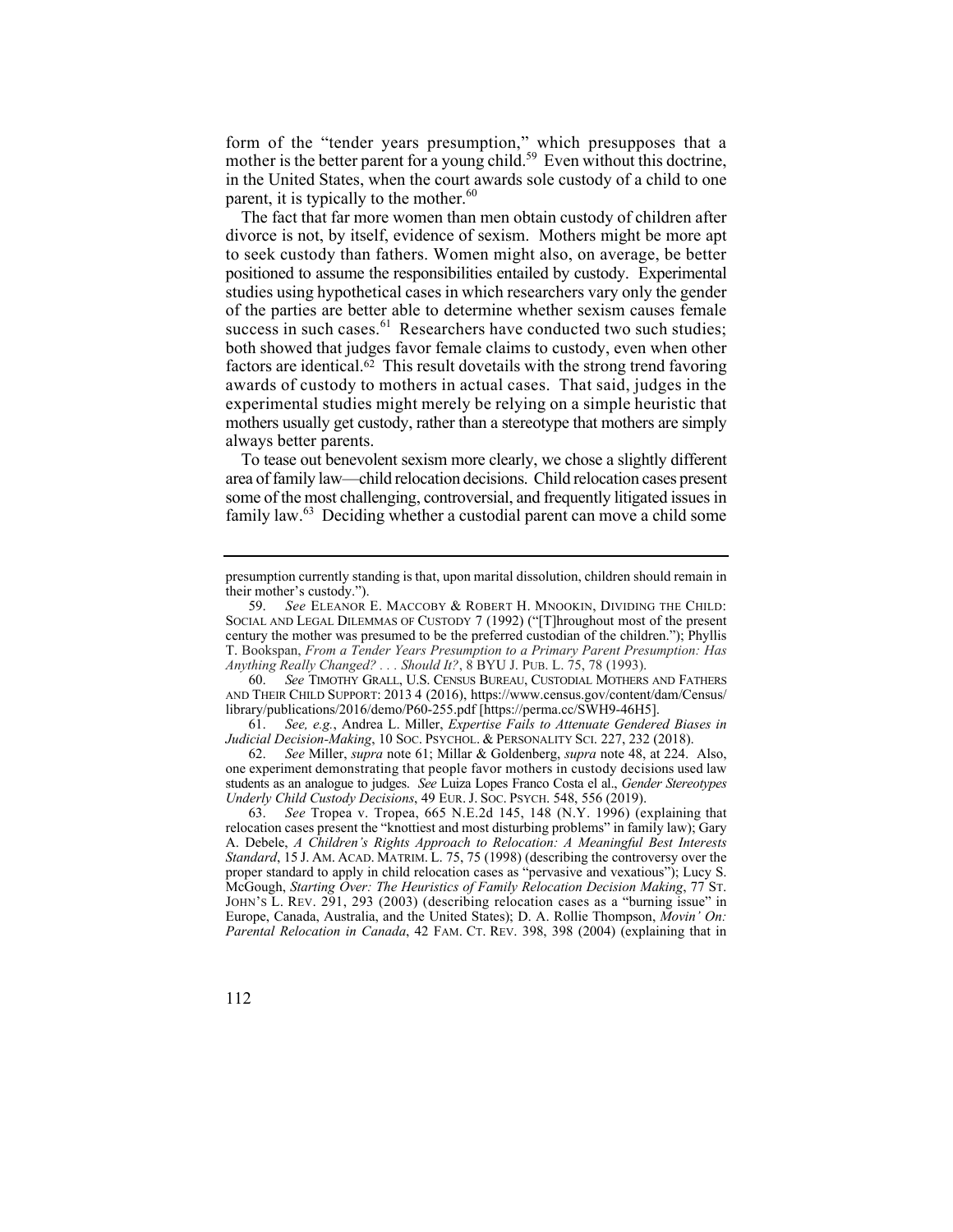distance from the noncustodial parent forces a judge to choose "between allowing the custodial parent to pursue economic and personal opportunities which benefit both her and the child and the desire to facilitate the child's involvement with both parents."<sup>64</sup>

order must be modified.<sup>67</sup> In such cases, the parent requesting modification with the custodial parent or to award custody to the nonmoving parent.<sup>69</sup> In the United States, the statutory and judicial approaches to relocation cases vary from state to state and "uniformity is woefully lacking."65 If the relocation issue arises during the initial custody determination, most courts apply the "best interest of the child" [standard.](https://standard.66)<sup>66</sup> If the relocation dispute arises after custody has been determined, then the original custody generally bears the initial burden of demonstrating a material change of circumstances that warrants a hearing on whether the child's custody should [change.](https://change.68)68 If the proposed relocation amounts to changed circumstances, the judge must then decide whether it is in the child's best interest to move

<sup>69.</sup> There are essentially three approaches as to whether relocation amounts to changed circumstances warranting modification. First, relocation itself is not a change in circumstances, and so presumption exists in favor of relocation by the custodial parent. *See, e.g.*, Gagnon v. Glowacki, 815 N.W.2d 141, 150 (Mich. Ct. App. 2012) (concluding that relocation was not a change in circumstances and thus the court was not required to conduct a "best interest" analysis). Second, relocation may amount to changed circumstances and the court may use shifting presumptions so that the custodial parent bears the initial burden to prove good faith and that the move is in the child's best interest, and then the burden shifts to the nonresidential parent to demonstrate that the move is not in the child's best interest. *See, e.g.*, Baures v. Lewis, 770 A.2d 214, 230–31 (N.J. 2001). Third, each



Canada relocation is the most frequently contested issue in child custody and parenting). Most family law judges also believe that relocation cases are the "toughest and most timeconsuming" type of custody disputes. Leslie Eaton, *Divorced Parents Move, and Custody Gets Trickier*, N.Y. TIMES (Aug. 8, 2004), [http://www.nytimes.com/2004/08/08/nyregion/](http://www.nytimes.com/2004/08/08/nyregion) 08custody.html. [perma.cc/XNH9-4HXM].

<sup>64.</sup> Abare, *supra* note 48, at 308 (explaining that relocation disputes inherently involve gender role issues).

<sup>65.</sup> Linda D. Elrod, *A Move in the Right Direction? Best Interests of the Child Emerging as the Standard for Relocation Cases*, 3 J. CHILD CUSTODY 29, 30 (2006). The Pennsylvania Supreme Court noted in 1990 that there is no "consistent, universally accepted approach to the question of when a custodial parent may relocate out-of-state over the objection of the non-custodial parent." Gruber v. Gruber, 583 A.2d 434, 437 (Pa. Super. Ct. 1990), *superseded by statute*, 23 PA. CONS. STAT. § 5337(h) (2020), *as recognized in* D.K. v. S.P.K., 102 A.3d 467 (Pa. 2014). Elrod observed that decades later, "confusion and controversy remain over what are, and what should be the legal standards to apply" in relocation cases. Elrod, *supra*, at 31.

<sup>66.</sup> Elrod, *supra* note 65, at 34.

<sup>67</sup>*. See id.*

See id.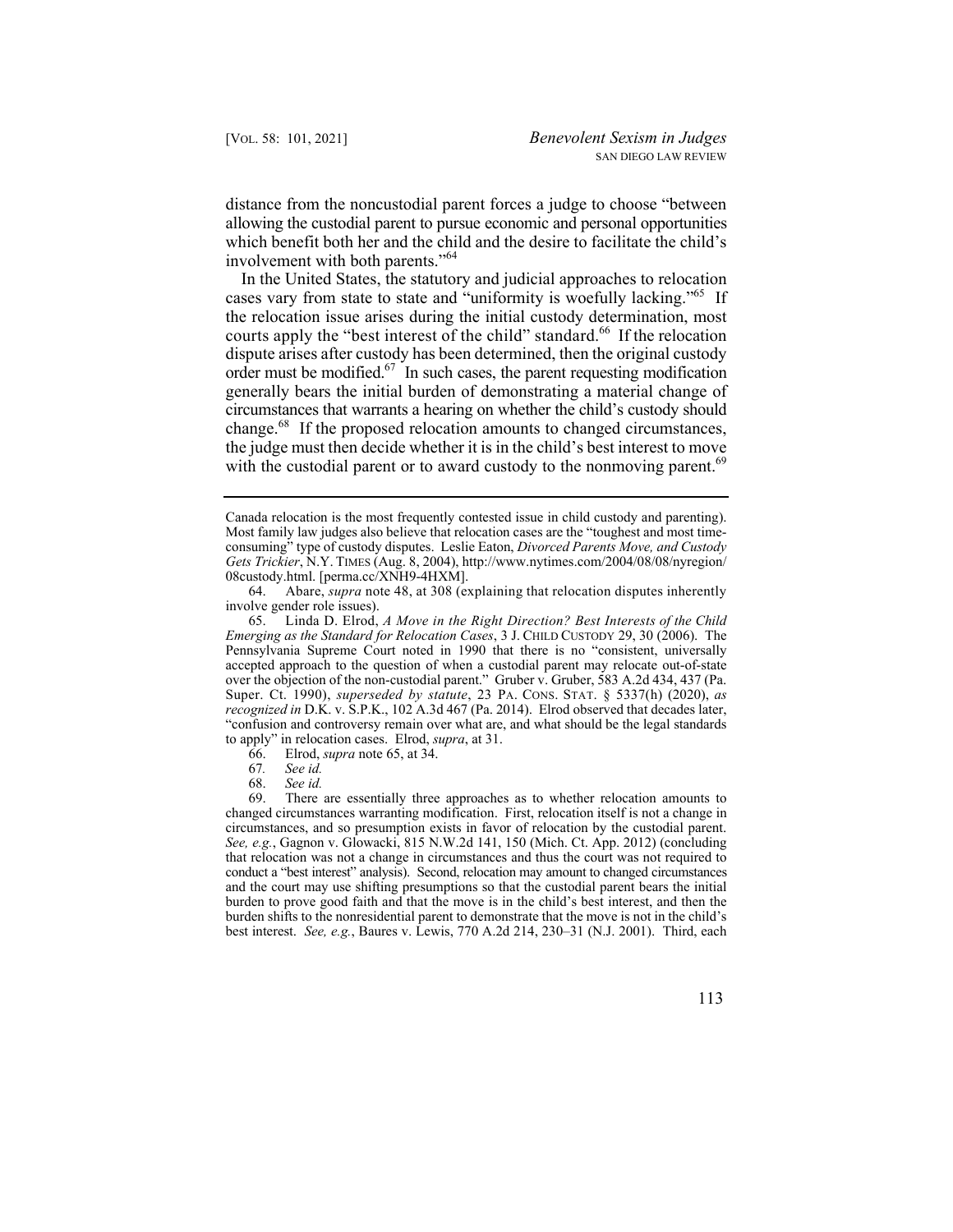Some jurisdictions in the United States have also developed a list of factors for judges to consider when determining whether relocation is in the child's "best interest."70 Although these factors vary, they are: the reasons for and against the move, whether the move will enhance the child's quality of life, and the availability of a realistic substitute visitation schedule to maintain the child's relationship with the nonmoving parent.<sup> $1$ </sup>

Relocation cases in Canada are also determined based upon the "best interest" standard, but unlike the United States, there is no presumption for or against relocation.<sup>72</sup> Canadian courts apply a multi-factored approach adopted by the Canadian Supreme Court in *Gordon v. [Goertz](https://Goertz.73)*. 73 Under *Gordon v. Goertz*, a parent seeking to modify a custody agreement must first demonstrate that the relocation presents a material change in the child's [circumstances.](https://circumstances.74)74 Once changed circumstances have been established, the judge must then determine whether relocating would be in the child's best [interest.](https://interest.75)75 In making the "best interest" determination, Canadian courts consider a nonexclusive list of seven factors:

(a) the existing custody arrangement and relationship between the child and the custodial parent; (b) the existing access arrangement and the relationship between the child and the access parent;  $(c)$  the desirability of maximizing contact between the child and both parents; (d) the views of the child; (e) the custodial parent's reason for moving, *only* in the exceptional case where it is relevant to that parent's ability to meet the needs of the child; (f) disruption to the child of a change in custody; and (g) disruption to the child consequent on removal from family, schools, and the community he or she has come to know.76

Although there is no presumption in favor of the custodial parent, that parent's opinion on whether relocation is in their child's best interest is entitled to "great respect."<sup>77</sup>

 party bears the burden of demonstrating why the child's best interest is to be with them. *See, e.g.*, *In re* Marriage of Cooksey, 125 P.3d 57, 65 (Or. Ct. App. 2005); *In re* Marriage of Ciesluk, 113 P.3d 135, 147–48 (Colo. 2005).

 70. Elrod, *supra* note 65, at 40. For discussion on the factors developed by leading American cases and statutes, *see* Hon. W. Dennis Duggan, *Rock-Paper-Scissors: Playing the Odds with the Law of Child Relocation*, 45 FAM. CT. REV. 193, 209–11 (2007).

 71. Elrod, *supra* note 65, at 34.

<sup>72.</sup> 72. Hon. Justice Tim Carmody, *Child Relocation: An Intractable International Family Law Problem*, 45 FAM. CT. REV. 214, 214–15 (2007); Thompson, *supra* note 63, at 398.

<sup>73.</sup> *See* Gordon v. Goertz, [1996] 2 S.C.R. 27, 28 (Can.). This approach applies to relocation disputes during initial custody determinations, as well as those that have been initiated after the original decree has been issued.

<sup>74.</sup> *See id*. at 28.

 <sup>75.</sup> *See id.*

Id. at 29 (emphasis added).

<sup>77.</sup> *Id*. at 28.

<sup>114</sup>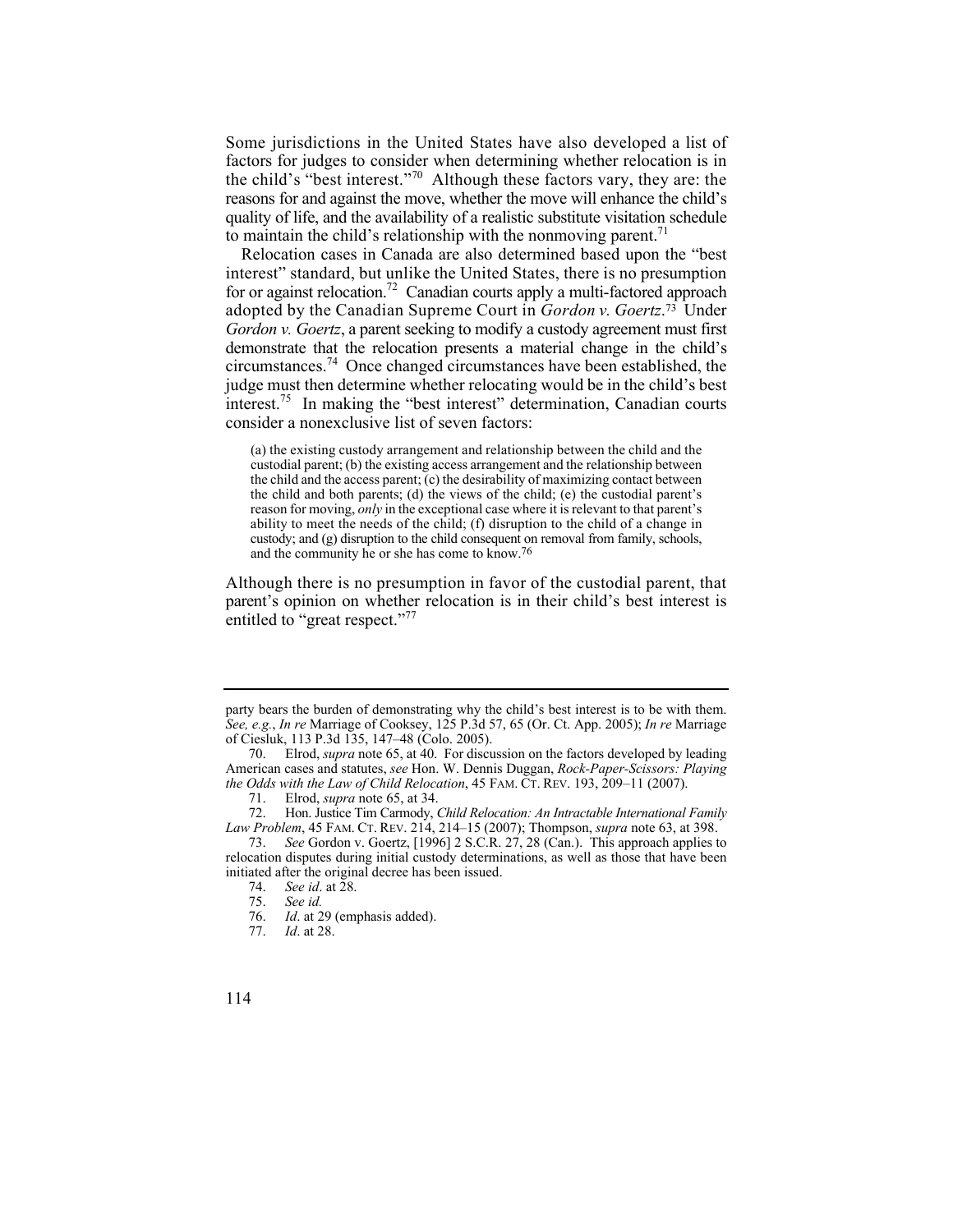a lengthy and imprecise list of factors.<sup>79</sup> Judges have little way of knowing The law governing relocation decisions in both countries is thus less than [clear.78](https://clear.78) In the United States, the use of multifactor tests with vague criteria affords the trial judge considerable discretion. Canada's approach also has been criticized as creating too much inconsistency by embracing whether a child's "best interest" supports allowing a move. Judges must also consider that some evidence suggests that relocation often has negative consequences for children's well-being.<sup>80</sup> Consequently, child relocation decisions are highly discretionary.<sup>81</sup> Developing a comprehensive set of rules may be impossible in this area, and there exists little choice but to rely on judges' sound judgment.<sup>82</sup>

The gender of the custodial parent is not supposed to be a factor in custody determination and relocation cases,<sup>83</sup> but such cases likely trigger

81. *See* Julie Hixson-Lambson, Comment, *Consigning Women to the Immediate Orbit of a Man: How Missouri's Relocation Law Substitutes Judicial Paternalism for Parental Judgment by Forcing Parents to Live Near One Another*, 54 ST. LOUIS U. L.J. 1365, 1387–88, 1403–04 (2010).

82. *See* Richard A. Warshak, *Social Science and Children's Best Interests in Relocation Cases:* Burgess *Revisited*, 34 FAM. L.Q. 83, 84 (2000) ("[T]he impact of relocation is dependent on several factors.") Thus, it is unlikely that any specific test or standard can do justice to a decision as complex as relocation.").

 J.L. & FAM. STUD. 235, 287 (2011) ("[M]aximizing the welfare of children . . . requires 83. *See, e.g.*, Linda R. v. Richard E., 561 [N.Y.S.2d](https://N.Y.S.2d) 29, 32 (N.Y. App. Div. 1990) (stressing the importance of maintaining gender neutrality in custody determinations); Sukin v. Sukin, 842 P.2d 922, 926 (Utah Ct. App. 1992) (finding that custody awards cannot be based directly or indirectly on gender-based preferences or stereotypes); Janet M. Bowermaster, *Sympathizing with Solomon: Choosing Between Parents in a Mobile Society*, 31 U. LOUISVILLE J. FAM. L. 791, 873 (1993) ("[C]ustody standards are gender neutral"); Eiad El Fateh, *A Presumption for the Best?*, 25 CANADIAN J. FAM. L. 73, 106– 07 (2009) (explaining that the no-presumption approach set forth in *Gordon v. Goertz* is gender neutral); *see also* Edward Greer, *Custodial Relocation and Gender Warfare: Thinking About Section 2.17 of the ALI Principles of the Law of Family Dissolution*, 13 punctilious gender-neutrality."). Some state statutes also specifically prohibit the consideration of a parent's gender during custody determination. For example, under Tennessee's relocation statute, courts cannot consider the gender of the relocating parent as a factor either in favor or against relocation. *See* TENN. CODE ANN. § 36-6-108(c)(2) (2020). Similarly, the custody

<sup>78.</sup> *See* Duggan, *supra* note 70, at 193 ("The law of child relocation in America is a mess [and i]t is not much better anywhere else.").<br>
79. See Thompson, *supra* note 63, at 407.

See Thompson, *supra* note 63, at 407.

<sup>80.</sup> *See* Sanford L. Braver, Ira M. Ellman & William V. Fabricius, *Relocation of Children After Divorce and Children's Best Interests: New Evidence and Legal Considerations,* 17 J. FAM. PSYCH. 206, 214 (2003) ("We find a preponderance of negative effects associated with parental moves by mother or father, with or without the child, as compared to divorced families in which neither parent moved away.").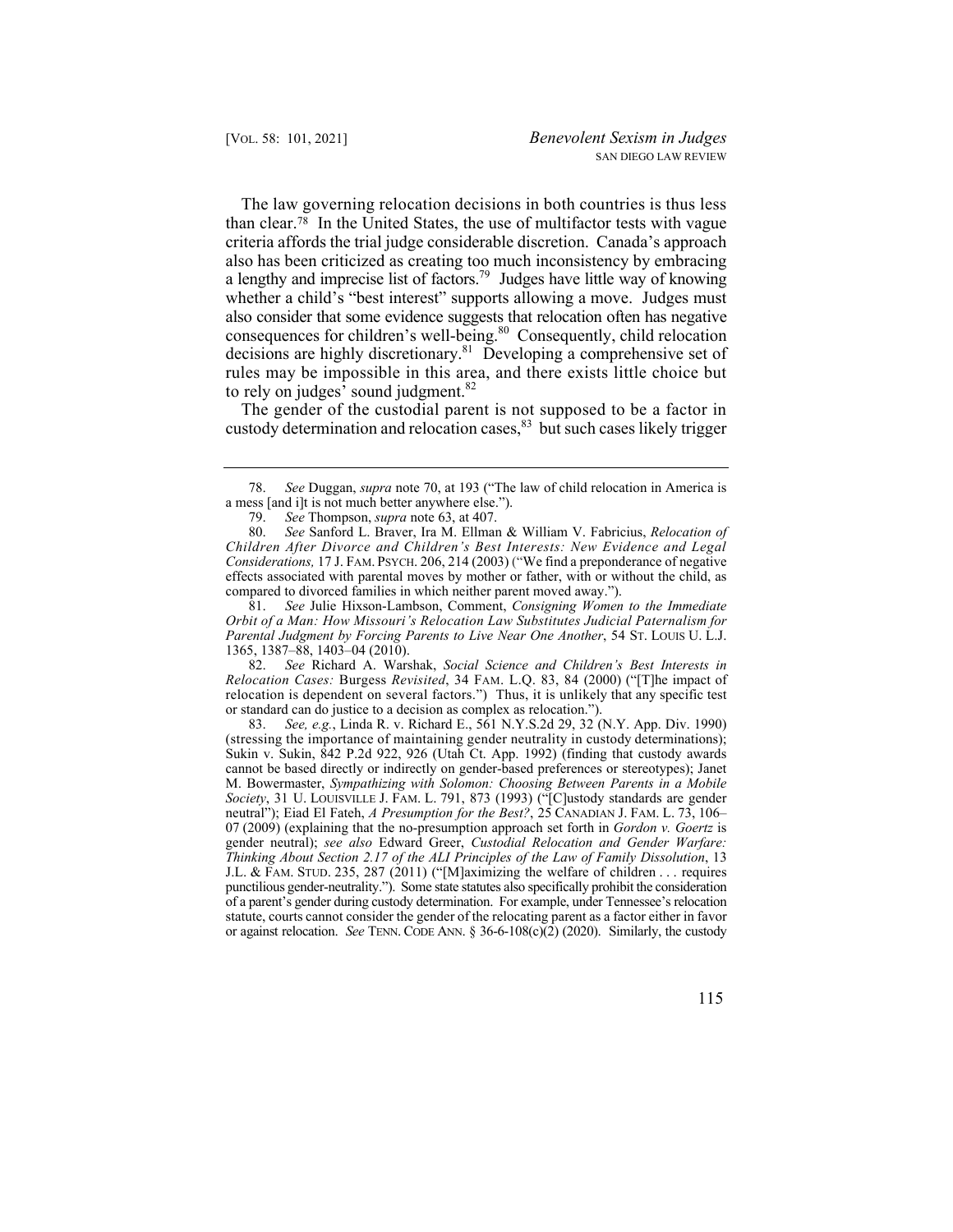have the child's best interest than her own career advancement at heart. gender stereotypes. Judges might be more deferential to a relocation request from a mother than a father, thinking that a mother is more apt to Alternatively, judges might think less well of a mother who is seeking to relocate to advance her career than a father who has made the same choice.

Existing research on the issue is [inconclusive.](https://inconclusive.84)<sup>84</sup> One review of all published Missouri appellate court opinions in relocation cases found not "a single instance where Missouri's relocation law was used to bar a father from relocating with his children."<sup>85</sup> Absent a comparison with requests from mothers, however, that result cannot support or undermine any conclusions about sexism in relocation decisions. Another study using published opinions on Westlaw over a five-year period found no real difference: women were denied permission to relocate 48% of the time, while men were denied permission to relocate  $51\%$  of the time.<sup>86</sup> Published opinions, however, might be an unusual and biased tip of the iceberg. In one study of 108 relocation cases in British Columbia trial courts, courts allowed mothers to relocate 59% of the time, as compared to only 38% of the time for fathers.<sup>87</sup> Because mothers made 93% of the requests, however, the sample size was too small to reach any definitive conclusions.<sup>88</sup> Therefore, little is truly known about whether gender bias influences judges in making relocation decisions.

## *B. Gender Disparities in Criminal Sentencing*

Disparate sentences based on a defendant's gender contravene sentencing rules<sup>89</sup> and basic societal norms.<sup>90</sup> Nevertheless, research on criminal sentencing suggests that judges impose harsher sentences on men than on

 (2020); CAL. FAM. CODE § 3040(c) (West 2020); OKLA. STAT. tit. 43, § 112(C)(3)(b) (2020); 23 PA. CONS. STAT. § 5328(b) (2020). statutes in California, Oklahoma, Arkansas, and Pennsylvania all expressly require that custody determinations be gender neutral. *See* ARK. CODE ANN. §  $9-13-101(a)(1)(A)(i)$ 

<sup>84.</sup> *See infra* notes 85–88 and accompanying text.

<sup>85.</sup> Hixson-Lambson, *supra* note 81, at 1369.

<sup>86.</sup>  86. Theresa Glennon, *Still Partners? Examining the Consequences of Post-Dissolution Parenting*, 41 FAM. L.Q. 105, 125 (2007).

<sup>87.</sup> El Fateh, *supra* note 83, at 78.

<sup>88.</sup> *Id*.

See U.S. SENTENCING COMM'N, GUIDELINES MANUAL 464 (2018) ("Race, Sex, National Origin, Creed, Religion, and Socio-Economic Status . . . are not relevant in the determination of a sentence.").<br>90. See Shaina D. Mass

<sup>90.</sup> *See* Shaina D. Massie, Note, *Orange Is the New Equal Protection Violation: How Evidence-Based Sentencing Harms Male Offenders*, 24 WM. & MARY BILL RTS. J. 521, 523 (2015) ("Penological considerations of gender in sentencing are simply incompatible with abstract notions that criminal offenders appear before the court in their individual capacities.").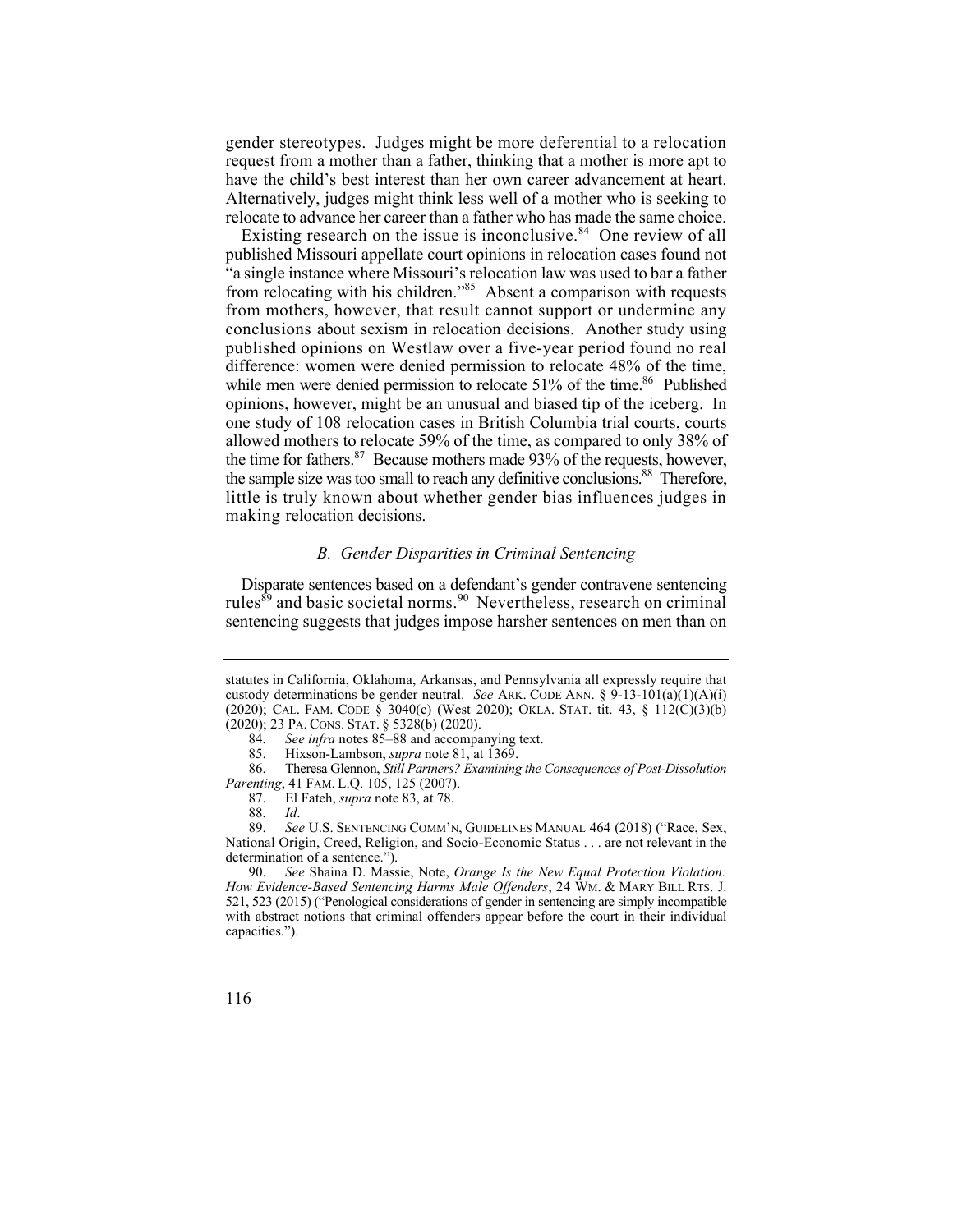most visible and persistent sentencing disparities in this country."<sup>92</sup> Women constitute only  $10\%$  of the prison population in the United States.<sup>93</sup> The [women.](https://women.91)<sup>91</sup> In fact, "sentencing disparities based on gender are among the disparity in incarceration rates almost certainly reflects a disparity in rates at which men and women commit crime.<sup>94</sup> Numerous studies, however, suggest that benevolent sexism influences sentences.<sup>95</sup>

prosecutors,  $96$  probation officers  $97$ , and other court officers play a role Sentence disparities might not be attributable to judges' decisions in sentencing. One study by Professor Starr accounts for these various factors and demonstrates that males are treated more harshly at every stage of the process, from arrest to sentencing.<sup>98</sup> Professor Starr's study showed that male criminal arrestees in federal court ultimately receive sentences that are 63% longer than their female counterparts, with judicial decisions causing only a part of that disparity.<sup>99</sup> Because more than 90% of cases

 93. *See* DANIELLE KAEBLE & LAUREN GLAZE, U.S. DEP'T JUST., NCJ 250374, CORRECTIONAL POPULATIONS IN THE UNITED STATES, 2015, at 15 (2016) (reporting that 202,600 of the 2,145,100 people incarcerated in the United States in 2015 were female).

 94. *See* NADIA CAMPANIELLO, IZA WORLD OF LABOR, WOMEN IN CRIME 3 (2019) CK9D-BT9T] (documenting the existence of a pronounced but shrinking gender gap in <https://wol.iza.org/uploads/articles/497/pdfs/women-in-crime.pdf?v=1> [[https://perma.cc/](https://perma.cc) criminal participation).

 95. *See, e.g.*, RACHEL E. MORGAN & BARBARA A. OUDEKERK, U.S. DEP'T OF JUST., NCJ 253043, CRIMINAL VICTIMIZATION, 2018, at 26 (2019); Etienne, *supra* note 17, at 73; Sonja B. Starr, *Estimating Gender Disparities in Federal Criminal Cases*, 17 AM. L. & ECON. REV. 127, 137–38, 141–42 (2015).

96. *See* Spohn, *supra* note 17, at 81–83 (reporting results of a study of sentencing in federal court showing that women were more likely to receive favorable sentencing departures than men).

97. *See* Shawn D. Bushway, Emily G. Owens & Anne Morrison Piehl, *Sentencing Guidelines and Judicial Discretion: Quasi-experimental Evidence from Human Calculation Errors*, 9 J. EMPIRICAL LEGAL STUD. 291, 201–02 (2012) (describing the role of probation officers in sentencing).<br>98. Starr, *supra* 

Starr, *supra* note 95, at 141 (presenting data showing "that significant new disparity favoring women appears to be introduced at every stage of the justice process").

 99. *Id*. at 138 ("The overall average disparity [between male and female defendants] . . . is 23 months, or a 63% increase" in sentence length for male defendants relative to female defendants.).

<sup>91.</sup> U.S. SENTENCING COMM'N, DEMOGRAPHIC DIFFERENCES IN SENTENCING: AN UPDATE TO THE 2012 BOOKER REPORT 2 (2017).

<sup>92.</sup> Etienne, *supra* note 17, at 73; *see also* Anna Bindler & Randi Hjalmarsson, *The Persistence of the Criminal Justice Gender Gap: Evidence from 200 Years of Judicial Decisions*, 63 J.L. & ECON 297, 310–15 (2020) (finding a persistent gender gap favoring female offenders in jury convictions and judges' sentences in the trial of serious criminal cases in London during 1715–1900).<br>93. See DANIELLE KAEBLE &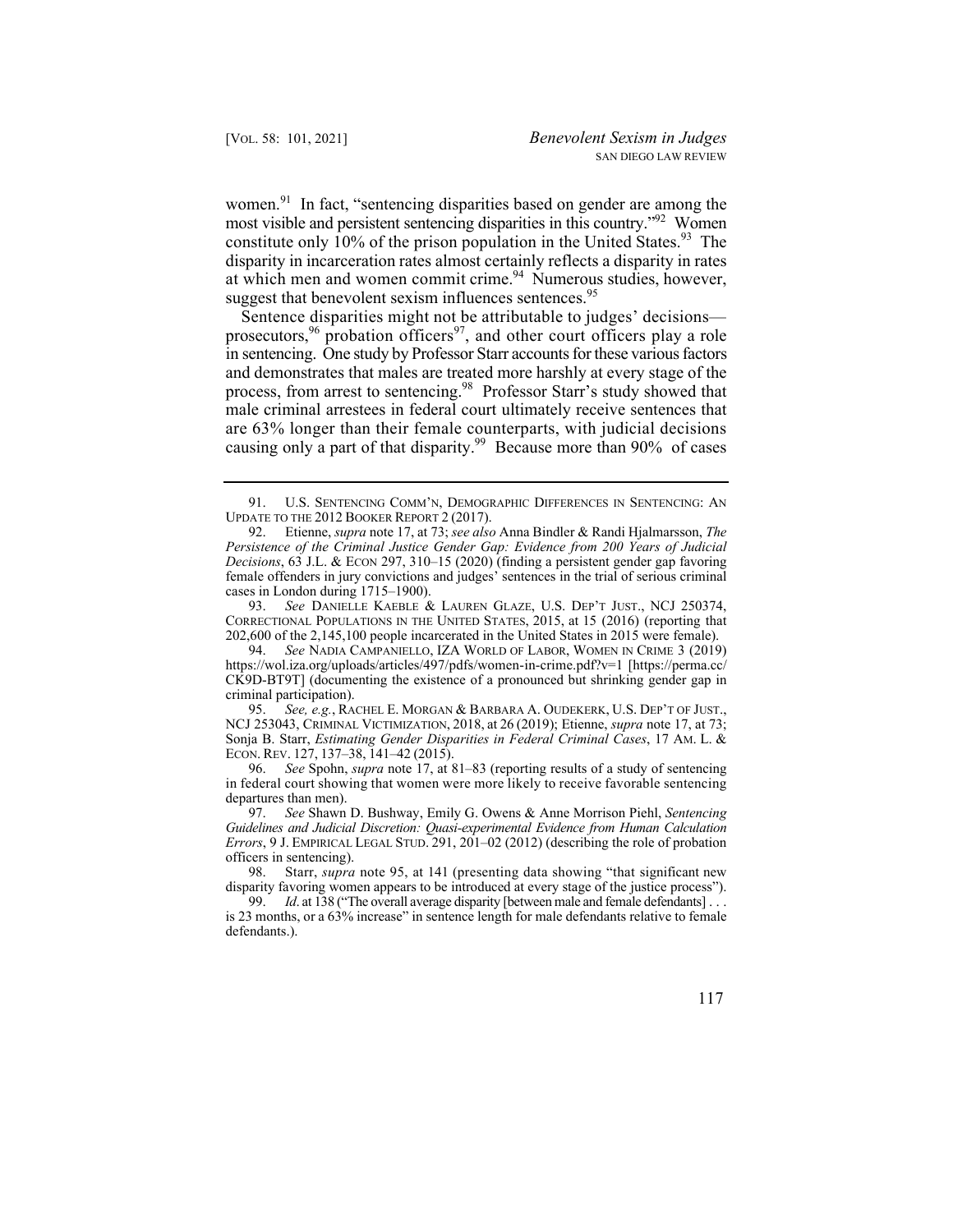the parties prefer.<sup>102</sup> Professor Starr's research documents this, showing court.104 Similar studies of plea bargaining in Wisconsin and California state are resolved by plea, <sup>100</sup> and because many plea agreements contain de facto stipulated sentences, <sup>101</sup> plea negotiations play a larger role in the process than the sentencing phase. Moreover, charge bargaining often occurs in plea negotiations, a practice which essentially caps the maximum sentence, limiting still further the judge's ability to depart from the sentence that the majority of the sentencing disparity between men and women in federal court arises from disparities that occur before the sentencing phase.<sup>103</sup> Her result replicates an earlier study of sentencing in federal court also show that prosecutors are more likely to drop the more serious charges against female defendants than male defendants during the plea bargaining process.<sup>105</sup>

 Even when researchers try to control for other factors, judges' biases female defendants.<sup>106</sup> Multiple studies by the United States Sentencing remain a factor in perpetuating the sentencing disparity between male and Commission have found that even controlling for offense level and defendant's criminal history under the United States Sentencing Guidelines,

<sup>106.</sup> *See* Kathleen Daly & Michael Tonry, *Gender, Race, and Sentencing*, *in* 22 CRIME & JUSTICE: A REVIEW OF RESEARCH 201, 203, 209, 229 (Michael Tonry ed., 1997).



<sup>100.</sup> *See* John Gramlich, *Only 2% of Federal Criminal Defendants Go to Trial and Most Who Do Are Found Guilty*, PEW RSCH. CTR.: FACTTANK (June 11, 2019), <https://www.pewresearch.org/fact-tank/2019/06/11/only-2-of-federal-criminal-defendants>go-to-trial-and-most-who-do-are-found-guilty [[https://perma.cc/G2LL-4SXF\]](https://perma.cc/G2LL-4SXF).

<sup>101.</sup> Starr, *supra* note 95, at 129 ("Plea-bargaining can involve negotiations over charges, stipulations of 'sentencing facts' (for instance, drug quantity), prosecutorial sentencing recommendations, and requests for leniency for cooperators.").

 102. For a review of plea-bargaining practices in federal court, see Stephen J. Schulhofer & Ilene H. Nagel, *Plea Negotiations Under the Federal Sentencing Guidelines: Guideline Circumvention and Its Dynamics in the Post-*Mistretta *Period*, 91 NW. U. L. REV. 1284 (1991).

<sup>103.</sup> Starr, *supra* note 95, at 141–42 ("Initial charging and charge-bargaining contribute about 9% and 4% of the gap, respectively; Guidelines fact-finding explains 60%, leaving 27% for the final sentencing stage to explain."). Guidelines fact-finding is heavily influenced by the plea agreement, with 92% of judges in one study reporting that their factual findings diverge from the plea agreement either "infrequently" or "never." Scott A. Gilbert & Molly Treadway Johnson, *The Federal Judicial Center's 1996 Survey of Guideline Experience*, 9 FED. SENT'G REP. 87, 89 (1996).

<sup>104.</sup> Lauren O'Neill Shermer & Brian D. Johnson, *Criminal Prosecutions: Examining Prosecutorial Discretion and Charge Reductions in U.S. Federal District Courts*, 27 JUST. Q. 394, 415, 424 (2010).

<sup>105.</sup> Berdejó, *supra* note 20, at 1272 (showing that prosecutors drop the more serious charges in 47.48% of cases involving female defendants versus only 39.91% of cases involving male defendants); Cassia Spohn, John Gruhl & Susan Welch, *The Impact of the Ethnicity and Gender of Defendants on the Decision to Reject or Dismiss Felony Charges*, 25 CRIMINOLOGY 175, 183–84 (1987).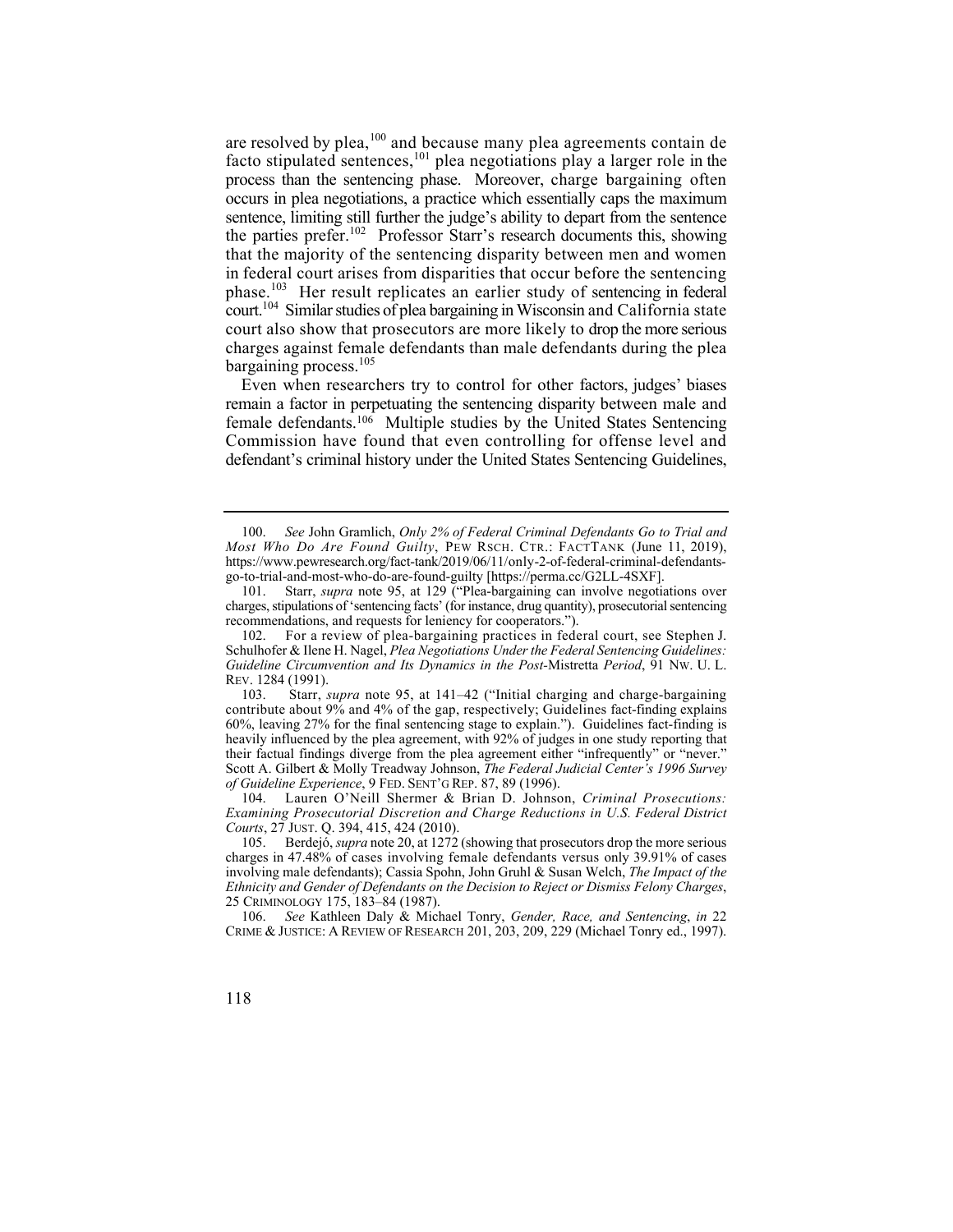male offenders received more severe sentences than female offenders.<sup>107</sup> Spohn.<sup>109</sup> Several studies of state court sentencing that also control for Professor Schanzenbach replicated these results while also accounting for demographic variations among judges,108 as did Professors Stacey and offense type and defendant's criminal history likewise demonstrate a reliable tendency for judges to impose harsher sentences on male defendants.<sup>110</sup>

however, gender bias might influence decisions concerning offense level.<sup>112</sup> Accounting for individual defendants' characteristics remains challenging in these studies. Research concerning federal sentences is the most helpful in this regard, as the United States Sentencing Guidelines require judges to identify a specific offense level and a specific criminal history that researchers can use as control variables.<sup>111</sup> As Professor Starr points out, Studies that focus on "downward departures" help address this point because they focus on a judge's use of discretion to impose a more lenient sentence after all of the factors prescribed by the Guidelines are taken into account.<sup>113</sup> Three such studies suggest that federal judges are more likely to depart downward from the United States Sentencing Guidelines for

 107. U.S. SENTENCING COMM'N, *supra* note 91, at 20 ("After controlling for a wide variety of sentencing factors, the Commission found that . . . female offenders of all races received shorter sentences than White male offenders."); U.S. SENTENCING COMM'N, DEMOGRAPHIC DIFFERENCES IN FEDERAL SENTENCING PRACTICES: AN UPDATE OF THE BOOKER REPORT'S MULTIVARIATE REGRESSION ANALYSIS 3 (2010).

<sup>108.</sup> *See* Max Schanzenbach, *Racial and Sex Disparities in Prison Sentences: The Effect of District-Level Judicial Demographics*, 34 J. LEGAL STUD. 57, 72, 74, 89–90  $(2005).$ <br>109.

 109. *See* Ann Martin Stacey & Cassia Spohn, *Gender and the Social Costs of Sentencing: An Analysis of Sentences Imposed on Male and Female Offenders in Three U.S. District Courts*, 11 BERKELEY J. CRIM. L. 43, 46, 63–65, 73, 76 (2006).

<sup>110.</sup> *See, e.g.*, Kristin F. Butcher, Kyung H. Park & Anne Morrison Piehl, *Comparing Apples to Oranges: Differences in Women's and Men's Incarceration and Sentencing Outcomes*, 35 J. LAB. ECON. S201, S203, S207 (2017) (finding that among convicted felons in Kansas from 1998–2001, "[o]n average women are 14 (drug crime) to 20 (non-drug crime) percentage points less likely to be incarcerated and receive 44 (drug crime) to 12 (drug crime) percent shorter sentences."); Darrell Steffensmeier, John Kramer & Cathy Streifel, *Gender and Imprisonment Decisions*, 31 CRIMINOLOGY 411, 411, 423–28, 435 (1993).

 111. Celesta A. Albonetti, *Sentencing Under the Federal Sentencing Guidelines: Effects of Defendant Characteristics, Guilty Pleas, and Departures on Sentence Outcomes for Drug Offenses, 1991–1992, 31 LAW & Soc't REV. 789, 789 (1997).*<br>112. Starr, *supra* note 95, at 128 ("Most [existing studies] assess

Starr, *supra* note 95, at 128 ("Most [existing studies] assess the judge's final sentencing decision, controlling for conviction severity or 'presumptive sentence' measures that are themselves produced by charging, plea-bargaining, and fact-finding processes.").

<sup>113.</sup> Albonetti, *supra* note 111, at 790.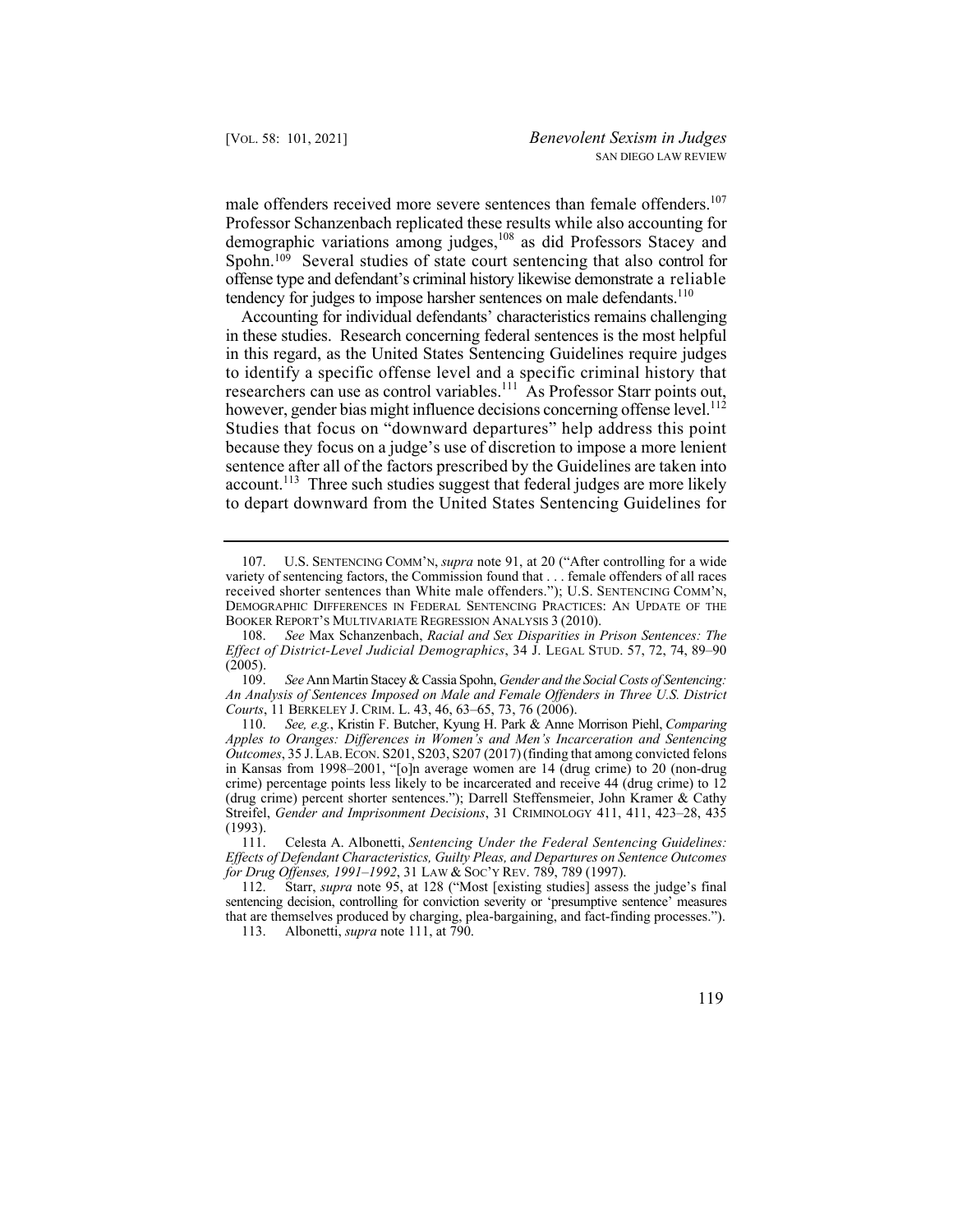female defendants than for male defendants.<sup>114</sup> This indicates that federal judges are more likely to use their discretion to benefit female defendants than male defendants.

harshly.<sup>116</sup> Professor Albonetti found similar effects in an earlier study.<sup>117</sup> The gender disparity in sentencing is not limited to violent crimes. Studies of sentencing for nonviolent crimes reveal benevolent sexism in sentencing. Male defendants are more apt to have engaged in violent conduct than their female counterparts.<sup>115</sup> Research on sentencing for nonviolent crimes, however, shows a similar pattern of benevolent sexism. For example, a study by Professor Spohn of female and male defendants convicted of drug offenses in three federal districts found that even when the type of crime and background of the defendant are controlled, judges sentence men more Thus, even for nonviolent crimes, female defendants fare better than male defendants.

Benevolent sexism might work against female defendants in juvenile court, however. Researchers argue that the paternalism that undergirds juvenile court produces a difference in how sexism manifests itself.<sup>118</sup> Judges might see girls as in greater need of supervision than their male counterparts. Although some studies bear this out, $119$  other research replicates the results in adult criminal courts that female offenders fare better than their male counterparts.<sup>120</sup> Some researchers suggest that the type of crime might matter; juvenile girls convicted of "status" crimes, like running away, have violated gender norms and hence receive lengthier sentences than

119. *See* Meda Chesney-Lind, *Judicial Paternalism and the Female Status Offender: Training Women to Know Their Place*, 23 CRIME & DELINQ. 121, 124 (1977) ("Not only are girls charged with violations of their sexual role more likely than boys to be referred to court, but they are more likely than boys to be held in jails or juvenile detention facilities across the nation."); Erin M. Espinosa, Jon R. Sorensen & Molly A. Lopez, *Youth Pathways to Placement: The Influence of Gender, Mental Health Need and Trauma on Confinement in the Juvenile Justice System*, 42 J. YOUTH ADOLESCENCE 1824, 1825, 1826, 1829 (2013).

120. *See* Aaron Kupchik & Angela Harvey, *Court Context and Discrimination: Exploring Biases Across Juvenile and Criminal Courts*, 50 SOC. PERSP. 417, 417–18, 427 (2007) ("In the juvenile court, only 1.1% of females (and 8.8% of males) are incarcerated, and in the criminal court, only 10.3% of females (and 23.0% of males) are incarcerated.").

<sup>114.</sup> *See generally id*. at 789; David B. Mustard, *Racial, Ethnic, and Gender Disparities in Sentencing: Evidence from the U.S. Federal Courts*, 44 J*.*L. & ECON. 285 (2001); Spohn, *supra* note 17.

 IN THE UNITED STATES, 1980–2008, at 3 (2011),<https://www.bjs.gov/content/pub/pdf/htus> 115. Men accounted for roughly 80% of persons arrested for violent crime, *2018 Crime in the United States: Table 33*, *supra* note 35, and nearly 90% of all homicide arrests, ALEXIA COOPER & ERICA L. SMITH, U.S. DEP'T OF JUST., NCJ 236018, HOMICIDE TRENDS 8008.pdf [[https://perma.cc/FJC7-4QGD\]](https://perma.cc/FJC7-4QGD).

<sup>116.</sup> *See* Spohn, *supra* note 17, at 96.

<sup>117.</sup> *See* Albonetti, *supra* note 111, at 808.

 118. *See* Andrew L. Spivak et. al., *Gender and Status Offending: Judicial Paternalism in Juvenile Justice Processing*, 9 FEMINIST CRIMINOLOGY 224, 224 (2014).

<sup>120</sup>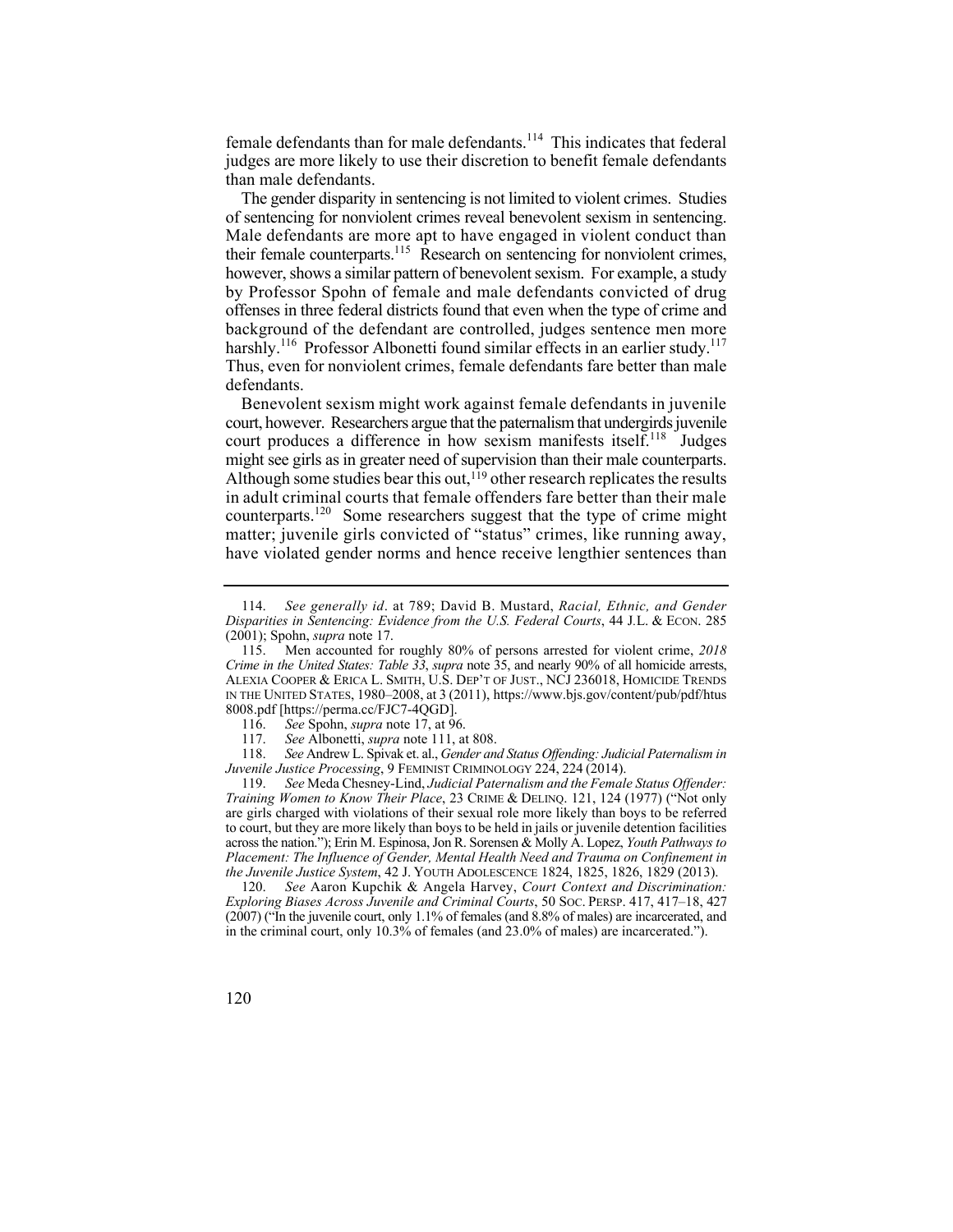their male counterparts for the same offense.<sup>121</sup> Similarly, a study of adult criminal sentencing found that women who violate traditional gender roles by committing violent crimes more commonly associated with male perpetrators also receive harsher punishment than men.<sup>122</sup> The most common result of this research, however, is that judges impose shorter sentences on women.

Archival studies of actual sentences, just like archival studies of rulings in family courts, inevitably present interpretive difficulties. Pinning down the disparate treatment of male versus female offenders and parents to their gender, as opposed to other characteristics, is challenging. Observing and controlling for every difference between male and female defendants and parents that might affect judges is close to impossible. We thus used controlled experiments to test for sexism in judges. We focused on the two areas of family law and criminal sentencing because these are areas in which we expected implicit and explicit biases to exert influence. Furthermore, the field studies suggest that judges treat men and women differently in these areas of law.

## III. FAMILY COURT: METHODS, JUDGES, AND RESULTS

To test whether judges exhibit gender-based preferences in rulings involving the balance between childcare and career in divorce proceedings, we presented a one-page hypothetical scenario involving a child mobility decision to 355 judges in the United States and Canada.<sup>123</sup> We used the same basic fact pattern for both countries.

<sup>121.</sup> John M. MacDonald & Meda Chesney-Lind, *Gender Bias and Juvenile Justice Revisited: A Multiyear Analysis*, 47 CRIME & DELINQ. 173, 179–80, 189–90 (2001) (analyzing years of data from Hawaii and finding that "at disposition, girls are more likely to receive harsh dispositions for relatively minor offenses.").

<sup>122.</sup> *See* Sergio Herzog & Shaul Oreg, *Chivalry and the Moderating Effect of Ambivalent Sexism: Individual Differences in Crime Seriousness Judgments*, 42 LAW & SOC'Y REV., no. 2 2008, at 45, 48–49 (collecting sources for the proposition that treating women more leniently at sentencing may be limited to female offenders who conform to traditional gender roles).

<sup>123.</sup> The National Judicial Institute of Canada translated the Canadian version of the materials into French for the Canadian Francophone judges. The English version is included, *infra,* in the Appendix. We use the term "gender" to describe the litigants because the materials use names and pronouns that suggest gender; the materials do not refer to biological sex.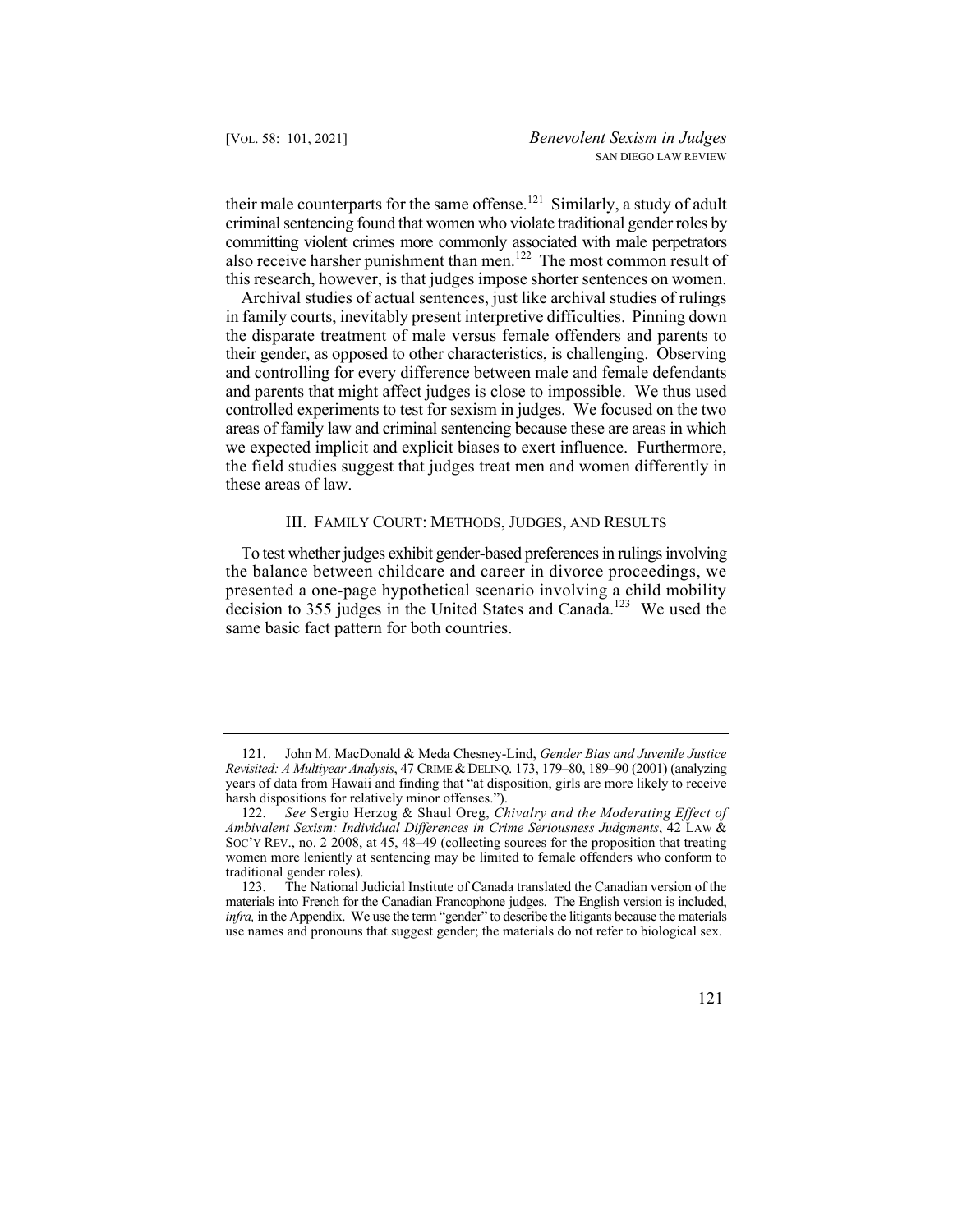#### *A. Materials*

The materials asked the judges to "[i]magine that you are presiding over a family court case involving a six-year-old girl and her four-year-old brother whose parents divorced two years ago." The materials indicated that the parent with primary custody had requested permission to "move with the children from City A, where they currently reside, to City B, which is located in a different state (about 200 miles away from City A)."<sup>124</sup> The noncustodial parent opposed the relocation of the children.

The materials then provided a rough description of the relevant case law. The version varied slightly by country. In the United States, the materials asked judges to assume that the law in their jurisdiction allows them "to grant the request provided you determine the move is consistent with the best interests of the children." This was kept in a somewhat generic format because, as described below, the judges in the United States came from multiple different jurisdictions. In Canada, the materials listed the factors Canadian judges must address when considering such requests:

- 1) The parent applying for a change in the custody order must meet the threshold requirement of demonstrating a material change in the circumstances affecting the child;
- 2) If the threshold is met, the judge on the application must embark on a fresh inquiry into what is in the best interest of the child, having regard to all the relevant circumstances relating to the child's needs, and the ability of the respective parents to satisfy them. (See *Gordon v. Goertz*, [1996] 2 S.C.R. 27.)

 The materials noted that the custody decree awarded primary custody of the grandparents or other close relatives live" near either the city in to one parent, but the noncustodial parent "hosts the children three out of every four weekends, sees them occasionally during the week, and pays child support." The materials indicated that the parents were single and lived near each other. In the United States, the materials stated that "Inlone" which the parents lived or the proposed relocation city. In Canada, the materials added that "[t]he move would also bring the children within an hour's drive" of the parents of the custodial parent and that the parents of the noncustodial parents "live far away from both cities."

 geology, having "worked at a small consulting firm that dissolved just before The materials then described the custodial parent as having a Ph.D. in [the] second child was born," and explained that the parent "was unable to find other employment in [their] field in City A, so [they] decided to stay at home to care for the children." The materials indicated that the noncustodial

In Canada, the materials used "300 kilometers" instead, and indicated that the move would not relocate the children out of their home province.

<sup>122</sup>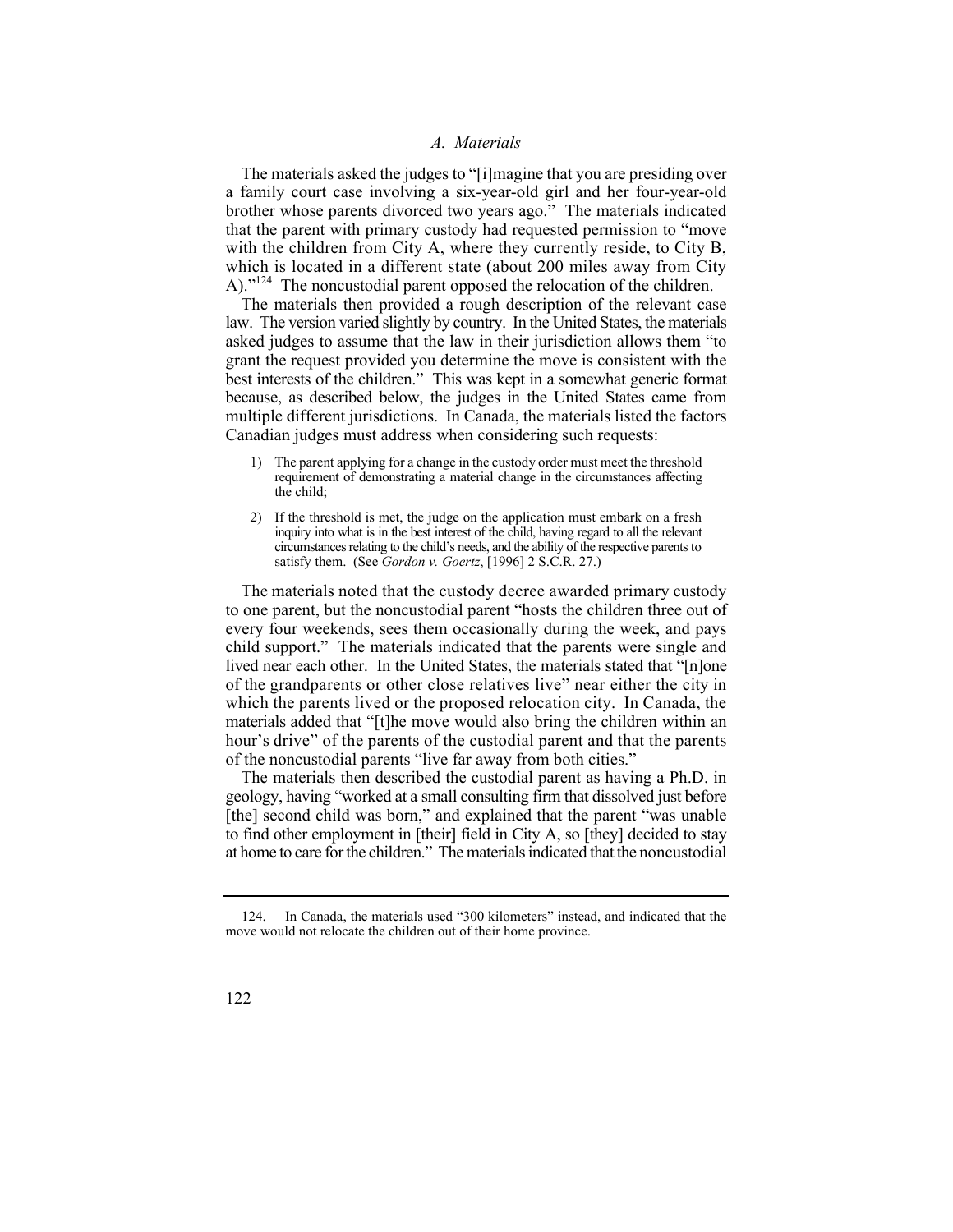parent "works for a large law firm in City A, doing highly specialized work for investment banks."

 The materials noted that the reason for the requested relocation is a of the job" that the custodial parent was considering, "the children would likely have to spend significant periods of time in day care or with a nanny." "lucrative" job offer to the custodial parent from a large mining company in its corporate headquarters in the distant city. The offer exceeded the noncustodial parent's salary. The materials then presented brief arguments for and against the move offered by each side. The custodial parent argued that "the children would benefit financially from the move" enabling the parent "to pay for the children to attend a prestigious private school." The noncustodial parent contended that the relocation would "uproot the children" and "force him to give up his career because he is unwilling to live so far apart from them." The noncustodial parent also argued that "due to the demands

 The Canadian materials further added the argument for the custodial parent The Canadian materials also added that the custodial parent "is unwilling to move without the children" and noted that the parent would turn down the job and remain at home with the children if the court denies the request. that it is the noncustodial parent's "turn to sacrifice." Finally, the Canadian materials noted that grandparents were also far away from both the original and the distant city, and hence were not a factor in the decision.

 The critical variable was the same in both versions: gender of the litigants. For half of the judges in each group, the materials identified the custodial parent as the Mother; for the other half of the judges, they identified the custodial parent as the Father. All other aspects of the materials were identical. Hence, we employed a between-subjects design. Differences between the success rates of the custodial parent in the two conditions would thus be entirely attributable to the gender of the parent requesting relocation. Both versions of the hypothetical are included in the appendix.

#### *B. Judges*

 the groups were family and juvenile court judges, and hence had special We collected data from judges who attended judicial education conferences in the United States and Canada. Within the United States sample, two of expertise on this type of problem.

We collected data from judges in the United States who attended one of several different judicial education conferences: 135 judges attending the American Judges' Association conference in Denver, Colorado, in 2010; 44 judges attending the annual conference of the National Council of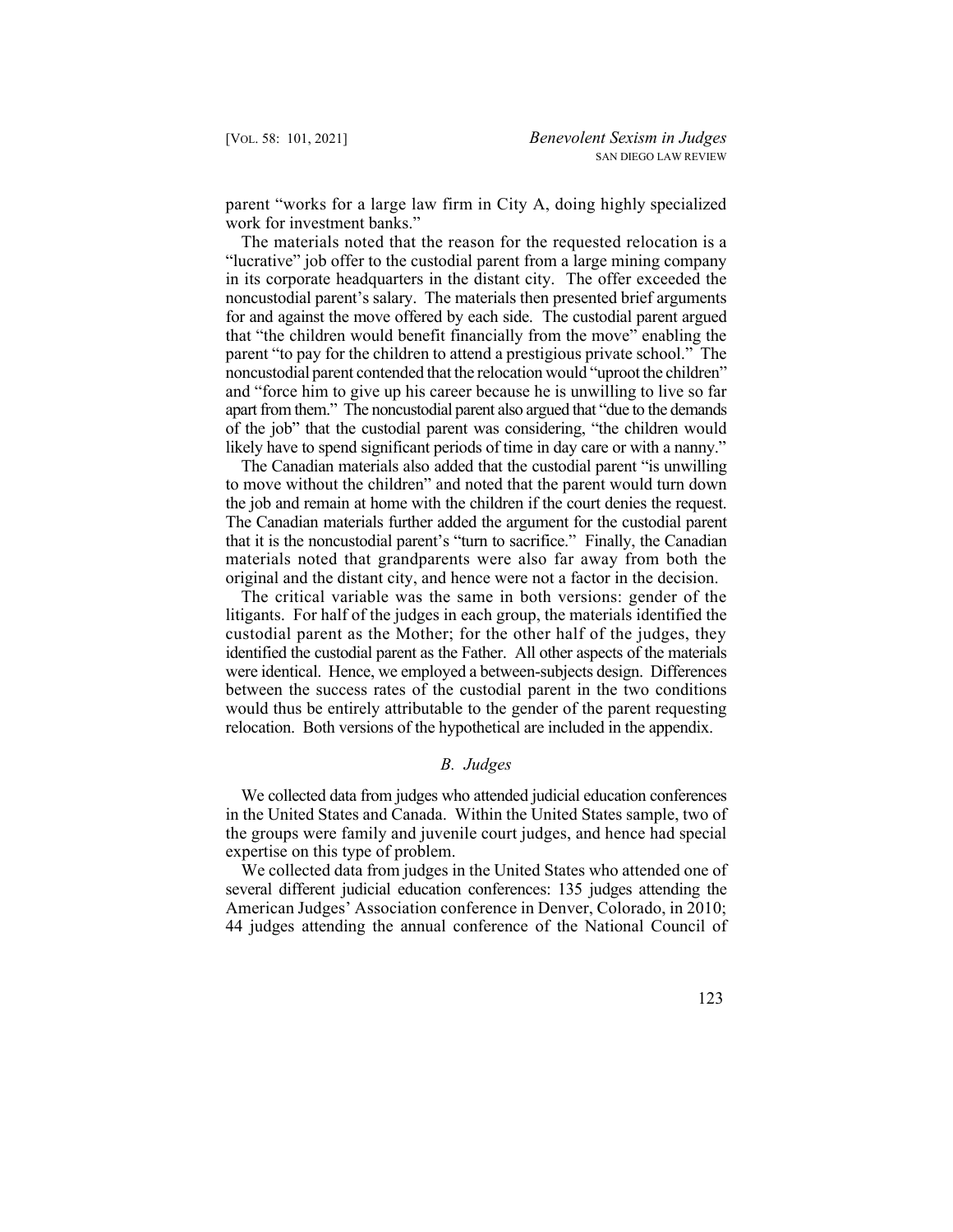Juvenile and Family Court Judges in Austin, Texas, in 2015; and 69 judges attending the New York State Association of Judges of the Family Court of New York Conference in Ithaca, New York, in 2019. Each group of judges attended an educational session at which one of the authors presented research on the psychology of judicial decision making. We gave the sessions titles that did not give a clear indication of the content of the surveys, for example, the Denver session was entitled "How Do Judges Judge." Each presentation was a plenary session, meaning that judges attending the conference did not select this session over others.

As part of the session, the judges responded to several other hypothetical cases in addition to the one on relocation. On the last page of the survey, we asked the judges to identify their gender,<sup>125</sup> years of experience as a judge, and political orientation.<sup>126</sup> Finally, we gave the judges the opportunity to respond to the survey and participate in the educational program, but withdraw their survey for purposes of data analysis. Two of the judges did this and were removed from the analysis. Judges at the two national conferences in Denver and Austin came from all over the United States, although the vast majority were state court judges.<sup>127</sup> We report the demographics of the judges in Table 1.

| Group<br>128                      | Sample<br>Size | $%$ Female* | $%$ Republican* | Median<br>Experience*<br>(years) |
|-----------------------------------|----------------|-------------|-----------------|----------------------------------|
| Denver<br>(AJA)                   | 134            | 29(130)     | 33(114)         | 12(127)                          |
| Austin<br>(NCIFCJ) <sup>128</sup> | 44             | 54 (41)     | 26(34)          | n/a                              |
| New York<br>(Family)              | 69             | 61 (67)     | 25(61)          | 8(66)                            |
| Canada                            | 116            | 40 (108)    | n/a             | 7.25(104)                        |

TABLE 1: DEMOGRAPHICS OF JUDGES IN THE FAMILY COURT STUDY

\* Not all judges responded to questions on demographics. We report the number who answered the question in parentheses.

<sup>125.</sup> We use the term "gender" in reference to the judges because we asked them to self-identify their gender, rather than their biological sex.

<sup>126.</sup> We used the following question to elicit political orientation: "Which of the two major political parties in the United States most closely matches your own political beliefs?" We then listed the two major parties with a blank next to each for the judges to check. Most judges answered this question; we scored those who did not answer or who wrote "other" as missing responses on this question. We did not ask this question of Canadian judges.<br>127. All but

 127. All but three of the judges were trial judges.

<sup>128.</sup> National Conference of Juvenile and Family Court Judges.

<sup>124</sup>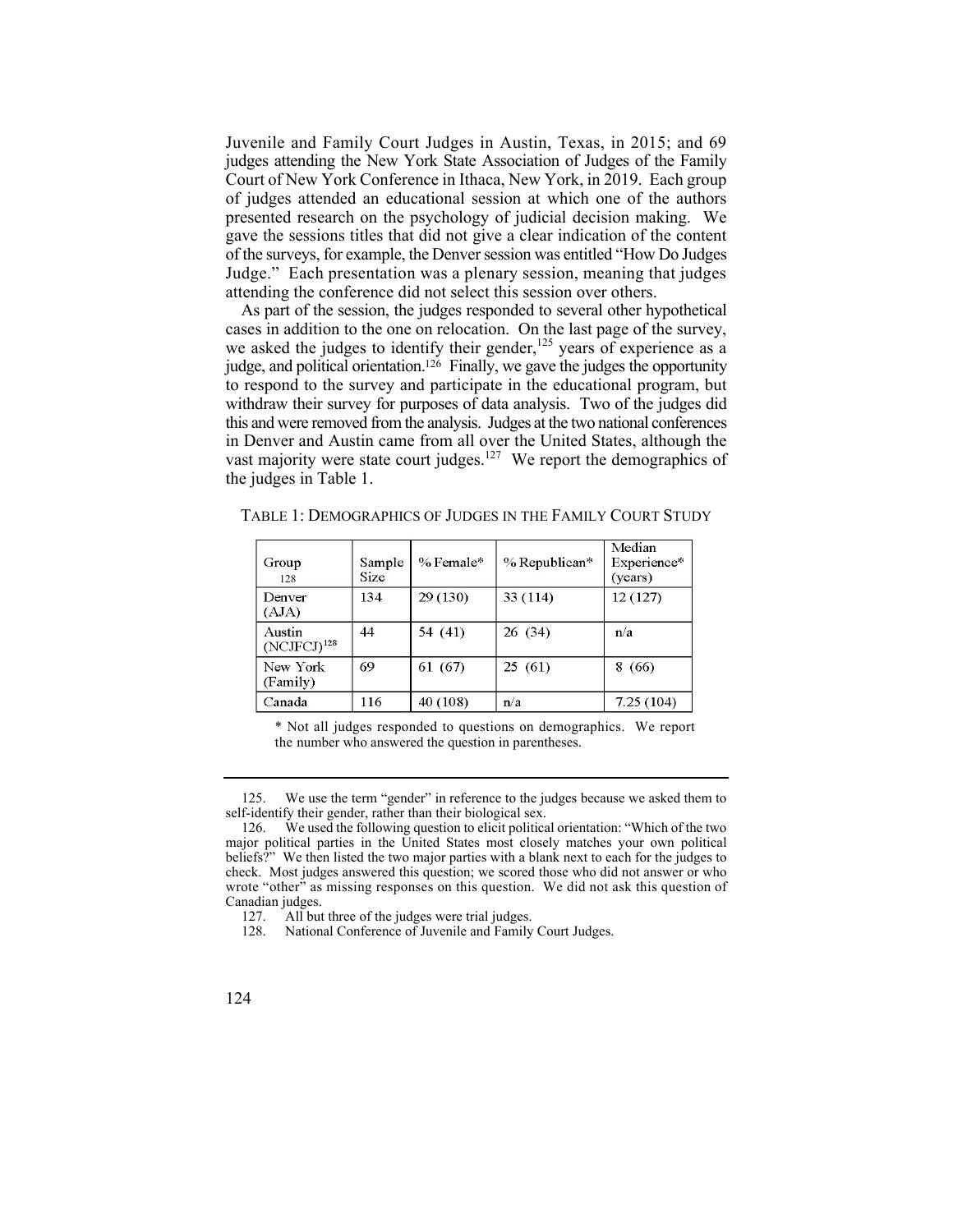National Judicial Institute of Canada in 2010, 2018, and 2019. The National to attend the conference. Each year, it draws about forty judges. Our question, we collected results from 116 judges at these three conferences. We obtained the Canadian sample of judges in a similar fashion. The Canadian judges were attending an annual conference organized by the Judicial Institute of Canada runs this conference each year for trial judges who have served between five and ten years. Judges in Canada are not obliged session was entitled "The Working of the Judicial Mind." It was a plenary session at the conference, and all of the judges in attendance completed the survey. Across all three years in which we administered this survey Among the Canadian judges 20% were French-speaking. All of them had five to twelve years of experience, except for seven "facilitators," who had more than twelve years of experience.

## *C. Results*

In the combined sample of 355 responses, $129$  56% (96 out of 170) of the judges allowed the female parent to relocate, whereas 42% (78 out of 185) of the judges allowed the male parent to relocate. The difference between the two conditions was statistically significant.<sup>130</sup> Table 2 reports the results by judge group.

| Group                                        | Condition (Moving Party) |          |  |  |
|----------------------------------------------|--------------------------|----------|--|--|
|                                              | Mother                   | Father   |  |  |
| Denver (AJA)                                 | 72 (61)                  | 47 (73)  |  |  |
| Canada                                       | 65 (55)                  | 51 (59)  |  |  |
| New York (Family)                            | 19 (31)                  | 16 (32)  |  |  |
| Austin (NCJFCJ)                              | 43 (23)                  | 43 (21)  |  |  |
| Generalist Combined<br>(Canada and Denver)   | 70 (116)                 | 48 (132) |  |  |
| Specialist Combined<br>(New York and Austin) | 30(54)                   | 26(53)   |  |  |
| <b>TOTAL</b>                                 |                          | (185)    |  |  |

# TABLE 2: PERCENTAGE OF JUDGES ALLOWING MOVE, BY GENDER OF MOVING PARTY AND JUDGE GROUP (AND SAMPLE SIZE)

Fisher's Exact Test,  $p < 0.01$ .

<sup>129.</sup> Eight judges did not respond.<br>130. Fisher's Exact Test,  $p < 0.01$ .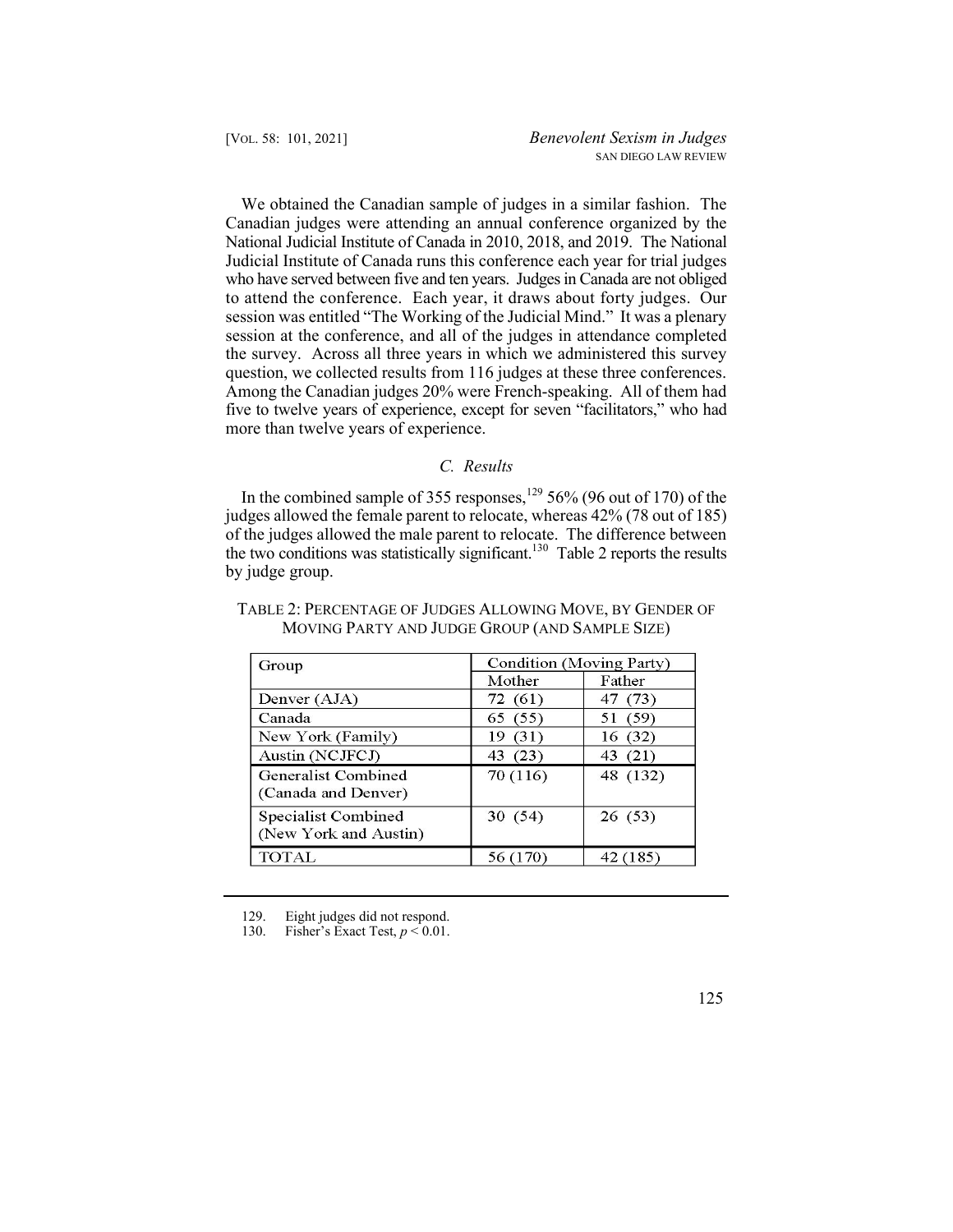As Table 2 illustrates, the judges in Denver and in Canada reacted similarly. Both groups favored the Mother. The judges at the Austin and New York conferences, however, expressed very little difference. The judges in Denver and Canada were mostly judges of general jurisdiction. That is, although some probably have had some experience with family court, most were judges who hear a variety of civil or criminal matters. They expressed a large difference; 70% granted the Mother's request, but only 48% granted the Father's request. The judges in Austin and New York, by contrast, were family and juvenile court specialists. These judges did not show much of a preference for the Mother (30% versus 26% for the Mother and the Father, respectively). Gender of the moving party thus had a significant effect on the generalists,<sup>131</sup> but not on the specialists.

Across all groups, the male judges were somewhat more likely than the female judges to favor the Mother. Among the male judges, 61% (58 out of 95) granted the Mother's request, as compared to 43% (45 out of 104) who granted the Father's request—a difference of eighteen percentage points. Among the female judges, 51% (34 out of 67) granted the Mother's request, as compared to 43% (31 out of 72) who granted the Father's request a difference of eight percentage points. The difference between the male and female judges, however, was not significant.<sup>132</sup>

party, but this tendency did not interact with gender of the moving party.<sup>134</sup> Political orientation did not interact significantly with the condition.<sup>133</sup> Among the judges who identified as Democrats, 51% granted the Mother's request (34 out of 67), as compared to 40% who granted the Father's request (31 out of 77). Among the judges who identified as Republicans, 42% granted the Mother's request (10 out of 24), as compared to 32% who granted the Father's request (12 out of 37). More experienced judges tended to be more inclined to grant the motion, regardless of the gender of the moving Among just the specialized judges, experience had no effect.<sup>135</sup>

<sup>135.</sup> Logistic regression of the judges' decision on the condition, years of experience, and an interaction of condition and experience among only the specialized judges showed no main effect for experience,  $z = 0.17$ ,  $p = 0.87$ , nor the interaction term.  $z = 0.42$ ,  $p = 0.67$ .



<sup>131.</sup> Fisher's Exact Test,  $p = 0.02$ .<br>132. Logistic regression of the judg

Logistic regression of the judges' decision on the condition, judge's gender, and an interaction of condition and gender showed that the interaction term was not significant.  $z = 0.92, p = 0.36.$ 

<sup>133.</sup> Logistic regression of the judges' decision on the condition, party, and an interaction of condition and party showed that the interaction term was not significant.  $z = 0.04, p = 0.97.$ 

<sup>134.</sup> Logistic regression of the judges' decision on the condition, years of experience, and an interaction of condition and experience showed a main effect for experience,  $z = 2.37$ ,  $p = 0.02$ , but the interaction term was not significant.  $z = 1.34$ ,  $p = 0.18$ .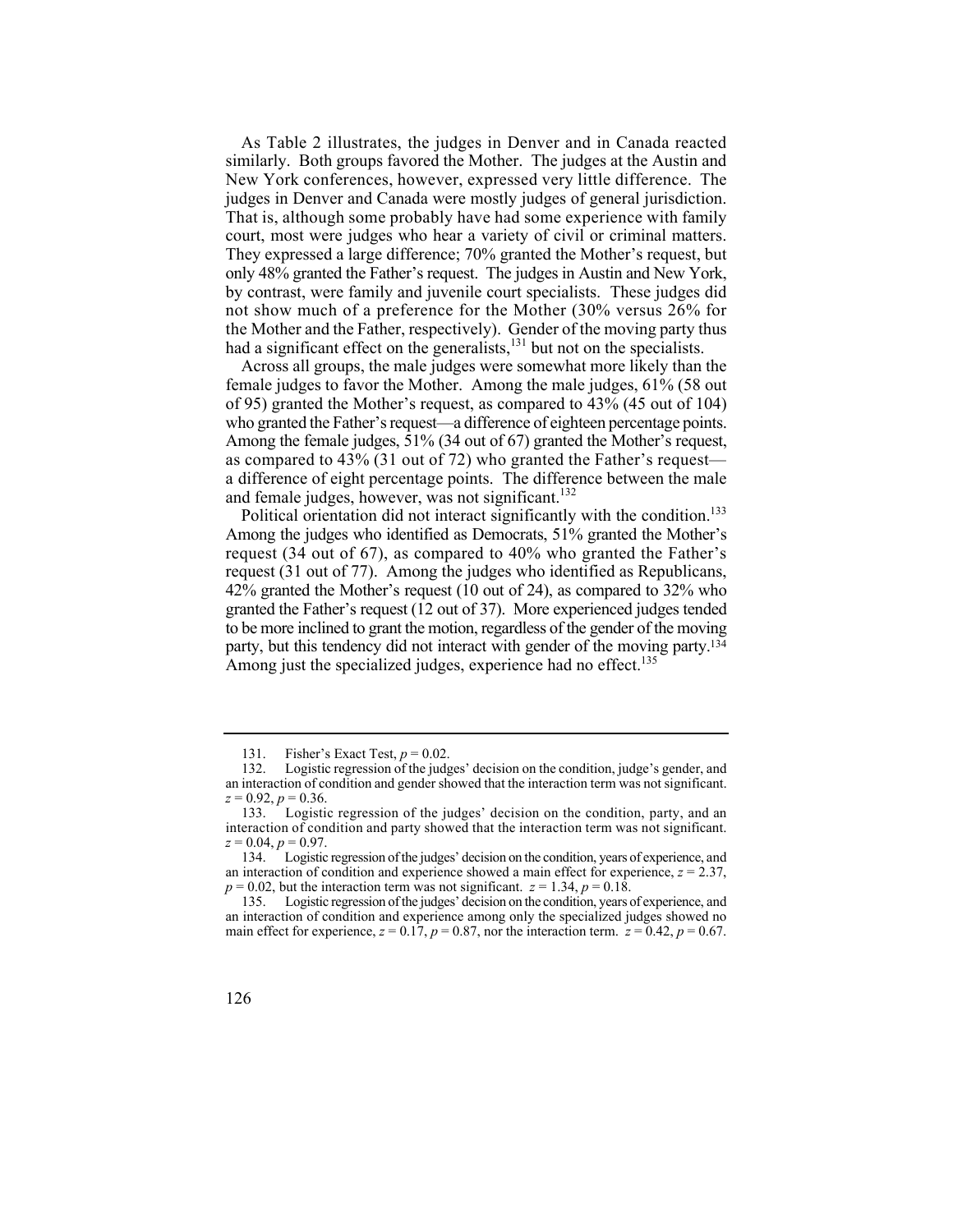## IV. CRIMINAL SENTENCING: METHODS, JUDGES, AND RESULTS

 we administered a one-page scenario involving a criminal sentencing To test whether a defendant's gender affects judges' sentencing decisions, decision to 210 federal judges and 141 trial judges from Ohio. We presented nearly identical fact patterns to both the federal and state judges. The questions asked, however, varied slightly to match the sentencing systems in each jurisdiction. $136$ 

# *A. Materials*

We presented both the Ohio and federal judges a one-page scenario involving a defendant named either Frank or Lisa Smith. The materials indicated that Smith had filed for disability benefits, claiming that he or she could not work and needed assistance to remain in his/her home and keep his/her daughter from starving. A caseworker, however, had denied the claim after concluding that Smith was still able to work. The materials stated that the caseworker subsequently received a threatening letter which said, "I'm going to get even with you for taking away our home." The letter included a photo of the caseworker's home and "a printout of instructions on how to make a crude explosive downloaded from a web site." The materials stated that the police quickly identified Smith as the perpetrator who sent the letter. Smith was charged and pled guilty.

 is now living with Frank's parents). S/He has no criminal history. S/He is in The materials further explained that Smith was "31 years old, widowed, and was living with his/her nine-year-old daughter (although the daughter good health, does not abuse drugs or alcohol, and was earning \$40,000 per year, but is now unemployed."

 retaliation against a public official under Ohio Revised Code § 2921.05(A)." In Ohio, the materials indicated that Smith was charged with "threatening They stated that "'Retaliation' is a 'felony of the third degree.' Ohio Revised Code  $\S$  2929.14(A)(3) provides for a prison term of 'one, two, three, four, or five' years in prison and a fine of up to  $$10,000$  under ORC  $$2929.18(A)(3)(c)$ ." The materials then asked the judges to sentence Smith, but to disregard the fine.

The federal materials differed slightly to reflect federal law. They indicated that the FBI, rather than the police, conducted the investigation and that Smith was charged "under 18 U.S.C. § 876(c) (sending threatening

<sup>136.</sup> We include both versions *infra* in the Appendix.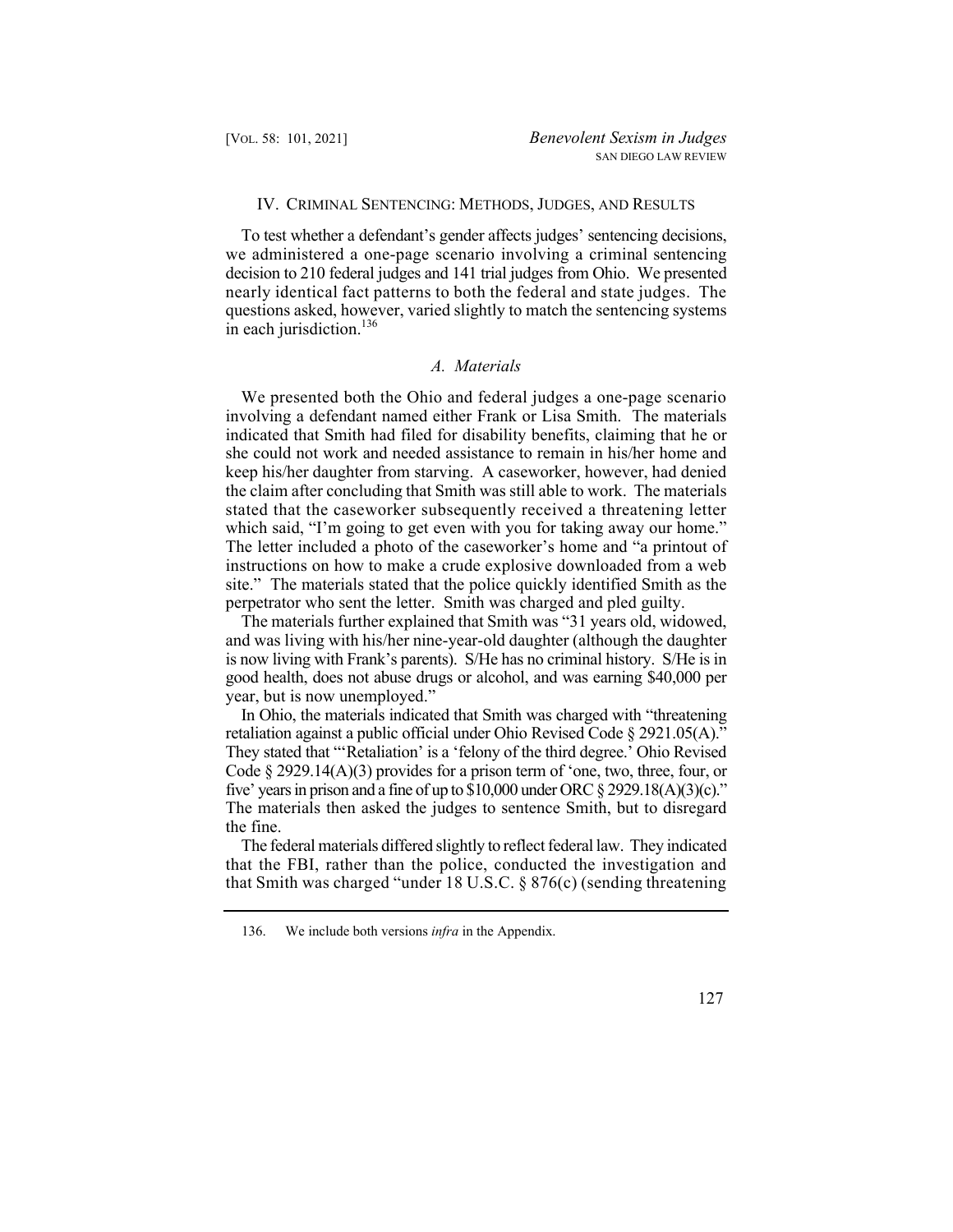communications through the U.S. mail)." The materials also placed the sentencing decision within the context of the United States Sentencing Guidelines. They noted that

 [u]nder § 2A6.1 of the United States Sentencing Guidelines a threat has a base offense level of 12. The prosecution has agreed that the sentence level should be reduced by 2 levels for accepting responsibility for the crime, thereby producing an offense level of 10. The prosecutor, however, has argued that 6 levels should be added, as "the offense involved any conduct evidencing an intent to carry out such threat" under  $\S 2A6.1(b)(1)$ , which would raise the offense level to 16.

The materials then asked the federal judges two questions. First, they inquired whether the total offence level should be "10" reflecting "A base of 12 for the offense minus 2 for accepting responsibility (which yields a sentencing range of 6 to 12 months)" or "16" reflecting "A base of 12 for the offense minus 2 for accepting responsibility, plus 6 for conduct evidencing an intent to carry out the threat (which yields a sentencing range of 21 to 27 months)[.]" Second, the materials asked the judges to assign a sentence in months. Although we provided no instructions on departure from the sentencing range, the judges could either have sentenced within the range prescribed by the Sentencing Guidelines or departed from it.

#### *B. Judges*

 judicial education conferences. As with the family court materials, the sentencing scenario was part of a survey that included other scenarios. All 351 of the judges who evaluated the sentencing scenario were attending These sessions were also plenary sessions, meaning that the judges did not select this session out of special interest in the topic. All of the judges were afforded the option of opting out of participation or of having their data used for this analysis. None did so.

 of experience, with a median of 13.5 years. Of the 141 judges who identified their gender, 84% were male. Of the 137 who identified their political The 141 Ohio judges had attended the Ohio Judges' Association winter conference in Dublin, Ohio, in 2013. All of these judges were Common Pleas Judges in Ohio—an elected position. They had an average of 15.2 years orientation, 57% were Republican.

 an average of 16.4 years of experience, with a median of 17 years. Of The 210 federal judges were all United States District Judges who had attended one of two annual educational conferences organized by the Federal Judicial Center in Seattle and the District of Columbia in 2014. They had the 208 judges who identified their gender, 64% were male. Of the 178 who identified their political orientation, 37% were Republican.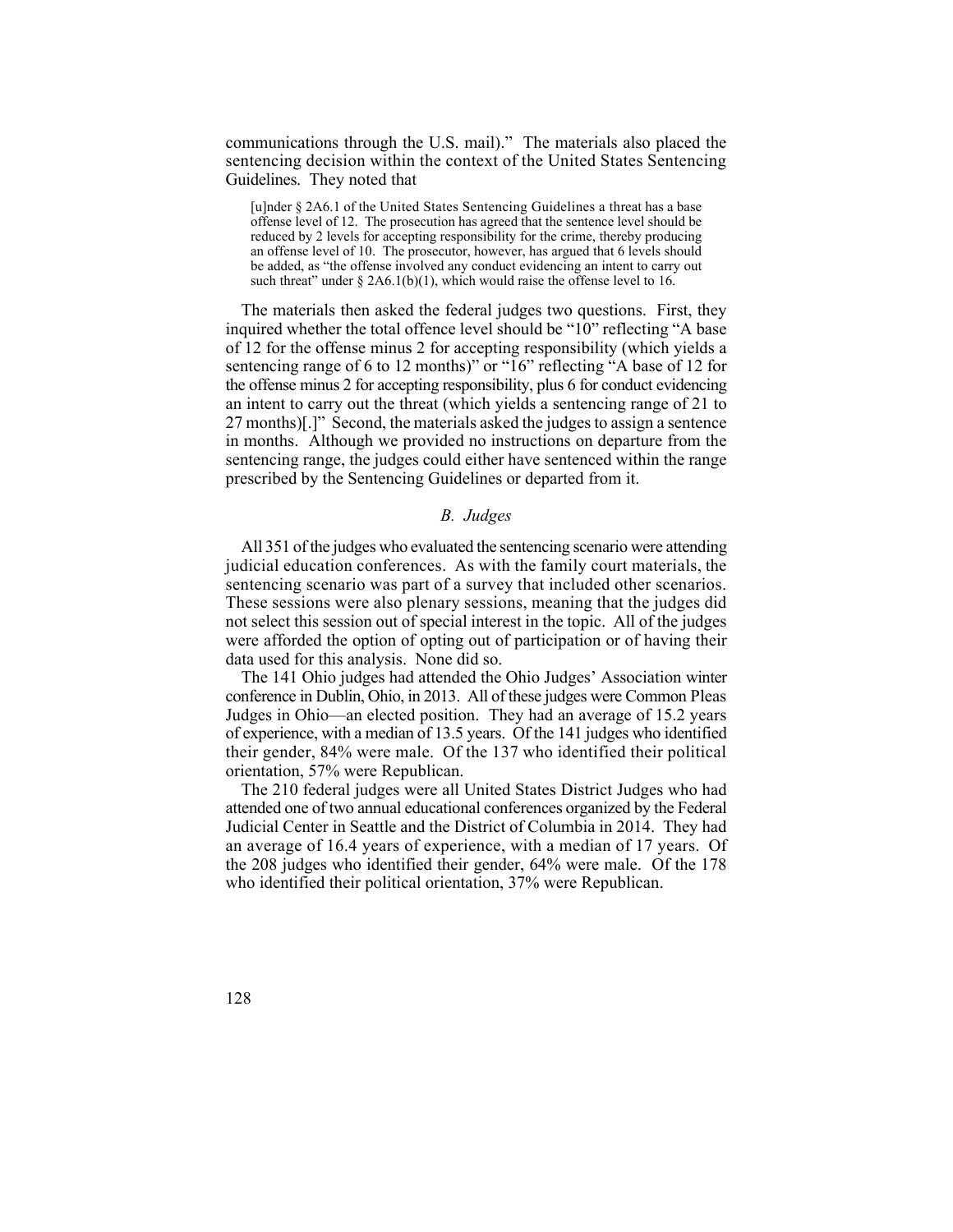# *C. Results*

# *1. Overall Sentence*

Judges sentenced female defendants more leniently overall. As Table 3 shows, the 167 judges who sentenced the male defendant imposed an average of 14.2 months, as compared to 11.3 months among the 171 judges who evaluated the female defendant.<sup>137</sup> This difference was statistically significant.<sup>138</sup> When tested separately, each group showed a significant effect as well.<sup>139</sup> An analysis of the gender of defendant, type of judge— Ohio or federal—and an interaction term revealed significant effects for gender of defendant, and judge type, but the interaction between the two was not significant.<sup>140</sup>

| Judge    | Defendant          |                  |                    |  |
|----------|--------------------|------------------|--------------------|--|
|          | Male               | Female           |                    |  |
| Ohio     | 18.9 (63) $[1.7]$  | $13.8(73)$ [1.3] | 16.1 $(136)$ [1.1] |  |
| Federal  | 11.4 $(104)$ [0.7] | 9.4(98)[0.7]     | 10.4(202)[0.5]     |  |
| Combined | 14.2 (167) $[0.8]$ | 11.3(171)[0.7]   | 12.7 (338) $[0.5]$ |  |

TABLE 3: AVERAGE SENTENCE IN MONTHS, (SAMPLE SIZE), AND [STANDARD ERROR] BY DEFENDANT GENDER AND JUDGE

 defendants. Both the federal and the Ohio judges showed a similar pattern. Male and female judges reacted differently to this problem. As Table 4 shows, male judges imposed an average sentence that was 3.7 months less on female defendants than on male defendants, whereas female judges imposed an average sentence that was only 0.7 months less on female

<sup>140.</sup> *F*(1, 337) = 11.29, *p* < .001; *F*(1, 337) =31.51, *p* < .001; *F*(1, 337) =1.99, *p* = 0.16, respectively for condition, judge, and the interaction. As Table 3 shows, federal judges imposed shorter sentences than did the Ohio judges.



<sup>137.</sup> Note that because the Ohio judges sentenced in years and the federal judges in months, we multiplied the Ohio results by twelve whenever the two groups were combined for the analysis. Thirteen judges did not reply.<br>138.  $t(336) = 2.74$ ,  $p = 0.006$ .

 $t(336) = 2.74, p = 0.006.$ 

<sup>139.</sup> Ohio: *t*(134) = 2.35, *p* = 0.02; federal: *t*(200)= 2.14, *p* = 0.03.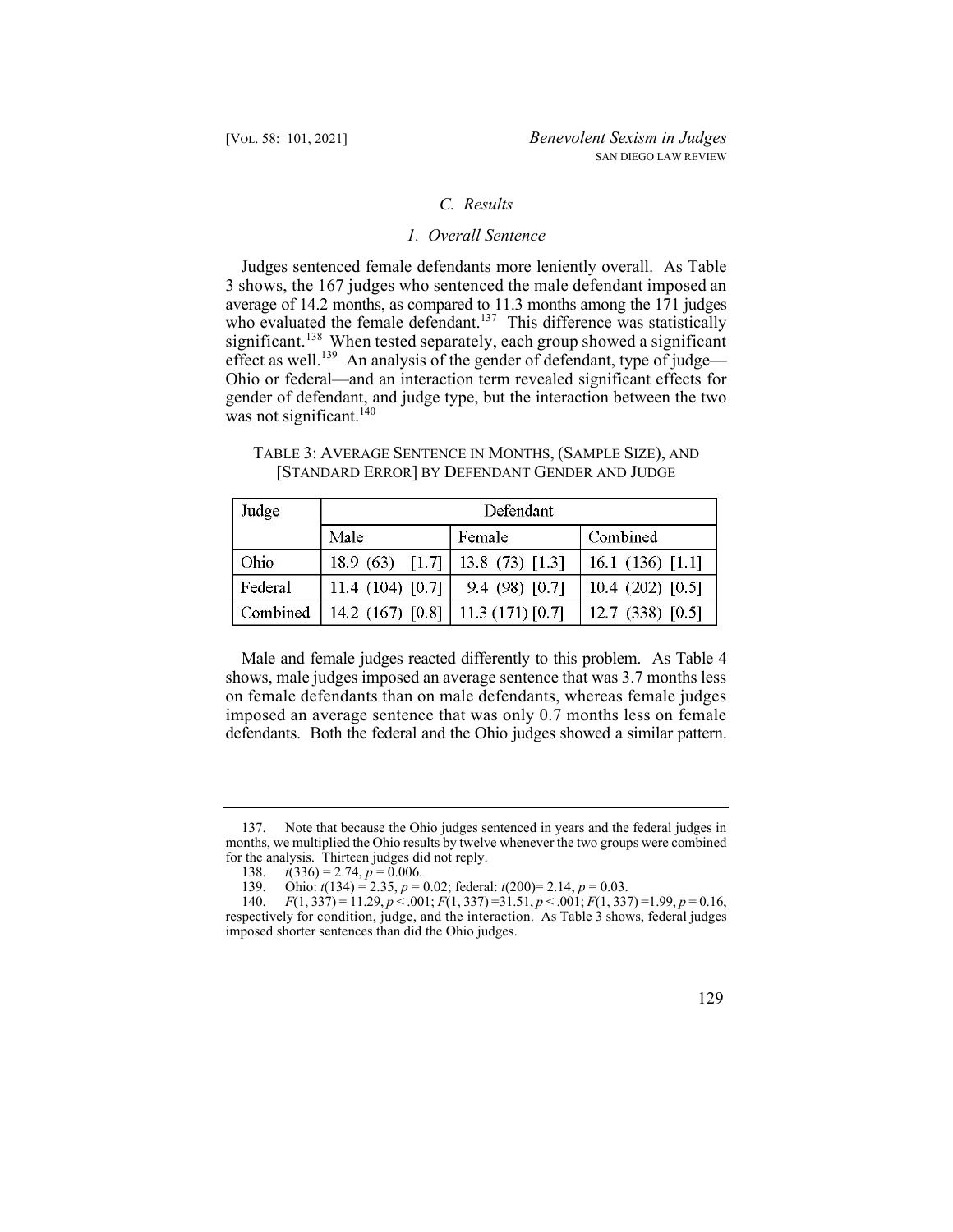The interaction between gender of judge and gender of defendant was not significant.<sup>141</sup>

| Judge           | Defendant          |                    |                   |  |  |
|-----------------|--------------------|--------------------|-------------------|--|--|
|                 | Male               | Female             | Male Minus Female |  |  |
| Ohio-Male       | 19.4 (52) [1.9]    | 13.4 $(62)$ [1.5]  | 6.0               |  |  |
| Ohio-Female     | 16.4(11)[4.4]      | 16.4 $(11)$ [3.4]  | 0.0               |  |  |
| Federal-Male    | 11.5(73)[7.0]      | 8.6(57)[7.2]       | 2.9               |  |  |
| Federal-Female  | 11.2 $(30)$ [6.0]  | $10.7(40)$ [6.8]   | 0.5               |  |  |
| Combined-Male   | 14.8 $(125)$ [1.0] | 11.1 $(119)$ [0.9] | 3.7               |  |  |
| Combined-Female | 12.6(41)[1.4]      | 11.9(51)[1.1]      | 0.7               |  |  |

TABLE 4: AVERAGE SENTENCE IN MONTHS, (SAMPLE SIZE), AND [STANDARD ERROR] BY DEFENDANT GENDER AND JUDGE

Analysis of political orientation showed that Republican judges sentenced defendants to longer terms on average than Democratic judges: 15.6 versus 10.8 months. This effect was significant, but did not interact with gender of the defendant.<sup>142</sup> Years of experience had no effect.<sup>143</sup>

## *2. Intent in Federal Judges*

 the United States Sentencing Guidelines. The federal judges thus had to The federal judges faced two choices: first, whether "the offense involved any conduct evidencing an intent to carry out such threat"; and second, the choice of the actual sentence. The judges also could have departed from make three determinations: 1) whether the defendant was likely to carry out the threat, which would produce a sentence enhancement under the Guidelines; 2) whether they should depart from the Guidelines range, either upward or downward; and 3) what sentence they should impose. The gender of the defendant could have affected any or all of these decisions.

<sup>143.</sup> ANOVA of the sentence on gender of defendant, on years of experience, and an interaction term revealed no significant effect for experience,  $F(1, 334) = 0.96$ ,  $p = 0.32$ , and no significant interaction.  $F(1, 334) = 2.62$ ,  $p = 0.11$ .



<sup>141.</sup> Analysis of variance ("ANOVA") of sentence on gender of defendant, gender of judge, and an interaction term revealed no significant main effect for gender of judge,  $F(1, 335) = 0.31$ ,  $p = 0.58$ , and no significant interaction term.  $F(1, 335) = 1.46$ ,  $p = 0.22$ .

<sup>142.</sup> ANOVA of the sentence on gender of defendant, on political party, and an interaction term revealed a significant main effect for party,  $F(1, 304) = 15.6$ ,  $p < 0.001$ , but not a significant interaction.  $F(1, 304) = 0.46$ ,  $p = 0.50$ .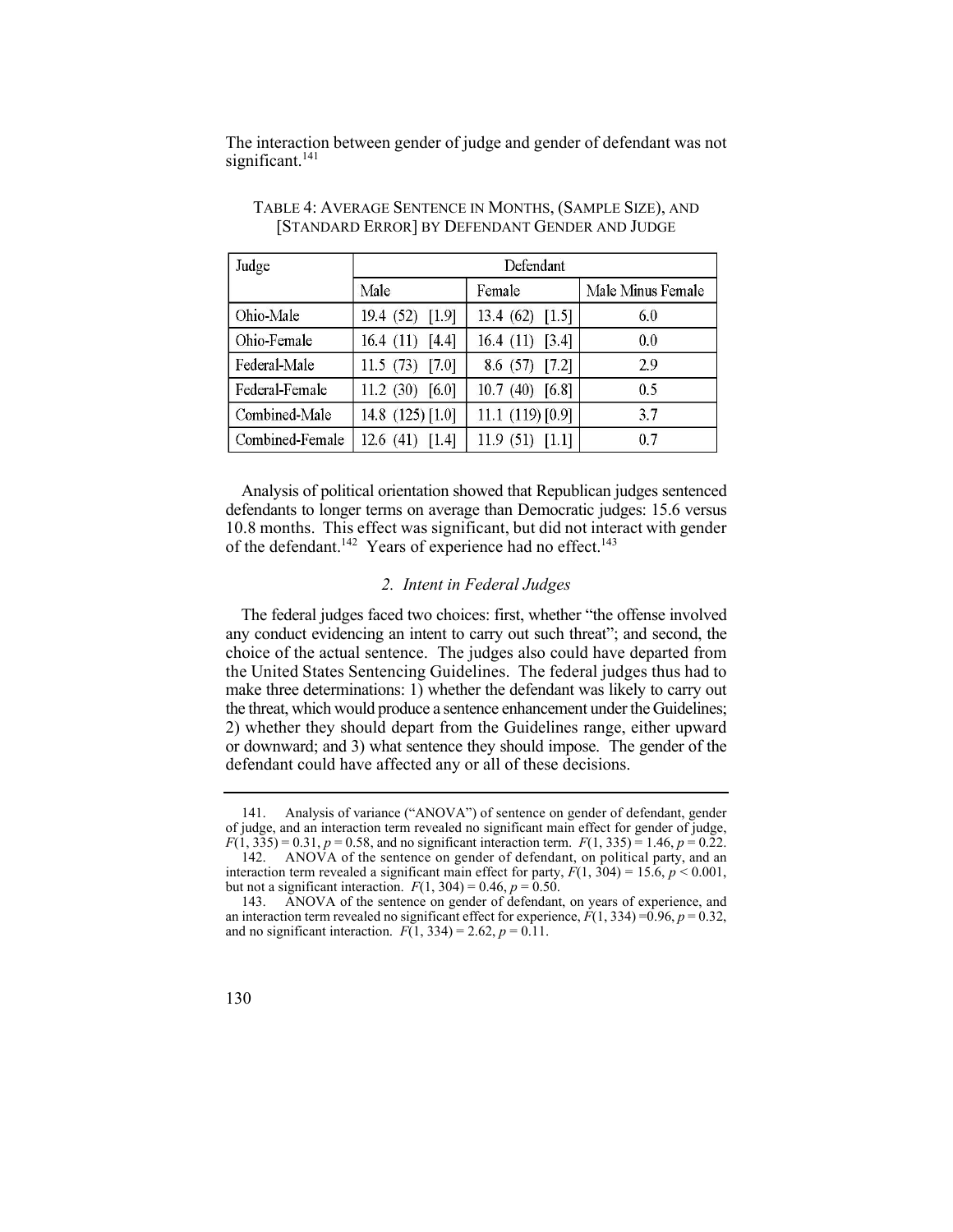Our analysis showed that the gender of the defendant did not significantly influence the judges' assessment of whether the offense involved an intent to carry out the threat.<sup>144</sup> Among the judges who evaluated the male defendant, 37% (39 of 103) determined that the defendant intended to carry out the crime, as compared to 30% (27 out of 90) judges who evaluated the female defendant. We observed no differences in this choice by gender of the judge, experience, or political orientation.<sup>145</sup>

 as compared to 26% of the judges who evaluated females. This trend was Most of the federal judges imposed sentences within the range prescribed by the Guidelines. For those judges who concluded that the defendant intended to carry out the threat, the Guidelines range was twenty-one to twenty-seven months, and for judges who concluded otherwise, the range was only six to twelve months. As Table 5 shows, we observed little difference by gender of defendant among judges who concluded that the defendant intended to carry out the act; 47% of the judges evaluating the male defendant imposed a sentence below the Guidelines range on the male defendant, as compared to 46% of the judges evaluating the female defendant. Among judges who did not conclude that the defendant intended to carry out the threat, however, we did observe a modest difference, with 13% of the judges who evaluated males imposing a sentence below the Guidelines range not significant, however.146

<sup>144.</sup> Fisher's Exact Test, *p* = 0.29.

<sup>145.</sup> Male and female judges gave nearly identical responses on this parameter. Among the male judges, 36% (25 of 72) decided that the defendant had the intent to carry out the crime, as compared to 31% (16 of 52) among the male judges who evaluated the female defendant. Among the female judges, these percentages were 37% (11 of 30) and 30% (11 of 37), for the male and female defendant, respectively. We conducted a separate logistic regression of the choice on condition, each of the three demographic parameters (gender of judge, political orientation, and experience), and an interaction term. None of the interaction terms were significant.  $z's < 0.80$ ,  $p's < 0.40$ .

<sup>146.</sup> Excluding the three judges who imposed a more severe sentence than the Guidelines range, Fisher's Exact Test, *p* = 0.11.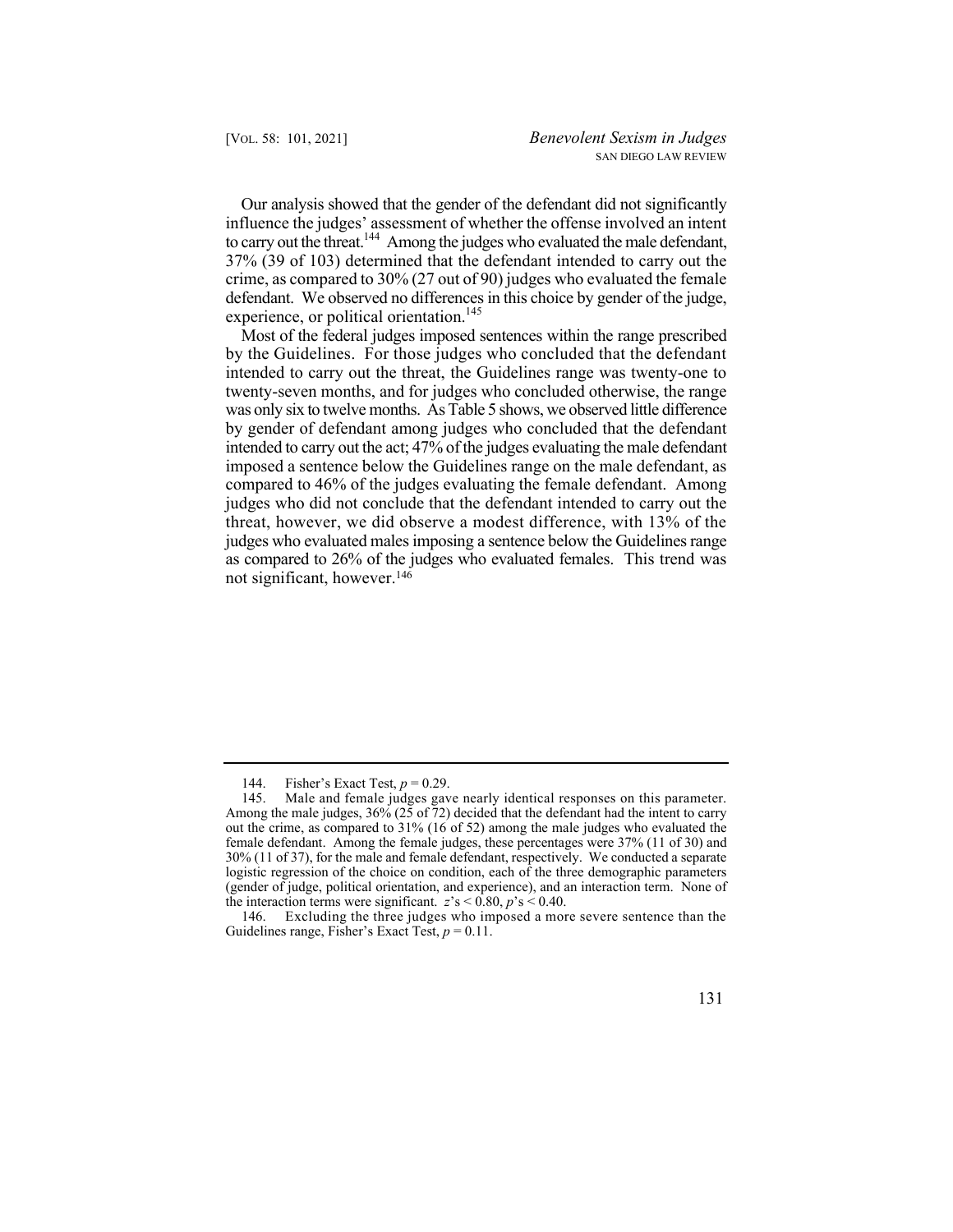| Gender of | Intent? (Range)       |               |                |                           |    |                        |                |                        |
|-----------|-----------------------|---------------|----------------|---------------------------|----|------------------------|----------------|------------------------|
| Defendant | No (6-12 month range) |               |                | Yes $(21-27$ month range) |    |                        |                |                        |
|           | Ν                     | $\%$<br>below | $\%$<br>within | $\frac{0}{0}$<br>above    | N  | $\frac{0}{0}$<br>below | $\%$<br>within | $\frac{0}{0}$<br>above |
| Male      | 62                    | 13            | 84             | 3                         | 36 | 47                     | 53             |                        |
| Female    | 62                    | 26            | 73             | 2                         | 26 | 46                     | 54             |                        |
| Total     | 124                   | 19            | 78             | $\overline{2}$            | 62 | 47                     | 53             |                        |

# TABLE 5: SENTENCING DEPARTURES, IN PERCENTAGES, BY ENHANCEMENT DECISION AND CONDITION

The tendency for lenience towards the female defendant among the federal judges thus occurred because judges imposed sentences at the lower end of the Guideline ranges for female defendants.

In Table 6, we report the average number of months above the minimum —within range—sentence that the judges imposed by gender of defendant and the decision on intent. For example, we scored a judge who concluded that the defendant did not intend to carry out the threat and imposed six months a "0"; and we scored a judge who concluded that the defendant intended the threat and imposed twenty-four months as "3." We only included judges who sentenced within the range for purposes of this analysis.

# TABLE 6: AVERAGE NUMBER OF MONTHS ABOVE MINIMUM OF SENTENCING GUIDELINE RANGE AMONG JUDGES WHO SENTENCED WITHIN THE RANGE BY INTENT CHOICE WITH (SAMPLE SIZE) AND [STANDARD ERROR]

|                     | Intent? (Range)                 |                         |  |  |
|---------------------|---------------------------------|-------------------------|--|--|
| Gender of Defendant | No $(6-12 \text{ month range})$ | Yes (21–27 month range) |  |  |
| Male                | 2.9(52)[0.4]                    | $0.8(18)$ [0.3]         |  |  |
| Female              | 1.8 (45) $[0.4]$                | $0.6(14)$ [0.5]         |  |  |
| Total               | $2.4(97)$ [0.3]                 | $0.8$ (320) [0.3]       |  |  |

 when they were evaluating a female, rather than a male, defendant. This Table 6 reveals a trend among the judges who found that the defendant lacked the intent to carry out the threat; they imposed shorter sentences trend was not significant, however. $147$ 

<sup>147.</sup> ANOVA of the sentence by gender of defendant, determination of intent, and an interaction term revealed that gender of defendant was not significant.  $F(1, 125)$  =

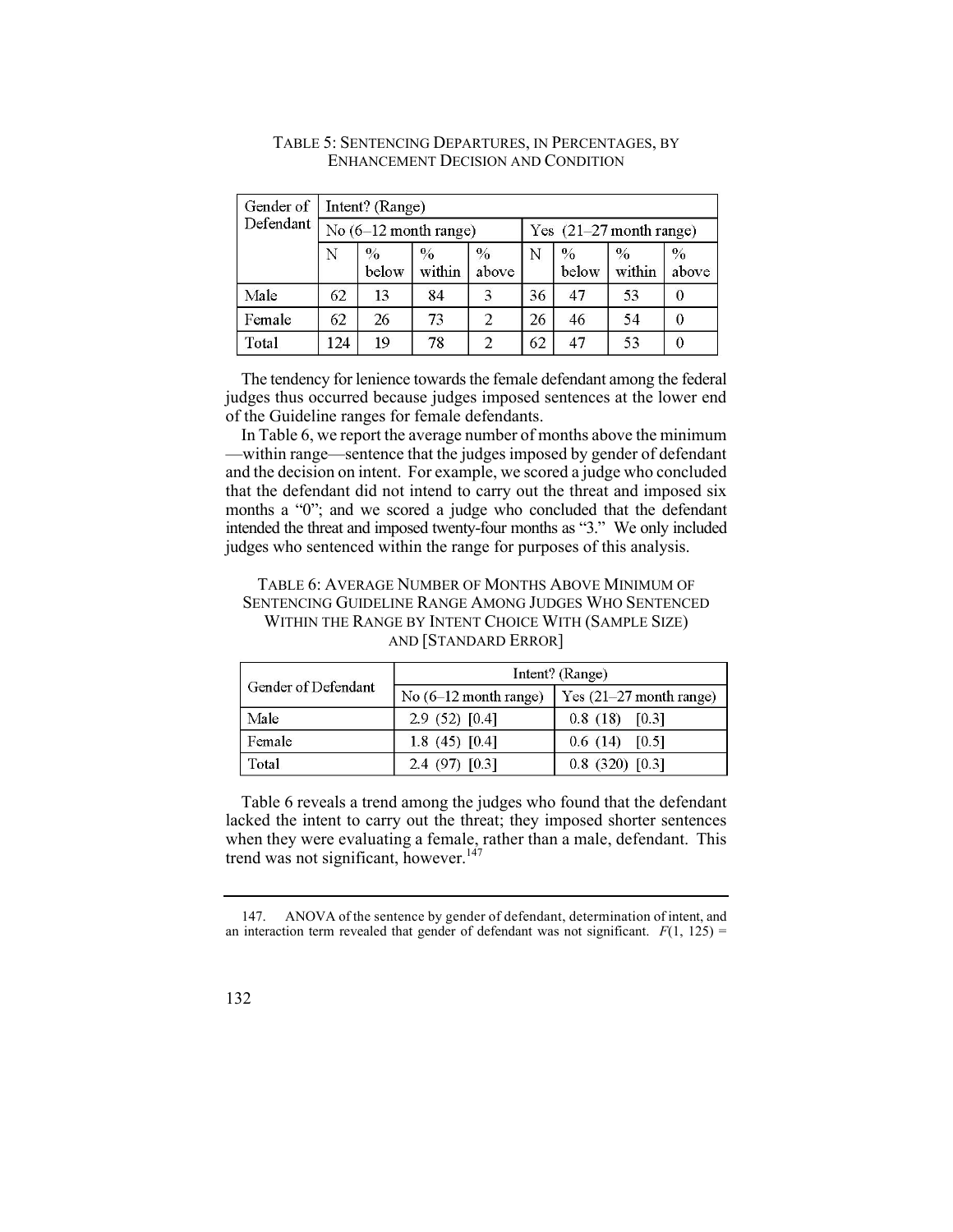To summarize, it appears that judges who concluded that the defendant did not intend to carry out the threat were more likely to depart downward from the Guidelines when evaluating female defendants. Judges who did not depart from the Guidelines used the lower end of the sentencing range for female defendants more frequently than for male defendants. Taken together, these tendencies produced a lower overall sentence for female defendants. Gender of defendant did not influence judges who concluded that the defendant intended to carry out the crime, however.

## V. DISCUSSION

Our experiments document clear evidence of benevolent sexism in judges. Judges favored mothers over fathers on a child mobility issue and sentenced a male defendant more harshly than a female defendant. Even in a context in which every other characteristic was held constant, judges favored female litigants. The results support the findings from archival research in family law and sentencing that judges themselves are contributing to disparities in the justice system on the basis of gender. Numerous studies show that women have advantages as litigants in family law and every study concerning the impact of offender gender on sentencing in adults shows that women draw more lenient sentences than men. Although research showing these results invariably contains confounding unobserved factors that undermine a clear finding that sexism plays a role, when data gathered in archival studies is combined with the current data, a clear portrait of benevolent sexism among judges emerges.

The pattern of results from the federal judges provides a good indication of how this sexism manifests. The federal judges did not see the male defendant as more likely to commit the violent act. Instead, they simply used the discretion they had to impose lower sentences on female defendants. This only occurred among the judges who concluded that the defendant was not apt to commit the violent act. The result is consistent with judicial sympathy for a nonviolent female defendant and is also consistent with the research showing that judges impose more lenient sentences on nonviolent female offenders.148 Accordingly, leniency for female defendants does not arise

<sup>1.96,</sup>  $p = 0.11$ . Intent was significant,  $F(1, 125) = 11.25$ ,  $p < 0.001$ , owing to the fact that judges who concluded the defendant intended to carry out the threat almost exclusively used the low end of the sentence range.

<sup>148.</sup> *See supra* notes 115–17 and accompanying text.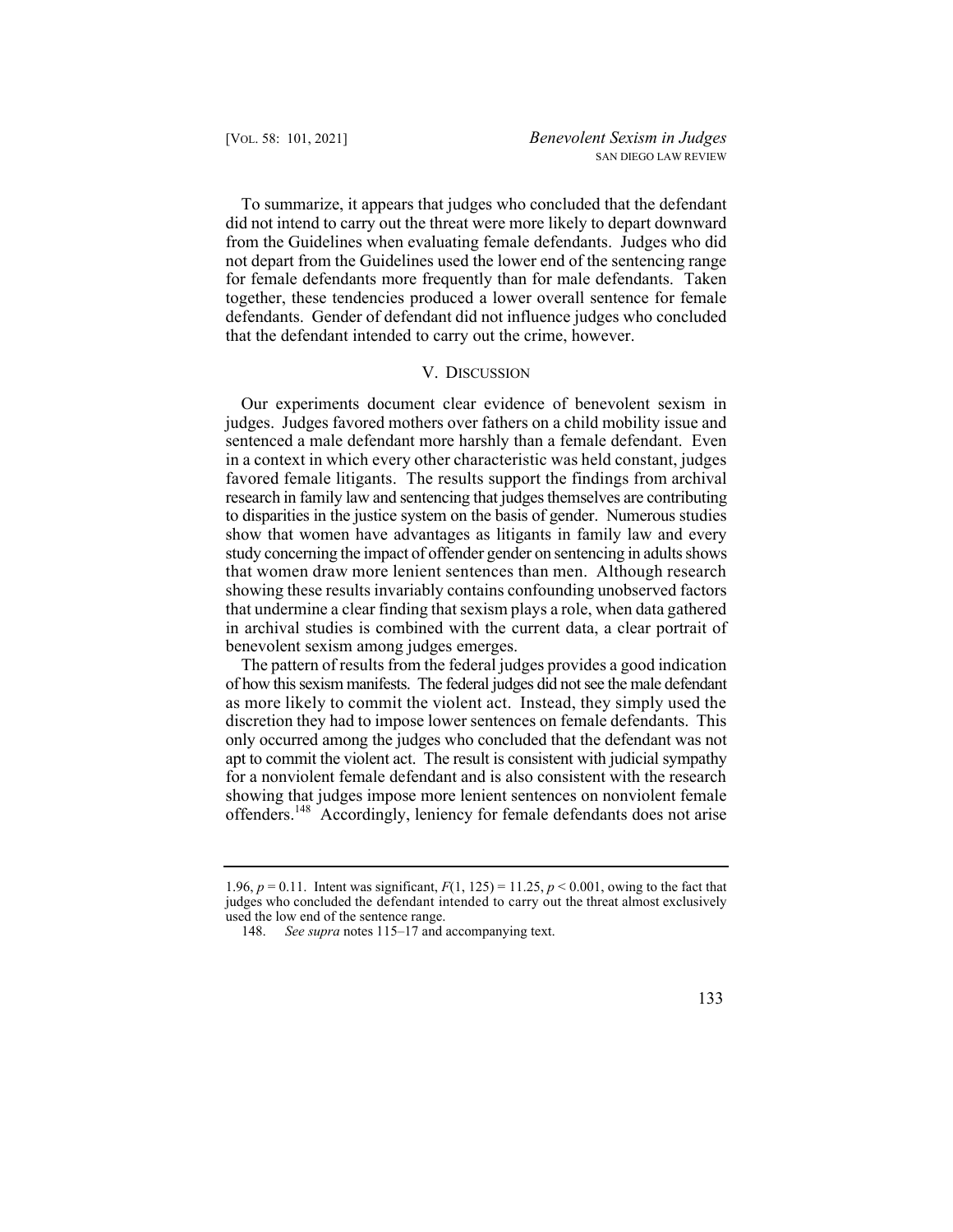from an implicit association with men and violence, but from a more generalized sympathy for female defendants.

 for the children of female defendants. In the sentencing scenario, the sentencing a father." This possibility links our two studies. If judges generally see mothers as better parents than fathers, then they may be both more inclined to defer to a mother's choices about relocation and more reluctant to impose a harsh sentence on a mother than on a father. Sympathy for female defendants might actually arise from sympathy defendant was a single parent of a nine-year-old child. One of the judges explicitly stated that "sentencing a mother is much more difficult than

The impression that mothers are generally more engaged parents than fathers is not without foundation, of course. The vast majority of singleparent households are headed by mothers,<sup>149</sup> and mothers are more likely to seek custody of children in divorce.<sup>150</sup> Most people think of mothers as more nurturing and attentive to children than fathers.<sup>151</sup> Judges in our study might simply have been reacting to these tendencies, both by deferring to the mother's relocation preference and by imposing a lenient sentence on the mother in the criminal case.

 biases that favor mothers is inconsistent with egalitarian norms and commands. Although understandable, the judges' reliance on impressions of mothers creates pathologies in the courtroom that harm both men and women. Most obviously, the stereotyping that likely produced the results we obtained is unfair to male defendants who do not receive the same empathetic treatment as female defendants. It is also potentially harmful to fathers. Expressing Judges certainly may make an individualized determination that a defendant is entitled to sympathetic treatment. They must often exercise discretion to identify which of two parents is entitled to greater control over childrearing decisions. But judges should not make such decisions solely on the basis of gender. Benevolent sexism also reinforces stereotypes of women as serving a primary role as caregivers, which not only harms men, it likely undermines women's claims in other contexts. Female litigants who need to convince a judge of their competence as a professional will be harmed by the same stereotypes that helped women in our studies. Likewise, female defendants who act against stereotypes might find themselves treated more harshly.<sup>152</sup>

 149. Gretchen Livingston, *About One-Third of U.S. Children Are Living with an Unmarried Parent*, PEW RSCH. CTR. (Apr. 27, 2018), <https://www.pewresearch.org/fact>tank/2018/04/27/about-one-third-of-u-s-children-are-living-with-an-unmarried-parent/ [\[https://perma.cc/E4SL-UXW2\]](https://perma.cc/E4SL-UXW2).

<sup>150.</sup> Paradise, *supra* note 58, at 518. Cole et al., *supra* note 50, at 212.

<sup>152.</sup> *See* Herzog & Oreg, *supra* note 122, at 49.

<sup>134</sup>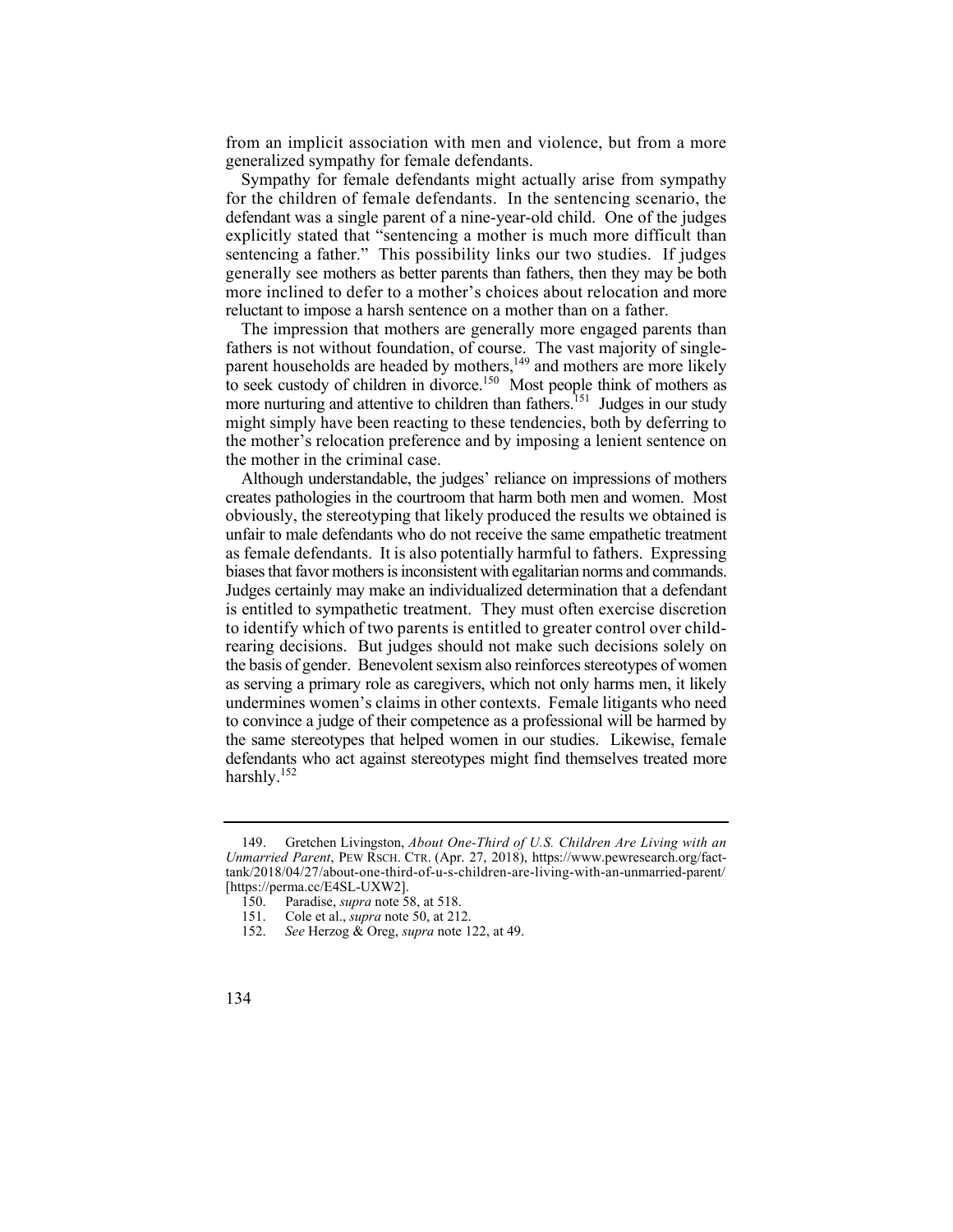What can be done? Judges have wide discretion in areas of law like sentencing and in family law. Discretion can facilitate bias. Clear standards from legislatures and appellate courts could reduce the influence of bias, but in many areas of law, discretion is essential. Even though the Canadian Supreme Court tried to impose more order on relocation decisions, we found evidence of bias in that context.<sup>153</sup> Hence, it is up to judges themselves to find ways to minimize the influence of sexism on their decisions.

In other work, we have described a range of approaches judges can take to ameliorate implicit bias in a wide variety of contexts.<sup>154</sup> Judges can reduce their own biases by reminding themselves of stereotype-incongruent models such as esteemed professional women and devoted fathers. They can also engage in thought experiments in cases, such as "consider the opposite," in which they imagine the defendant or parent to be of the opposite gender. Further, judges can also self-monitor by keeping track of the outcomes of female and male litigants. Because bias often arises from quick, intuitive thinking,<sup>155</sup> judicial efforts to encourage more deliberative thinking in the courtroom can also combat bias. Judges have several ways to facilitate more deliberative thinking, for example: adhering to decision-making checklists; issuing tentative rulings while inviting feedback from the parties; and writing opinions—even if not published.

 Judges might have more difficulty overcoming sexism than racism or implicitly influenced by it are neither as alert to it nor as motivated to put aside their implicit racial bias when litigant race was made explicit.<sup>156</sup> other biases. Because benevolent sexism helps women in some ways and feels consistent with cultural norms, it might not seem as evil and is not as universally condemned as racial bias. Therefore, judges who may be overcome it as were the judges in our previous research, who were able to This suggests that although judges may be able to overcome benevolent sexism, it may require greater training and effort than is necessary to overcome implicit racial bias.

<sup>153.</sup> *See supra* notes 73–76 and accompanying text.

<sup>154.</sup> Andrew J. Wistrich & Jeffrey J. Rachlinski, *Implicit Bias in Judicial Decision Making: How It Affects Judgment and What Judges Can Do About It*, *in* ENHANCING JUSTICE: REDUCING BIAS 99, 104–19 (Sarah E. Redfield ed., 2017).

<sup>155.</sup> *See generally* Chris Guthrie, Jeffrey J. Rachlinski & Andrew J. Wistrich, *Blinking on the Bench: How Judges Decide Cases*, 92 CORNELL L. REV. 1, 29–43 (2007) (discussing how intuitive thinking may lead to biases in judges).

 156. *See generally* Rachlinski, Johnson, Wistrich & Guthrie, *supra* note 47, at 1197, 1221–26.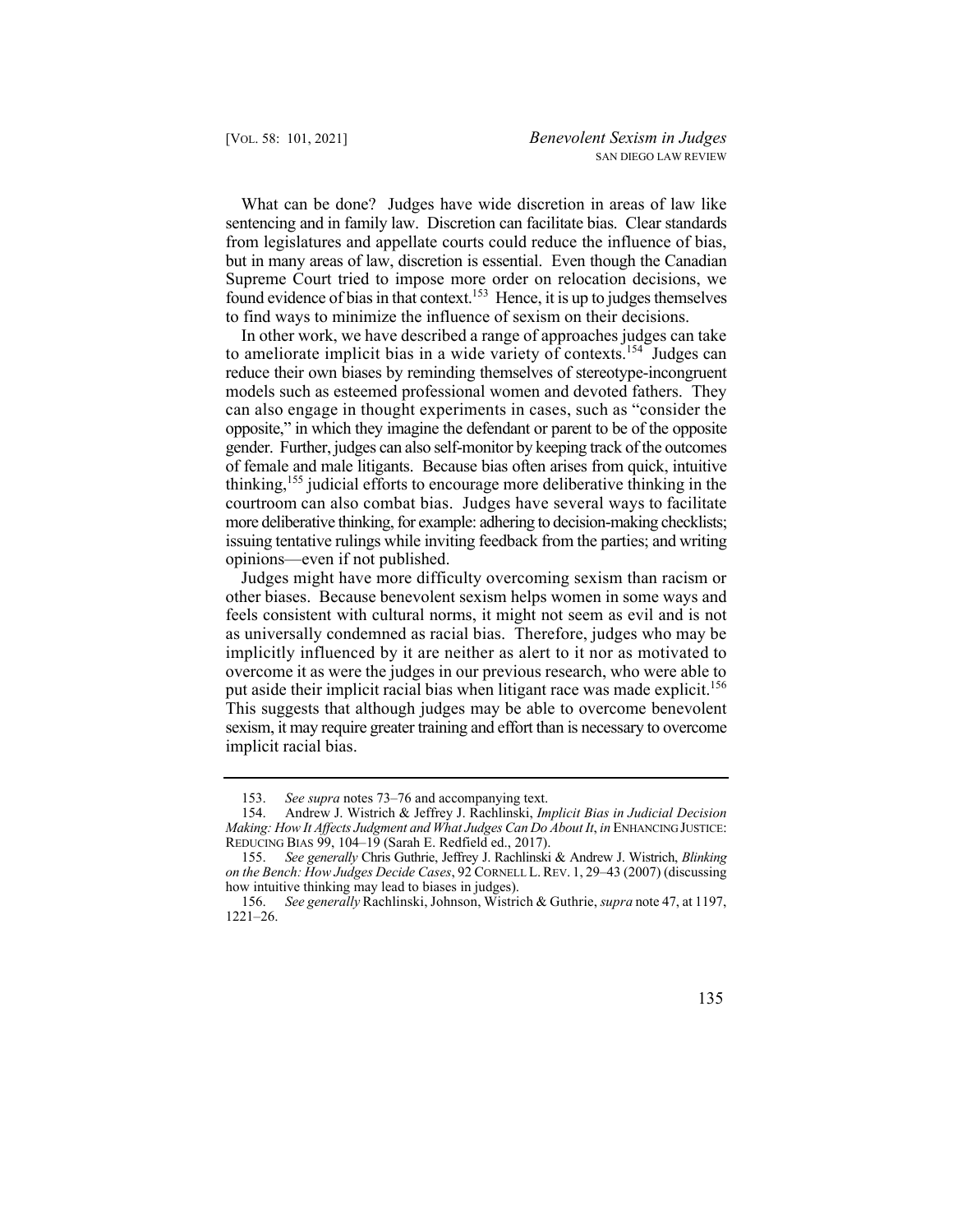decisions. We believe that judges strive to honor those commitments. They evenhandedly. Judges are bound by oath and by law to avoid bias and prejudice in their are also human beings, however, who live in a culture that affects how all of us think. Our results show that these influences can sway judges when they make decisions. They sometimes dispense compassion and sympathy in ways that track cultural stereotypes. Avoiding reliance on stereotypes will require training and discipline by judges. But we are optimistic that they can do so. We find cause for this optimism in the fact that more expert judges in our parental relocation problem treated mothers and fathers evenhandedly.<br>136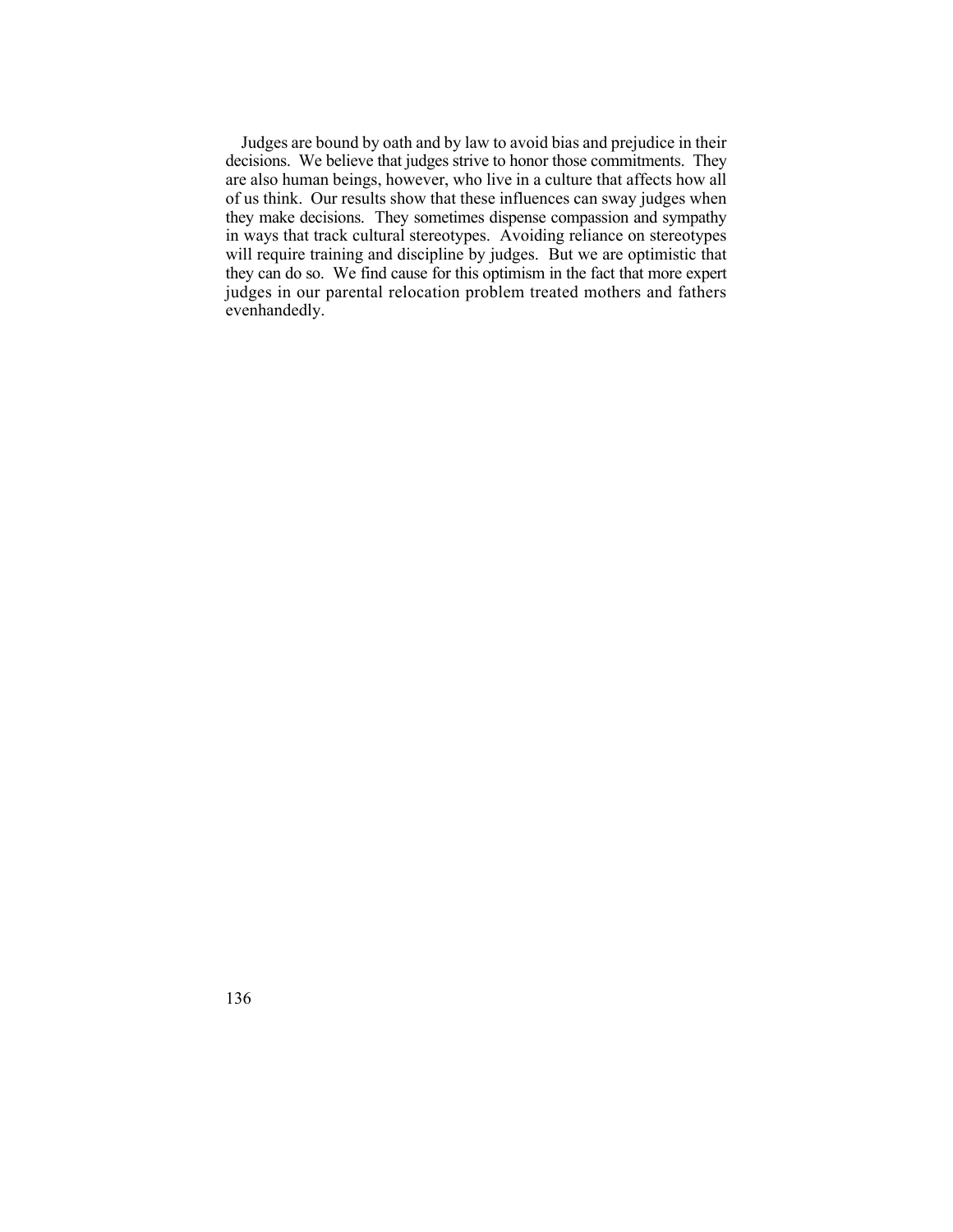#### VI. APPENDIX: MATERIALS

## **Parental Relocation [substitute the opposite gender for alternative version]: Denver**

Imagine that you are presiding over a family court case involving a sixyear-old girl and her four-year-old brother whose parents divorced two years ago. The mother has requested that you authorize her to move with the children from City A, where they currently reside, to City B, which is located in a different state (about 200 miles away from City A). The father contests the relocation.

Assume in your jurisdiction that the law allows you to grant the request provided you determine the move is consistent with the best interests of the children.

 have remained single, live only a mile apart in City A. None of the grandparents Pursuant to the custody decree, the mother has primary custody, although the father hosts the children three out of every four weekends, sees them occasionally during the week, and pays child support. The parents, who or other close relatives lives near either City A or City B.

 firm that dissolved just before her second child was born. Because her field in City A, so she decided to stay at home to care for the children. The mother holds a PhD in geology. She worked at a small consulting work is so specialized, she was unable to find other employment in her The father works for a large law firm in City A, doing highly specialized. work for investment banks.

 a salary that exceeds the father's current salary. The mother argues that Recently, a large mining company offered the mother a lucrative position in its corporate headquarters in City B. The mother asserts that the new job would enable her to restart her career. The company has offered her the children would benefit financially from the move. In particular, she argues that her new position would enable her to pay for the children to attend a prestigious private school.

 likely have to spend significant periods of time in day care or with a nanny. The father opposes the relocation because it will uproot the children. He also argues that the move would force him to give up his career because he is unwilling to live so far apart from them. He further notes that due to the demands of the job the mother has been offered, the children would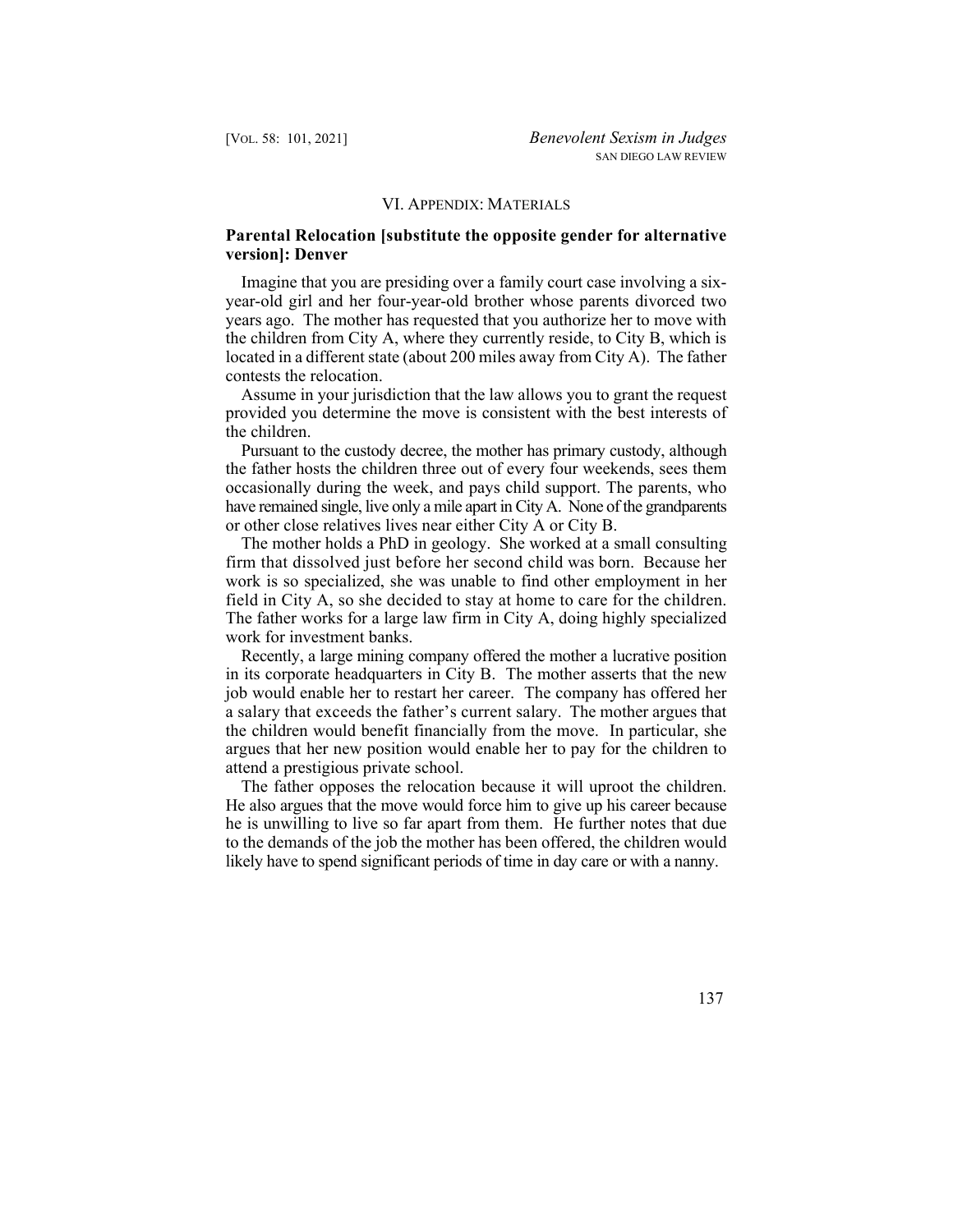Would you grant the mother's request to move with the children to City B?

 $\frac{1}{\sqrt{1-\frac{1}{2}}}\log \frac{1}{2}$ \_\_\_\_ yes

#### **Parental Mobility: Canada**

 a six-year-old girl and her four-year-old brother. Their parents were granted Imagine that you are presiding over a family court case. The case involves a divorce two years ago. The mother has requested that you allow her to move with the children from City A, where they now reside, to City B (which is in the same Province as City A, but is 300 km away). The father strongly opposes the request.

 circumstances relating to the child's needs, and the ability of the respective The test for parental mobility is: "1) The parent applying for a change in the custody order must meet the threshold requirement of demonstrating a material change in the circumstances affecting the child; 2) If the threshold is met, the judge on the application must embark on a fresh inquiry into what is in the best interest of the child, having regard to all the relevant parents to satisfy them." See *Gordon v. Goertz*, [1996] 2 S.C.R. 27.

Pursuant to the custody decree, which the parents worked out themselves and stipulated to, the mother has primary custody, although the children spend three out of every four weekends with the father. The parents live only two kilometers apart in City A. The father also makes an effort to see the children during the week, as much as his job permits. The custody arrangement has worked smoothly and both children seem well adjusted. At present, the father pays child support. By the agreement of the parents, all marital assets were divided roughly equally during the divorce, except that the mother retained ownership of the home in which they had lived as part of her share. Neither parent has remarried.

The mother holds a PhD in geology. She worked at a small consulting firm that dissolved just before her second child was born. Because her work is so specialized, she was unable to find other employment in her field in City A, so she decided to stay at home to watch the children. The father works for a large law firm in City A, doing highly specialized work for investment banks.

 in its corporate headquarters in City B. The mother asserts that the new the children would benefit financially from the move, even though the City B. In particular, she argues that her new position would enable her Recently, a large mining company offered the mother a lucrative position job would enable her to restart her career. The company has offered her a salary that exceeds the father's current salary. The mother argues that father would likely make far less money at any position he could find in

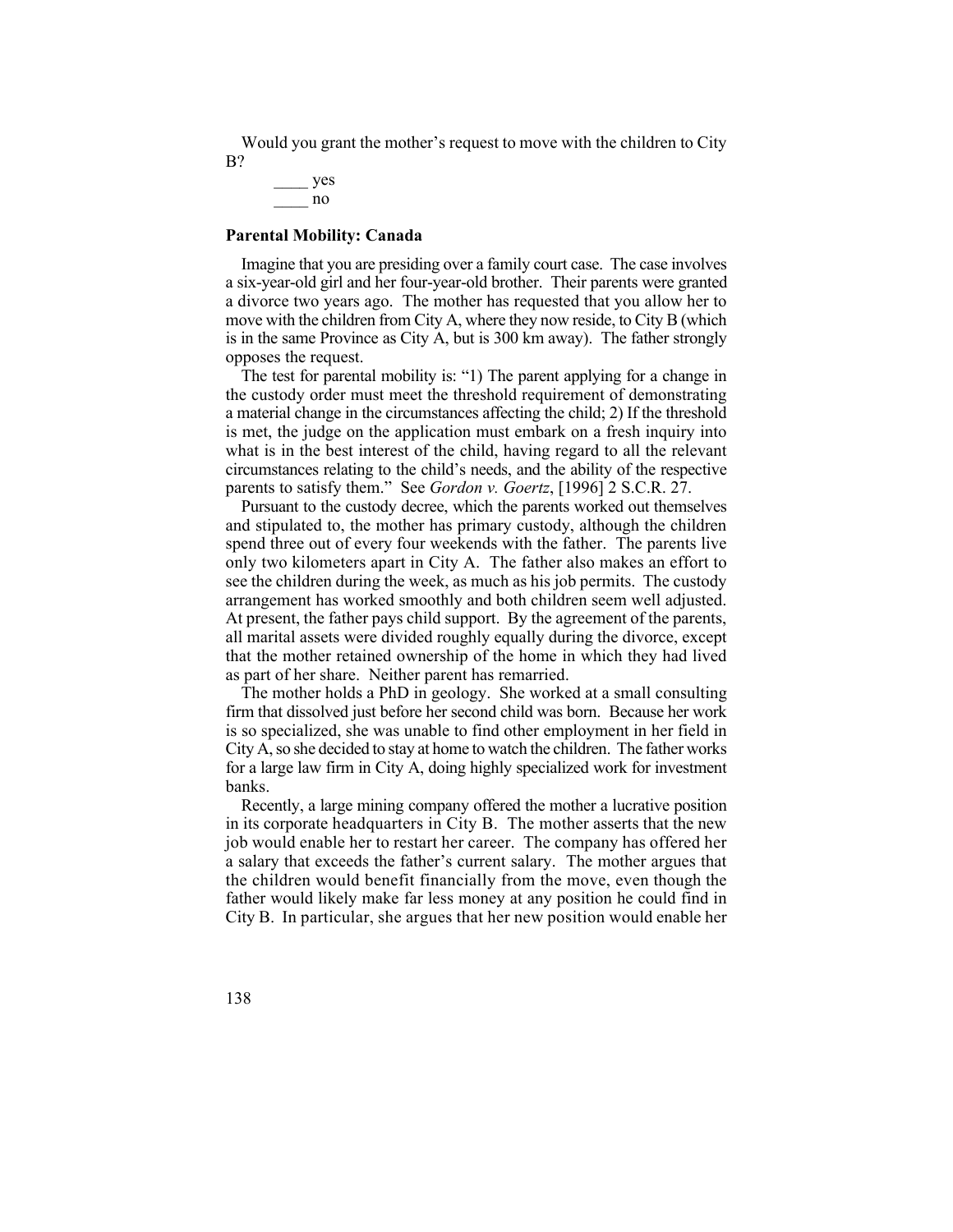to pay for the children to attend a prestigious private school. The move would also bring the children within an hour's drive of her parents (his parents live far away from both cities).

 would force him to give up his career because he is unwilling to live so far The father opposes uprooting the children. He also argues that the move apart from them. The father further notes that due to the demands of the job the mother has been offered, the children would likely have to spend significant periods of time in day care, or with a nanny.

 her request, she will remain unemployed and stay home with them. She The mother is unwilling to move without the children. If the court denies argues that she has spent time watching the children at home and that it is the father's turn to sacrifice for her career.

Would you grant the mother's request to move the children to City B?

Yes \_\_\_\_ No \_\_\_\_

#### **Sentencing: Federal Case**

United States v. Smith

You are presiding over a criminal trial involving a defendant named [Frank/Lisa] Smith. The facts of the case are as follows:

 Several months ago, [Frank/Lisa] filed for disability benefits. S/He asserted that s/he had been injured in a car accident and was unable to work. S/He stated that food stamps and other assistance would keep [him/ her] and [his/her] daughter from starving, but that they would have to move and would suffer severe hardship if s/he were denied benefits. A caseworker denied [his/her] claim for benefits after concluding that the medical testimony indicated that [Frank/Lisa] was still able to work.

 letter at his home. The letter included a photo of the caseworker's house. to get even with you for taking away our home." Attached to the letter Shortly after the determination, the caseworker received an anonymous The person who had taken the photo included a note stating, "I'm going was a printout of instructions concerning how to make a crude explosive device which had been downloaded from a website.

The FBI investigated the case and determined that [Frank/Lisa] was the person who took the photo and sent the letter. [Frank/Lisa] was arrested and charged under 18 U.S. C. § 876(c) (sending threatening communications through the U.S. mail).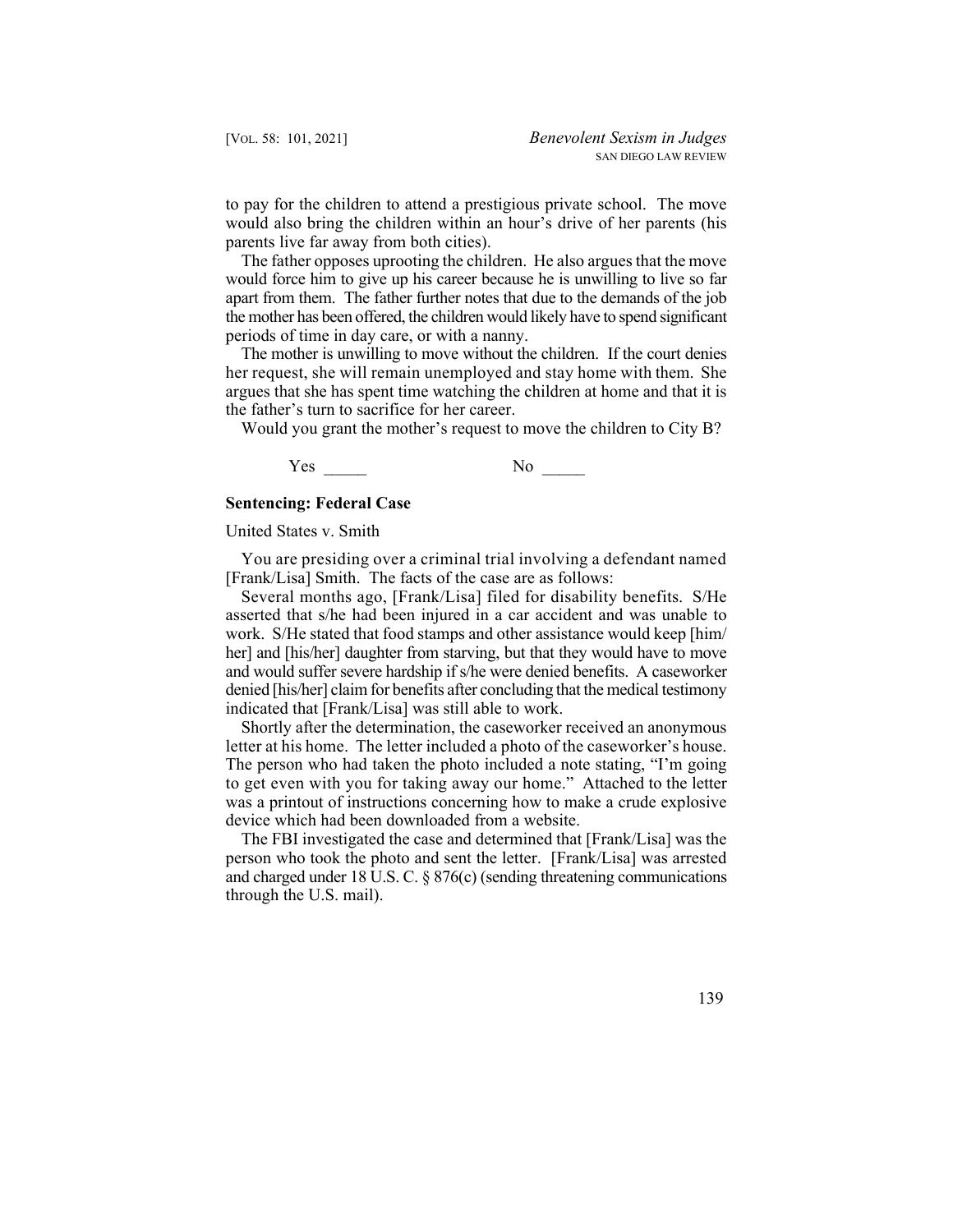old, widowed, and was living with [his/her] nine-year-old daughter (although [Frank/Lisa] elected to plead guilty and is now appearing before you for sentencing. The pre-sentence report states that [Frank/Lisa] is 31 years the daughter is now living with [Frank's/Lisa's] parents). S/He has no criminal history. S/He is in good health, does not abuse drugs or alcohol, and once earned \$40,000 per year as a bus driver, but is now unemployed.

 level should be reduced by 2 levels for accepting responsibility for the crime, evidencing an intent to carry out such threat" under  $\S 2A6.1(b)(1)$ , which Under § 2A6.1 of the United States Sentencing Guidelines a threat has a base offense level of 12. The prosecution has agreed that the sentence thereby producing an offense level of 10. The prosecutor, however, has argued that 6 levels should be added, as "the offense involved any conduct would raise the offense level to 16.

In sentencing [Frank/Lisa], which of the following would you assign as [his/her] total offense level:

- Offense level 10: A base of 12 for the offense, minus 2 for accepting responsibility (which yields a sentencing range of 6 to 12 months)
- Offense level 16: A base of 12 for the offense, minus 2 for accepting responsibility, plus 6 for conduct evidencing an intent to carry out the threat (which yields a sentencing range of 21 to 27 months)

 Based on the facts of this case, what sentence would you impose on [Frank/Lisa]? \_\_\_\_\_\_\_\_ months

(Please disregard the fine for purposes of this question.)

#### **Sentencing: Ohio**

State v. Smith

 You are presiding over a criminal trial involving a defendant named [Frank/Lisa] Smith. The facts of the case are as follows:

 Several months ago, [Frank/Lisa] filed for disability benefits. S/He asserted that s/he had been injured in a car accident and was unable to work. S/He asserted that food stamps and other assistance would keep [him/her] and [his/her] daughter from starving, but that they would have to move and suffer severe hardships if s/he were denied benefits. A caseworker denied [his/her] claim for benefits after concluding that the medical testimony indicated that Frank was still able to work.

Shortly after the determination, the caseworker received an anonymous letter at his home. The letter included a photo of the caseworker's house. The person who had taken the photo included a note stating, "I'm going to